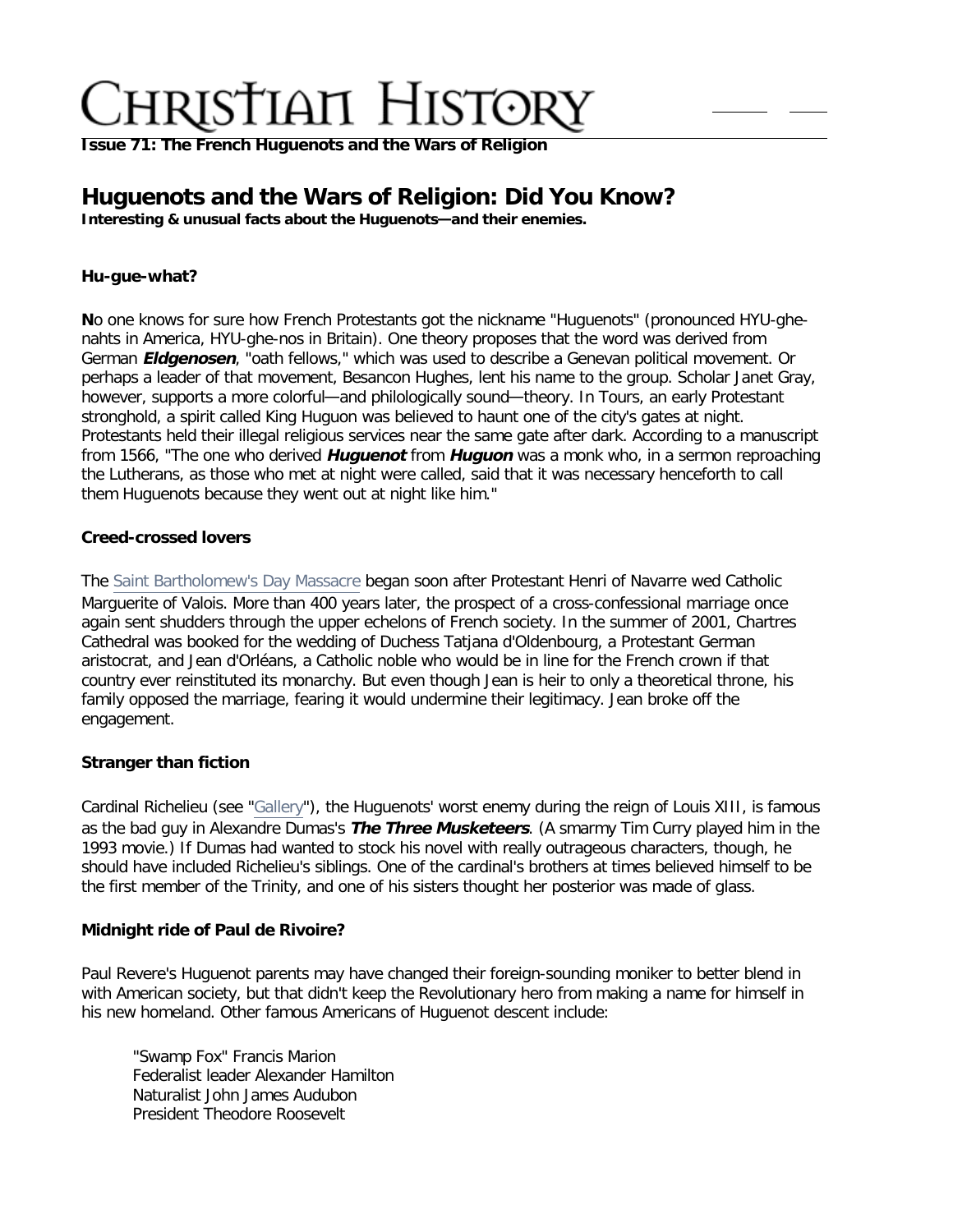#### **Mixed-up monarch**

If, after reading this issue, you're still not sure what to make of Henri IV—the French king who changed religions about as often as he changed his socks—don't fret. French historians and citizens have judged him in drastically different ways since his death in 1610. In his day some artists portrayed him as Hercules, Mars, Perseus, and Alexander, while some biographers cast him as a cross between Satan and the village idiot. In 1728 Voltaire extolled him in an epic poem **La Henriade**; in 1792 revolutionaries tore down his statue on the Pont Neuf in Paris. Perhaps historian Jules Michelet, writing in 1857 and reflecting the high Romanticism of his own era, came closest to an apt description: "He cried out of love, he cried out of friendship, and he cried out of compassion. But none of this made him any the more constant in anything." Today Henri is France's most beloved king.

### **Generation gap**

A counselor to King Henri IV, politician and poet Agrippa d'Aubigné tirelessly promoted the Protestant cause (see ["Slaughter, Mayhem, and Providence"](http://www.christianitytoday.com/ch/2001/003/6.28.html)). Partially as a result of d'Aubigné's influence, Henri's policies introduced broad toleration for the Huguenots. Unfortunately both Henri and d'Aubigné's son, Constant, abjured the Calvinist faith. In the next generation, d'Aubigné's grand-daughter married Henri's grandson Louis XIV, the king who put even more effort into expunging Protestantism from France than d'Aubigné had put into saving it.

#### **Massacre—live onstage!**

When Giacomo Meyerbeer's opera **Les Huguenots** opened in Paris in 1836, reviewers had grave doubts. "[I]t was a bold and even hazardous attempt to bring such a subject as the religious disputes between the Catholics and the Huguenots, and the horrors attached to the Massacre of Saint Bartholomew, within the range of the lyrical drama," one critic wrote. But most Parisians agreed that Meyerbeer, a Jew who sided with neither faction, managed the feat. "Any criticism would have to fall silent in the face of such an overwhelming success," a reviewer crowed. The show brought in 11,300 francs in its first two months—an unheard-of amount—and in 1900 became the first opera to rack up 1,000 performances.

#### **Stamp of approval**

Though commissioned for the 300th anniversary of one of the bleakest events in Huguenot history, the revocation of the Edict of Nantes (see ["Escape from Babylon"](http://www.christianitytoday.com/ch/2001/003/9.38.html)), this stamp proclaims "Welcome Huguenots." It also features the distinctive Huguenot cross. Each arm of the cross broadens and splits into two points. The eight total points represent the eight Beatitudes. The spaces between the arms are sometimes stylized as four hearts, representing loyalty, topped with four lilies, representing purity. The appendage, a dove, symbolizes the Holy Spirit.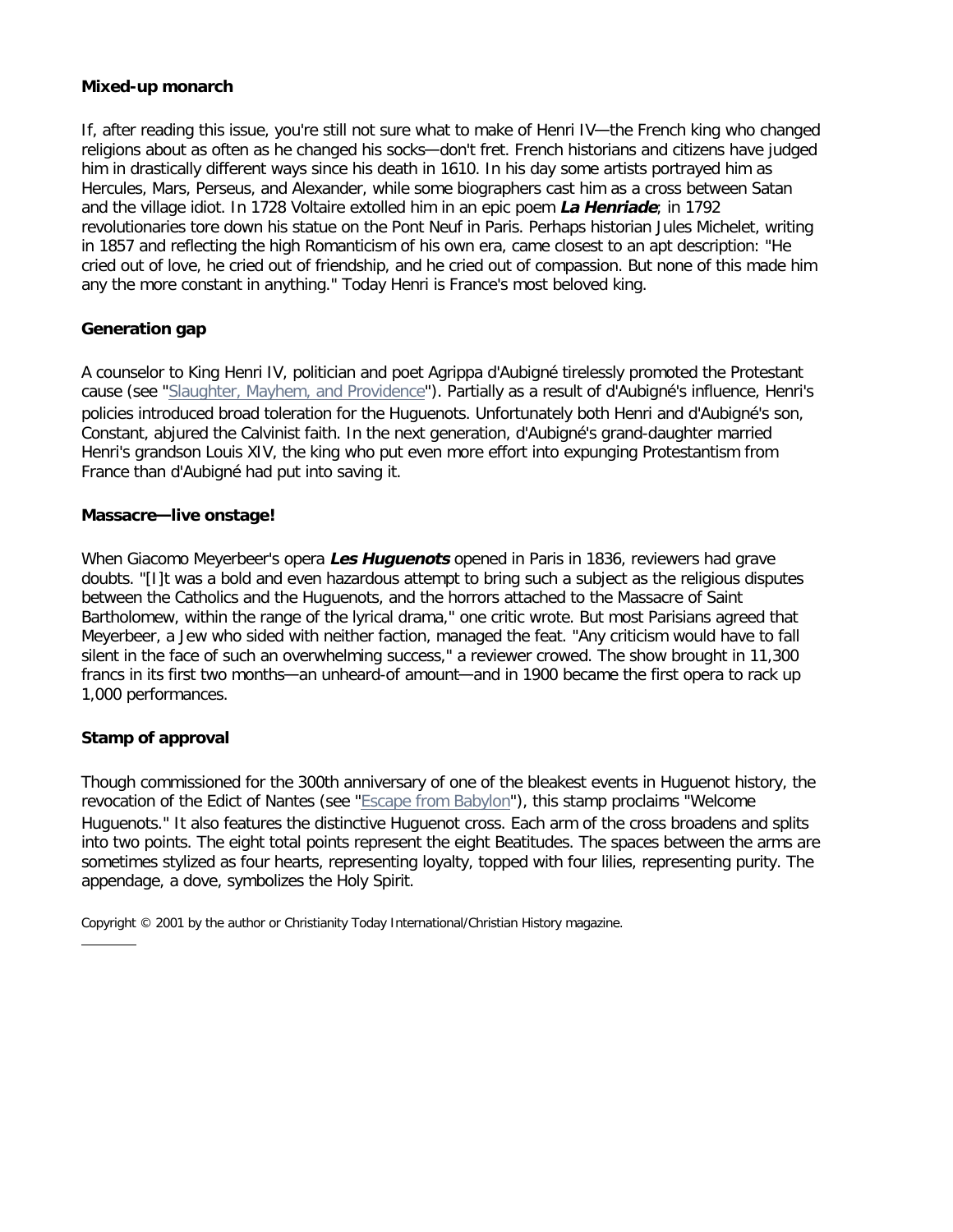# hristian Histoi

**[Issue 71: The French Huguenots and the Wars of Religion](http://ctlstaging/ch/cdrom/collection.html?id=381)**

## **Escape from Babylon**

**As repression became a way of life in France, Huguenots faced three choices: convert, go underground, or risk everything to reach le Refuge.**

Bertrand Van Ruymbeke

**I**n 1684, having "suffered through eight months [of] exactions and quartering by the soldiery, for the religion with much evil," Judith Giton, a Huguenot from southern France, decided to escape. With her mother, two of her brothers, and a servant, she slipped away at night, leaving soldiers sleeping in the family bed.

The group traveled north along the Rhone and Rhine rivers to Holland and reached England in 1685. They stayed three months in London waiting for a Carolina-bound ship, then crossed the Atlantic under terrible conditions. Judith's mother died of scarlet fever, and a storm forced them to stop in Bermuda, where the captain, having "committed certain rascalities," was imprisoned and the ship seized. Penniless, Judith and her brothers indentured themselves to pay for their passage to South Carolina.

Once in Charleston, Judith endured "affliction … sickness, pestilence, famine, [and] poverty," and her elder brother, Louis, died of a fever. After a few years, though, Judith "had it the way she wanted it" and thanked "God [for giving] her good grace to have been able to withstand all sorts of trials."

Judith's story contains many elements common to the Huguenot exodus: the quartering of troops, a night flight, a long and risky voyage filled with hardships and sorrows—but also survival, hope, freedom, and prosperity.

### **New Babylon**

In the 1660s, France's King Louis XIV launched a crusade to convert his Protestant subjects to Catholicism. According to the powerful "one king, one faith" principle, the country's stability depended on the monarch and his people all following the same religion. For years legal and religious harassment alternated with financial measures to entice Huguenots back into the Catholic fold.

Huguenots, who often compared themselves to the remnant of Israel (see "[Slaughter, Mayhem, and](http://www.christianitytoday.com/ch/2001/003/6.28.html) [Providence,](http://www.christianitytoday.com/ch/2001/003/6.28.html)"), felt that they were living in the New Babylon, ruled by an oppressive Nebuchadnezzar.

Early royal measures aimed to restrict Huguenots' freedom of worship. In 1663 Huguenots were told they could not conduct their funerals during the day, and the next year processions were limited to 10 people. Then the crown prohibited ministers from serving multiple churches, meaning that congregations too poor to hire a minister would die out. Laws also restricted psalm singing, one of the most distinctive aspects of Huguenot religious practice, outside the church—or even inside the church when a Catholic procession was passing by.

Church services came under royal surveillance and censorship. In each Huguenot temple, pews had to be reserved for Catholic observers, who were allowed to interrupt services and challenge the pastor.

In his memoirs, Jaques Fontaine, a Huguenot minister who fled to the British Isles, explained that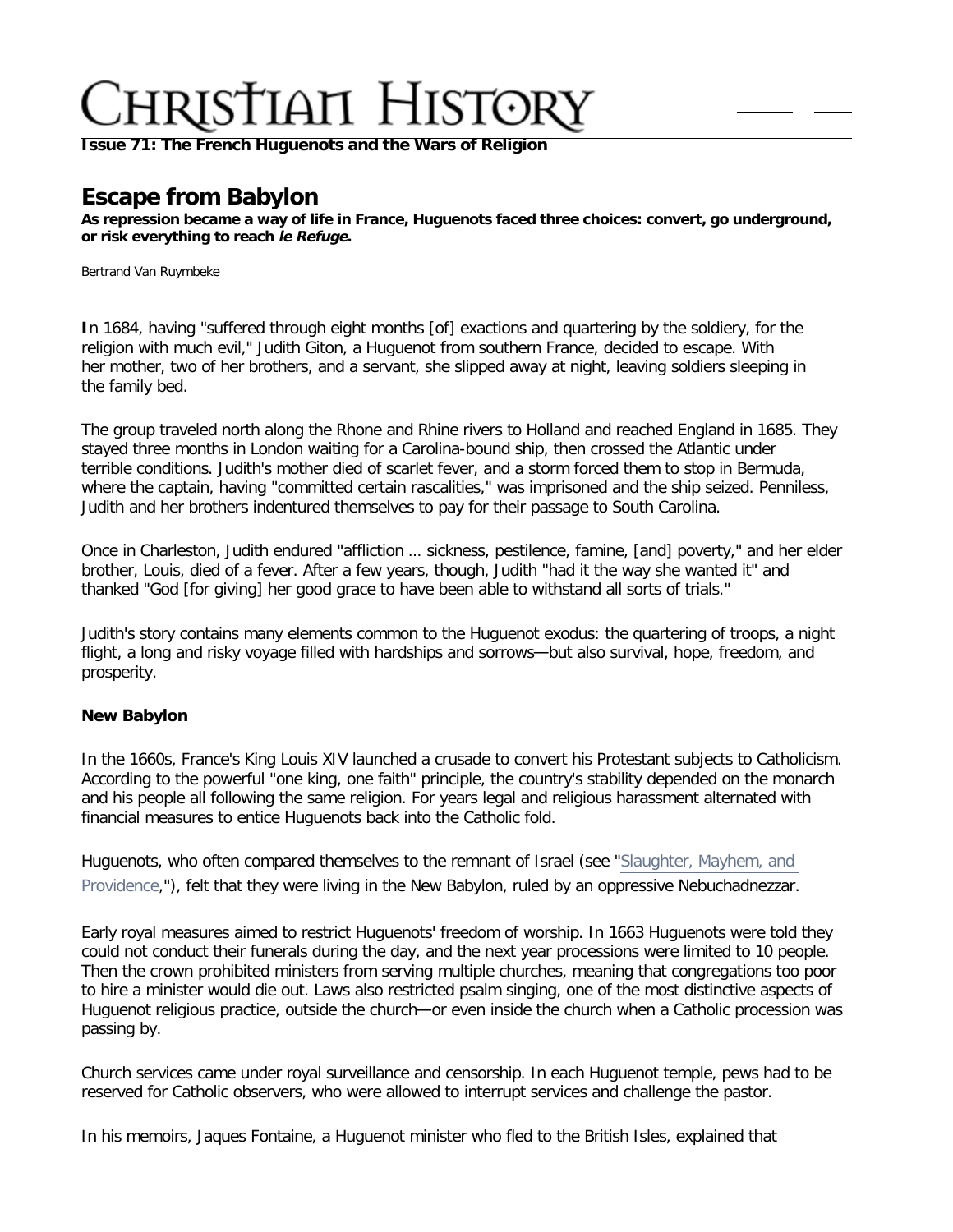Capuchins and Jesuits came to listen to his father's sermons so regularly that "there was a bench especially marked for them in the temple ... just opposite the minister's seat."

In addition to people and practices, the monarchy targeted Huguenot property. Authorities tore down churches and imposed severe restrictions on cemeteries. By March 1685 the crown had ordered the closing of all five Huguenot **académies**, which meant that Calvinist ministers could no longer be trained in France.

Huguenots faced professional restrictions, too. They were excluded from the guilds of hosiery dealers in 1681, barbers and wigmakers in 1684, printers and booksellers in 1685. By then Protestants could no longer be notaries, bailiffs, apothecaries, midwives, surgeons, or doctors. They also could not keep Catholic servants.

#### **"Booted missionaries"**

Eventually Louis XIV lost his patience with passive coercion and turned to a military solution, the **dragonnades**. In these campaigns, Catholic soldiers called "dragoons" swarmed Protestant communities and attempted to force conversions to Catholicism. Huguenots called the troops "booted missionaries."

Dragoons placed enormous financial burdens on their Huguenot hosts. Fontaine had to entertain 18 of them, who lived in his home "until they had destroyed or sold everything, even the bolts on the doors."

When property attacks fell short of the goal, dragoons inflicted physical and emotional abuse. A letter from Thomas Bureau, a bookseller from Poitou, to his brother in London details the escalating persecutions.

"As soon as the dragoons were in town," Bureau wrote, "four were sent to our home. … They threw all the books on the floor … destroyed the carpentry work, the stacks, the windows with axes and hammers, brought their horses inside the shop, used the books as litter, then they climbed upstairs to our bedrooms and threw everything that was inside them into the streets as the mayor watched … filled with joy."

Aggravated by the steadfast determination of Bureau's mother and sister, the dragoons threatened "to hang them … or tie them to the harnesses of their horses and drag them through the streets like rabid dogs to serve as examples." As threats were not enough, four more dragoons were assigned to the home. They took all of the family's books to a square in the town to be burned.

The violence got results. Huguenots were terrified. Sometimes entire communities converted at the local Catholic church before the dragoons even reached town.

#### **From bad to worse**

The revocation of the Edict of Nantes in 1685 made the Huguenots' already desperate situation even worse. With this act, Louis XIV outlawed Protestantism, leaving the 700,000 Huguenots still living in France three choices: convert, enter the underground church, or flee. The last two choices carried the risk of death.

Often when a European power outlawed a religion, it ordered adherents to leave the country. France, however, forbade Huguenots to leave—except pastors, who were given two weeks to relocate or convert. Protestants who refused to abjure, who attended illegal services, or who were caught leaving the kingdom could be imprisoned, sentenced to the galleys, deported to the Caribbean, or even executed.

Most Huguenots, about 500,000, avoided these risks by renouncing their faith. As long as the ecclesiastical and civil authorities let them be passive Catholics, these "New Converts" lived with practical compromises. Huguenot theologians recognized Catholic baptism. Converts agreed to be married by Catholic priests as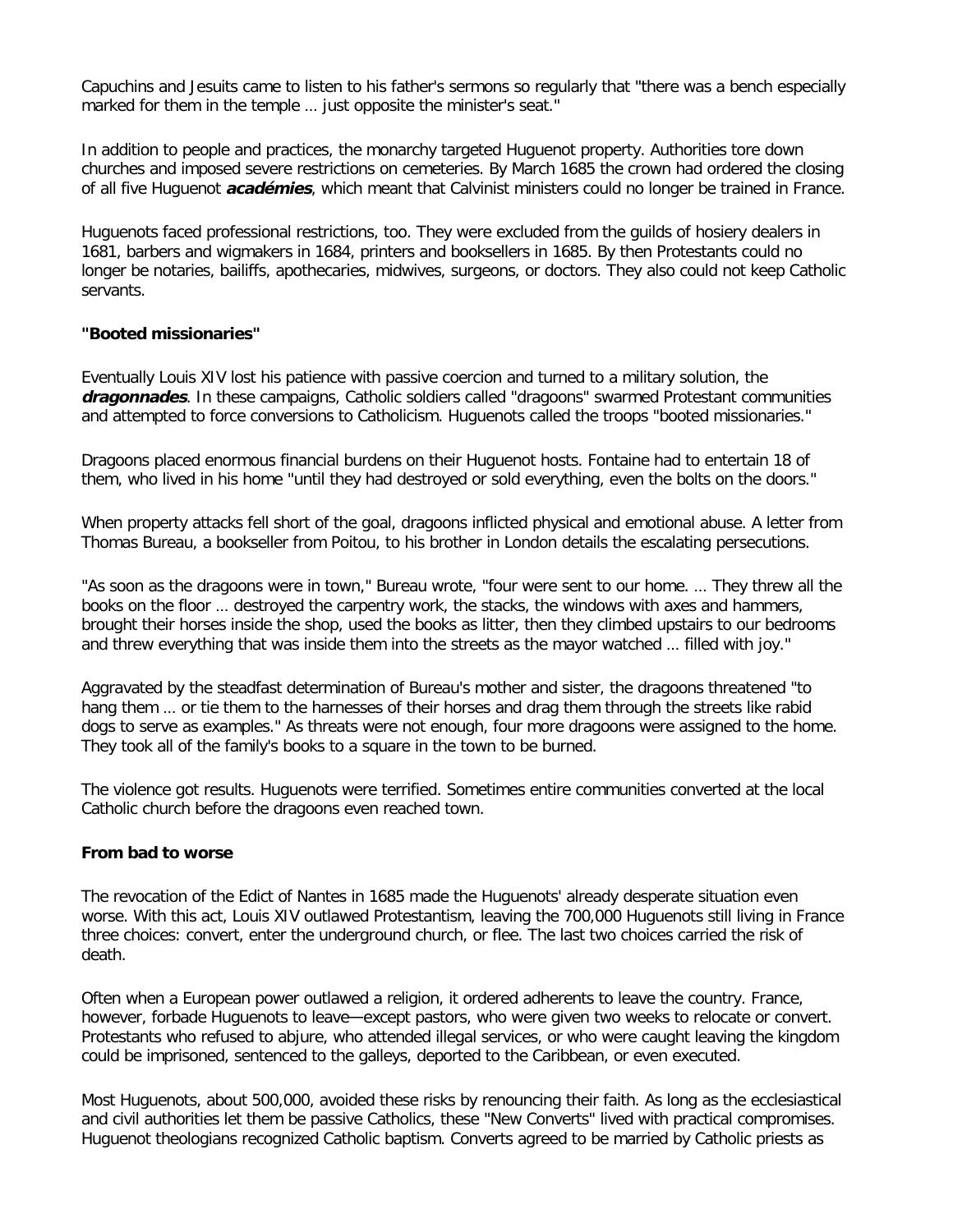long as they were not forced to take Communion beforhand, meaning the ceremony was more a civil than a sacramental affair. On the threshold of death, converts refused the last rites and died as Calvinists.

Of the 200,000 Huguenots who fought their fate, about 10,000 were sentenced between 1685 and 1787. Nearly 4,000 of these were women, and most (6,500) were imprisoned. From 1685 to 1715, about 1,500 Huguenots were sentenced to life in the galleys. More than half of these were charged for attending illegal religious services and nearly one-fourth for attempting to leave France.

Even Huguenots who had already settled in a foreign country could be captured by French privateers and sent to the galleys. For example, élie Néau, a New York Huguenot merchant, was taken prisoner while crossing the Atlantic on a business trip in 1692. He remained in the galleys until his release in 1698.

In 1687 and 1688 alone, more than 400 Huguenots were deported to the West Indies. Conditions on the transport ships were horrific, and the death rate averaged 25 percent. If the deportees made it to Guadeloupe, Martinique, or Saint-Domingue, however, most found ways to escape to an English or Dutch island and eventually sail back to Europe.

#### **To flee or not to flee**

The French crown cracked down especially hard on Huguenots who tried to leave the country. A 1669 decree sentenced fugitives to confiscation of property and death. Other laws condemned those who helped Huguenots escape. On the other hand, Catholics who denounced Huguenots preparing to flee or who helped catch fugitives got the rights to one third of the victims' property. The guards who made the arrest shared the rest of the estate.

Still, a determined minority of the Protestant community risked all to reach **le Refuge**.

The first Huguenot refugees left France during persecutions in the 1500s. This emigration was small, occasional, and very often led only to temporary exile. Most early refugees, including John Calvin, fled to nearby Protestant cities, mainly Geneva and Strasburg. Others traveled to England, the Netherlands, and Switzerland. A few trekked overseas to **la Florida** under the leadership of captain Jean Ribault in 1562. No more than 20,000 Huguenots left France between 1520 and 1660.

The late-seventeenth century exodus, in contrast, was massive, brief, and permanent. Historians estimate that about 180,000 Huguenots left France between 1680 and 1705. The movement started with the intensification of the persecutions in 1680, peaked between 1684 and 1687, and then dwindled in the 1690s, except for occasional outbreaks.

Fugitives fled primarily to preserve their Calvinism—"to live and die in the true religion," as a South Carolina Huguenot wrote in his will. Yet many other factors entered in.

Different locations had very different emigration rates. Huguenots who lived in overwhelmingly Catholic provinces were more prone to leave than those who lived where the concentration of Protestants made persecution less painful and resistance easier to organize. Huguenots who lived in large cities or near the coast or the borders could escape at lower cost and lesser risk than those in the rural interior.

Personal and familial factors also affected the decision to flee. Huguenots who held occupations that became legally limited to Catholics had to leave or convert simply to survive economically. Flight appealed more to young people than to old, because it often required travel over long distances without the aid of horses or coaches. Even education was a factor, for a person who knew little geography or could not read a map might never reach safety.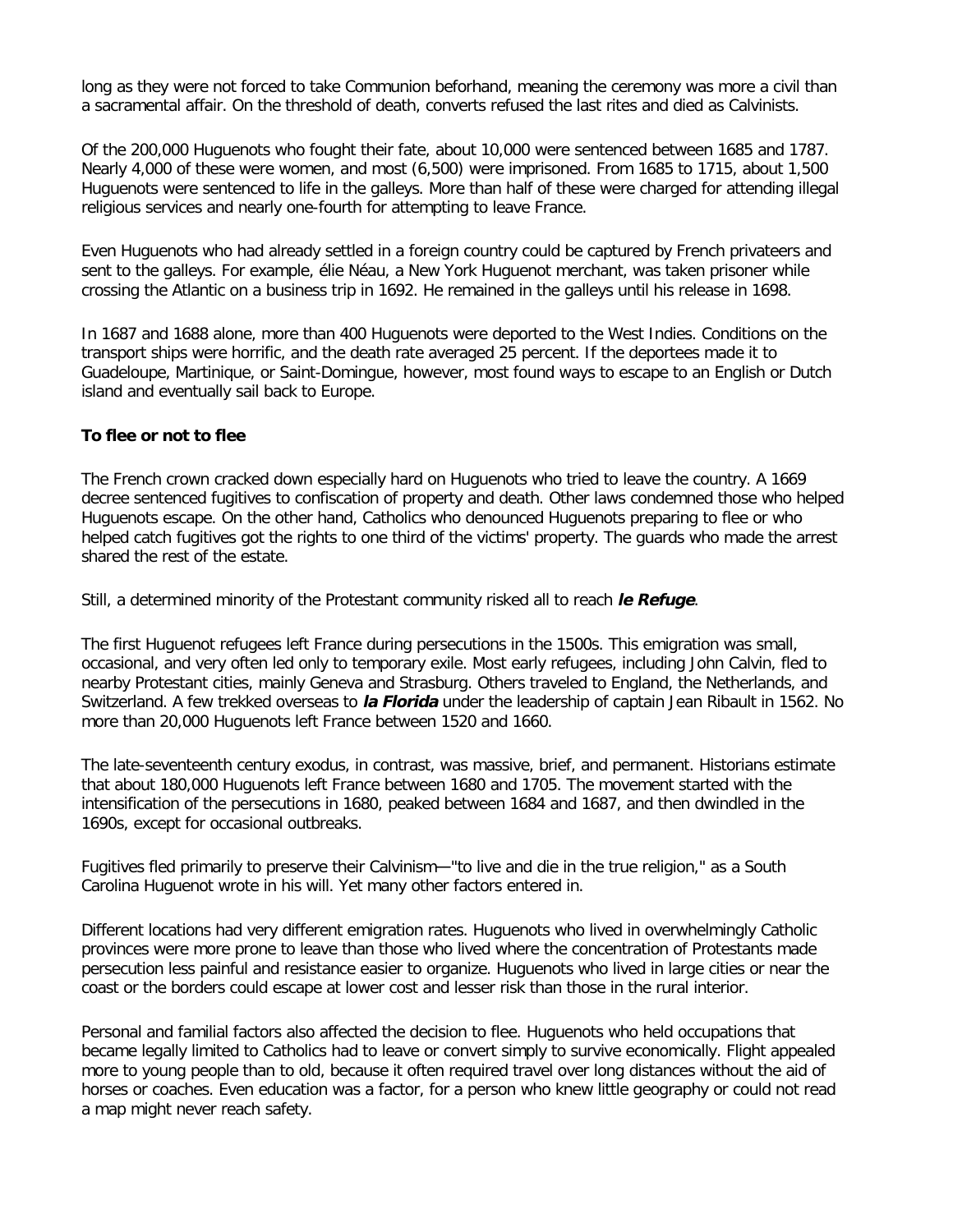#### **Getting away, staying close**

Resolving to abandon relatives, friends, and the comfort of home was undoubtedly difficult, but making that decision was easy compared to carrying it out. Escaping from France required courage, perseverance, ingenuity, and luck—plus plenty of money and contacts.

Fugitives paid guides, who knew how to safely reach the coast or the border, and fishermen, who provided passage to an English or Dutch ship anchored off a French harbor. Fugitives also bought maps with itineraries and lists of inns and homes where Protestants were welcome. Leftover funds were saved to bribe coast and border guards, just in case.

When choosing a destination, most refugees followed the simplest route. Huguenots who lived in northwestern France fled to England. Those who were from the Atlantic seaboard escaped to either England or the Netherlands following well-known maritime trade routes. Huguenots from southern and eastern France usually took the Swiss route, following the Rhine River to the Netherlands or settling in the German states.

Ready employment and established exile communities attracted many Huguenots to large foreign cities, some of which wooed the fleeing Protestants with promotional documents. German decrees guaranteed Huguenots generous religious, economic, and linguistic privileges, while colonial pamphlets promised abundant land, free naturalization, and freedom of worship. Because most displaced Huguenots possessed education and labor skills, they were embraced nearly everywhere.

The overwhelming majority of refugees remained in Europe—about 65,000 in the Netherlands, 60,000 in the British Isles, 30,000 in the German states (half in Prussia), and 25,000 in Switzerland. Most hoped to return to France once Louis XIV was defeated by his Protestant enemies and forced to reestablish the Edict of Nantes.

But the Treaty of Ryswick, signed in 1697 to end a nearly 10-year-old war involving France, England, Spain, and the Netherlands, dashed these hopes. It left the French monarchy's domestic religious policy intact, meaning the Huguenots were still unwelcome at home.

#### **The ones who disappeared**

The longer the Huguenots remained shut out of France, the more they adapted to their new countries. This was especially true among those who settled in British North America. Yale historian Jon Butler argues that they essentially disappeared.

For a long time, scholars estimated that between 10,000 and 15,000 Huguenots settled in the American colonies. Thanks notably to Butler's work, however, that estimate has been revised down considerably.

Even including the eighteenth-century Huguenot communities of Purrysburgh and New Bordeaux in South Carolina, no more than 4,000 refugees are likely to have settled in North America from the 1670s to the 1770s. This number is large compared to the 200 who settled in the Dutch colony of South Africa but represents only a tiny fraction of the total refugee population.

Huguenots founded settlements in Massachusetts, Rhode Island, New York, Virginia, and South Carolina. New England Huguenots settled in Boston, Oxford, and in the Narragansett Bay. In New York they established communities in New York City (where they joined a few Walloons, French-speaking Protestants from the southern Netherlands), Staten Island, New Rochelle, and in New Paltz, also a Walloon-Huguenot settlement. In Virginia, they founded the community of Manakintown near Richmond, and in South Carolina, they settled in Charleston, Orange Quarter, and Santee.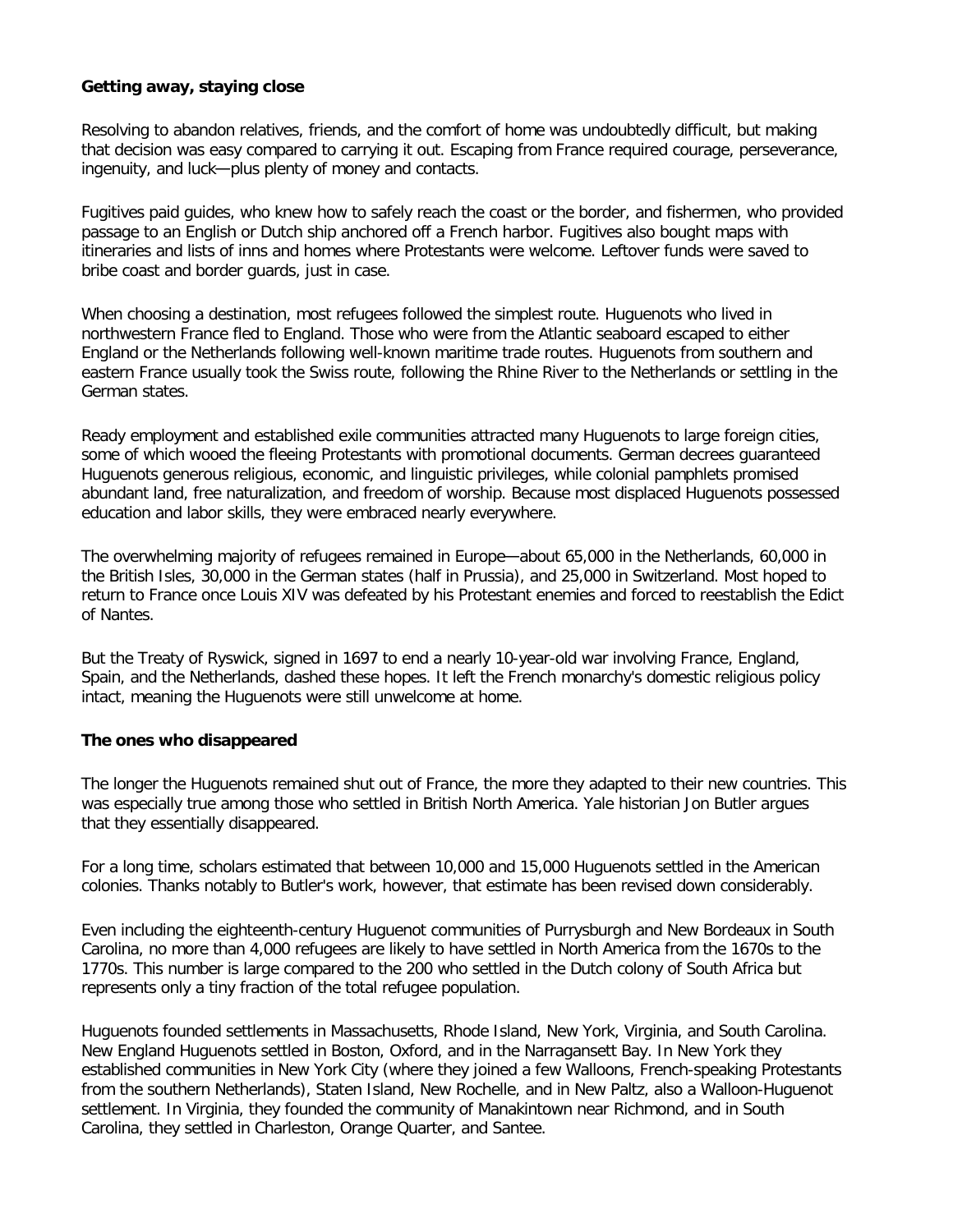Roughly 800 refugees settled in New York, 700 in Virginia, 500 in South Carolina, and 300 in New England. The rest dispersed between New Jersey, Pennsylvania, and North Carolina.

Once settled, Huguenot families strove to blend in with their new communities. Their identification with the remnant of Israel quickly faded.

Most of the refugees' children abandoned Calvinism and the use of the French language. Except in the cases of Charleston and New York City, where the refugees managed to keep their congregations active through most of the eighteenth century, most Huguenot churches remained Calvinist only through the 1720s. In Manakintown, Virginia, the colony was founded with the stipulation that all settlers would immediately join the Church of England.

In New York Huguenots joined the Dutch Reformed and the Anglican churches. In New England a few became Congregationalists and Presbyterians. In South Carolina nearly all refugees, except those in Charleston, became Anglicans.

The new Americans also proved eager to participate in local politics and the economy. They obtained large amounts of land, abandoned their traditional occupations to take up agriculture, and intermarried with British and Dutch settlers. They even Anglicized their names.

In every country of **le Refuge**, however, including America, Huguenot identity re-emerged in the second half of the nineteenth century. This new identity, best conveyed by the Huguenot Societies founded in New York, South Carolina, Great Britain, and Germany between 1883 and 1890, represents a durable legacy. Two hundred years after the French king revoked their freedoms and took their property, Huguenots came out of hiding and began to search for what they had lost.

#### **Bertrand van Ruymbeke is an associate professor at the University of Toulouse, France.**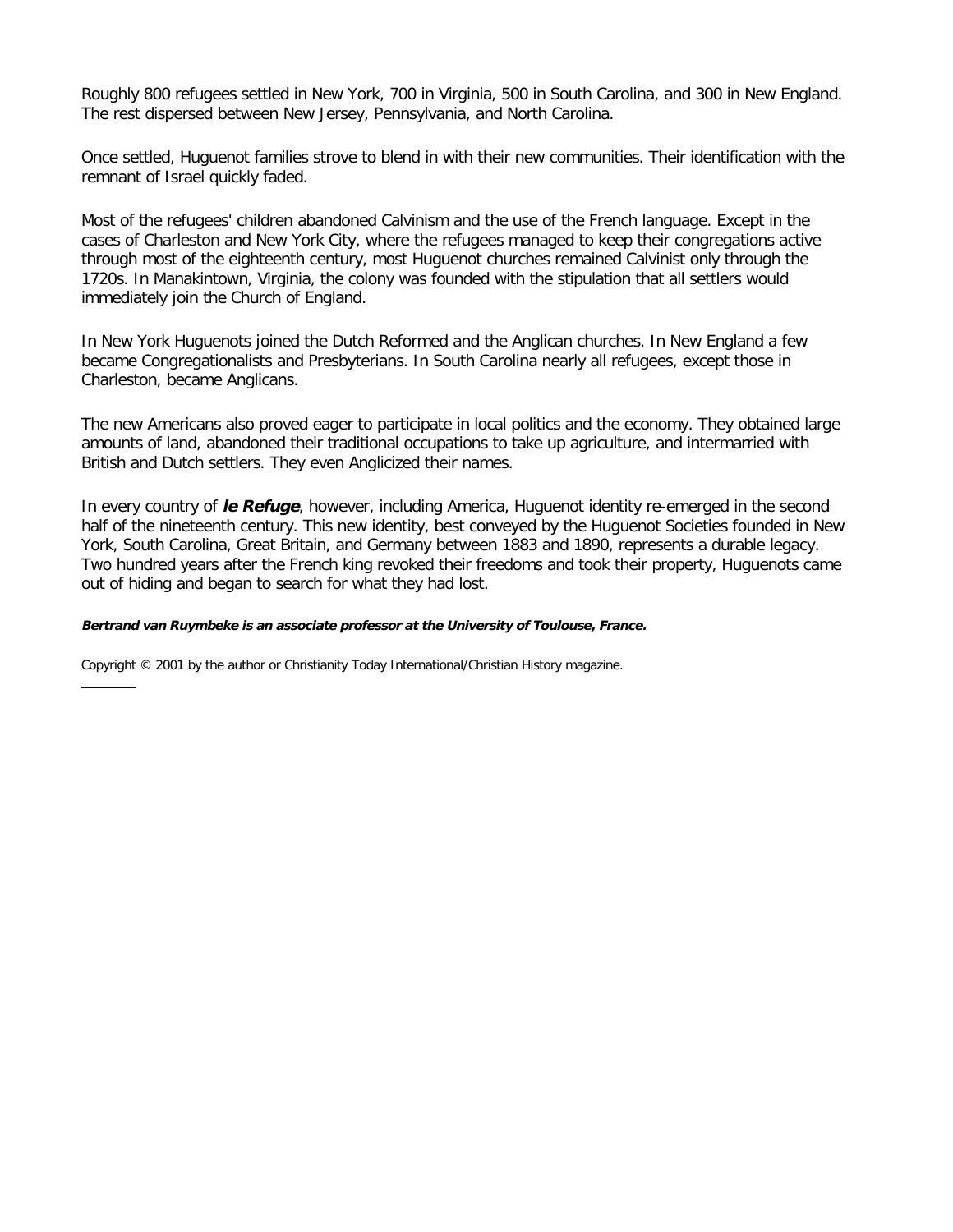# hristian Histor

**[Issue 71: The French Huguenots and the Wars of Religion](http://ctlstaging/ch/cdrom/collection.html?id=381)**

# **Huguenots and the Wars of Religion: From the Editor - Fracas Francais**

Elesha Coffman

**B**ecause of our journalistic focus, **Christian History** always zooms in on part of a topic, exploring some stories while leaving others untouched. But rather than use this space give a nod to all we didn't mention, I'm going to zoom in even further on a phrase that appears only once: The War of the Three Henris. It's a microcosm of the battles waged on these pages.

To begin with the smallest controversy, there was the question of name spellings. We tried to use French spellings (Henri instead of Henry, for example), though often our sources disagreed with one another. Minor inconsistencies were pretty much unavoidable.

Even when we got names spelled "right," it wasn't always clear to whom they referred. The issue features five Henris, two kings named Louis, two dukes of Guise, two princes of Condé, and two Médicis women who became queen regent of France. A name and a title found in separate references could designate the same person.

Furthermore, when discussing wars, it's usually helpful to start with who was fighting whom over what. That wasn't always clear, either.

The three Henris who fought each other between 1587 and 1589 represent the three factions involved in the French Wars of Religion. Henri I de Lorraine, who was also a duke of Guise, led the ultra-Roman Catholic faction. Henri of Navarre led the Protestant party. Henri III, king of France and head of the royalist camp, played politics between them.

This war followed the pattern of the preceding seven religious conflicts: parties won and lost key cities, foreign nations meddled, a few nobles got killed, one disputant (Henri III) had another one (Henri, duke of Guise) assassinated, and the agreements that were supposed to end the conflict dissatisfied everyone.

What made the War of the Three Henris different from the earlier wars was its finality (although Henri of Navarre kept fighting to succeed Henri III, who was murdered in 1589, until 1593). This peace lasted because, for good or ill, the sole surviving Henri straddled all of the factions: he converted to Catholicism, became king, and gave the Huguenots legal protection.

No church memberships or crowns were swapped in the production of this issue, but Henri's attempt to see all sides of a complicated struggle proved instructive. Though the Huguenots were more sinned against than sinning, that's neither the whole story nor the end of it. The jump from microcosm to wideangle picture only proves John Calvin's words, "Nothing belongs more peculiarly to God than the office of judging the world."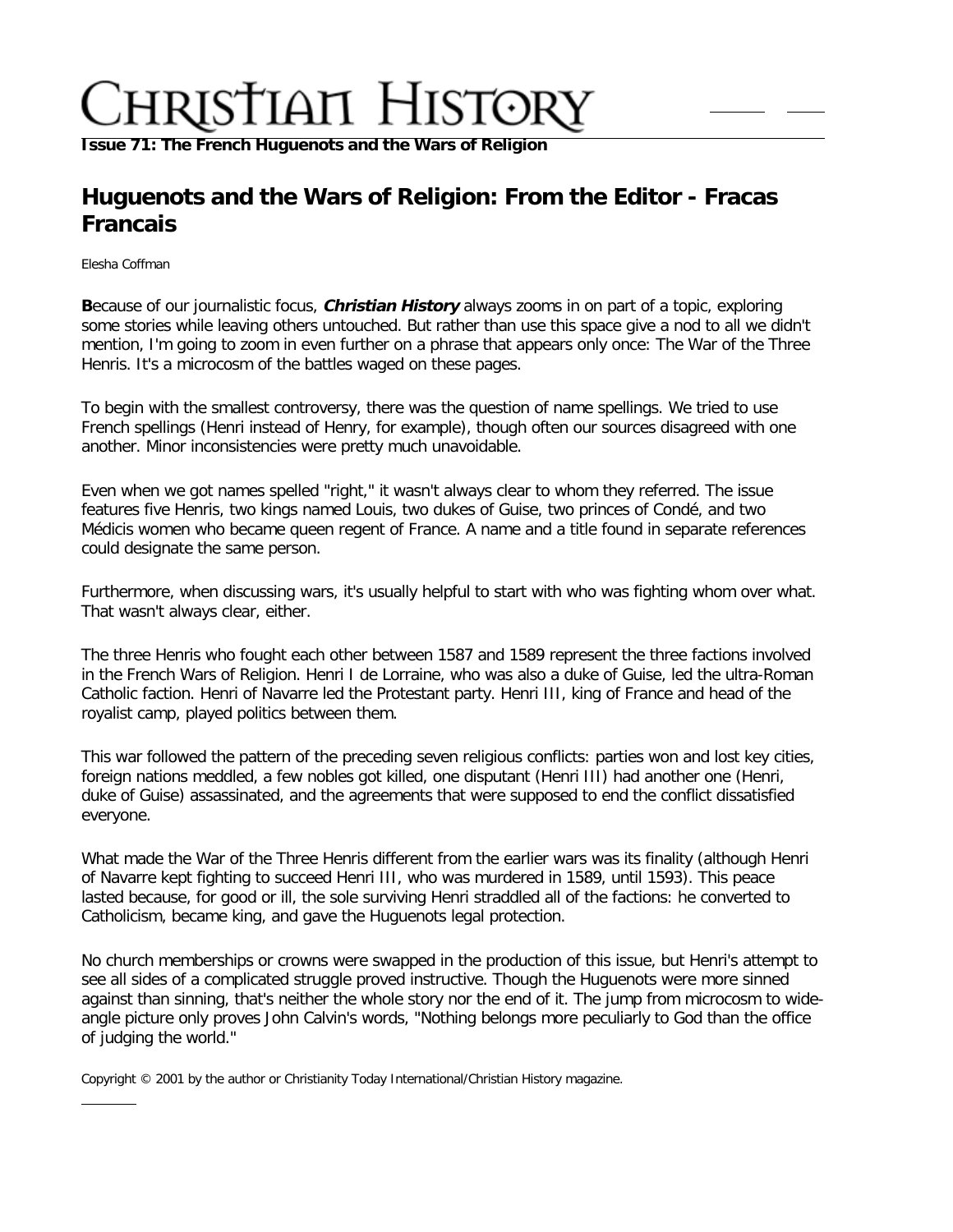# hristian Histof

**[Issue 71: The French Huguenots and the Wars of Religion](http://ctlstaging/ch/cdrom/collection.html?id=381)**

## **The Saint Bartholomew's Day Massacre**

**Suspicious and scared, the king of France ordered a political assassination. Then the real killing began.**

Scott M. Manetsch

**B**efore dawn on the morning of August 24, 1572, church bells tolled in the Saint-Germain-l'Auxerrois quarter of Paris. Just moments earlier, soldiers under the command of Henri, duke of Guise, had overcome resistance and assassinated the admiral of France, Huguenot leader Gaspard de Coligny, in his bedroom. They threw the body from the window to the ground below, where angry crowds later mutilated it, cutting off the head and hands, and dragged it through the streets of Paris. As Guise walked away from Coligny's lodging, he was overheard to say "it is the king's command."

The killing unleashed an explosion of popular hatred against Protestants throughout the city. In the terrible days that followed, some 3,000 Huguenots were killed in Paris, and perhaps another 8,000 in other provincial cities.

This season of blood—known as the Saint Bartholomew's Day massacre—decisively ended Huguenot hopes to transform France into a Protestant kingdom. It remains one of the most horrifying episodes in the Reformation era.

#### **The dangerous decade**

Historians have long debated the causes of the massacres of 1572. Drawing upon Francis Hotman's **De Furoribus Gallicis** (1573), Protestant interpreters since the sixteenth century have often portrayed Coligny and his coreligionists as heroic victims of a premeditated plot to destroy the Huguenot movement, masterminded by the wicked queen mother, Catherine de Médicis.

Catholic historians, on the other hand, have usually followed the royal interpretation that the king, Charles IX, issued two days after the violence began. In this view, the king and his council ordered the violence as a justified preemptive strike to protect the Catholic crown from a Protestant revolt.

Although differences remain, historians today are in general agreement that the massacres can only be understood in light of the dangerous political developments and seething religious resentments of the preceding decade.

The premature death, following a jousting accident, of King Henri II in 1559 created a protracted political crisis in France. His sons who succeeded him in turn—Francis II (1559-60), Charles IX (1560- 74), and Henri III (1574-89)—were young and weak, subject to their ambitious mother, and vulnerable to manipulation by powerful noble factions.

The explosive growth of Protestantism in France only exacerbated this dangerous political situation. By 1562, there were perhaps two million Protestants and nearly 1,250 Reformed churches in France, flourishing despite repeated royal censures and harsh persecution.

"We have churches in nearly all the cities of the realm," boasted Jean Morély, "and soon there will be scarcely a place where one has not been established." Such unbridled optimism was shattered by the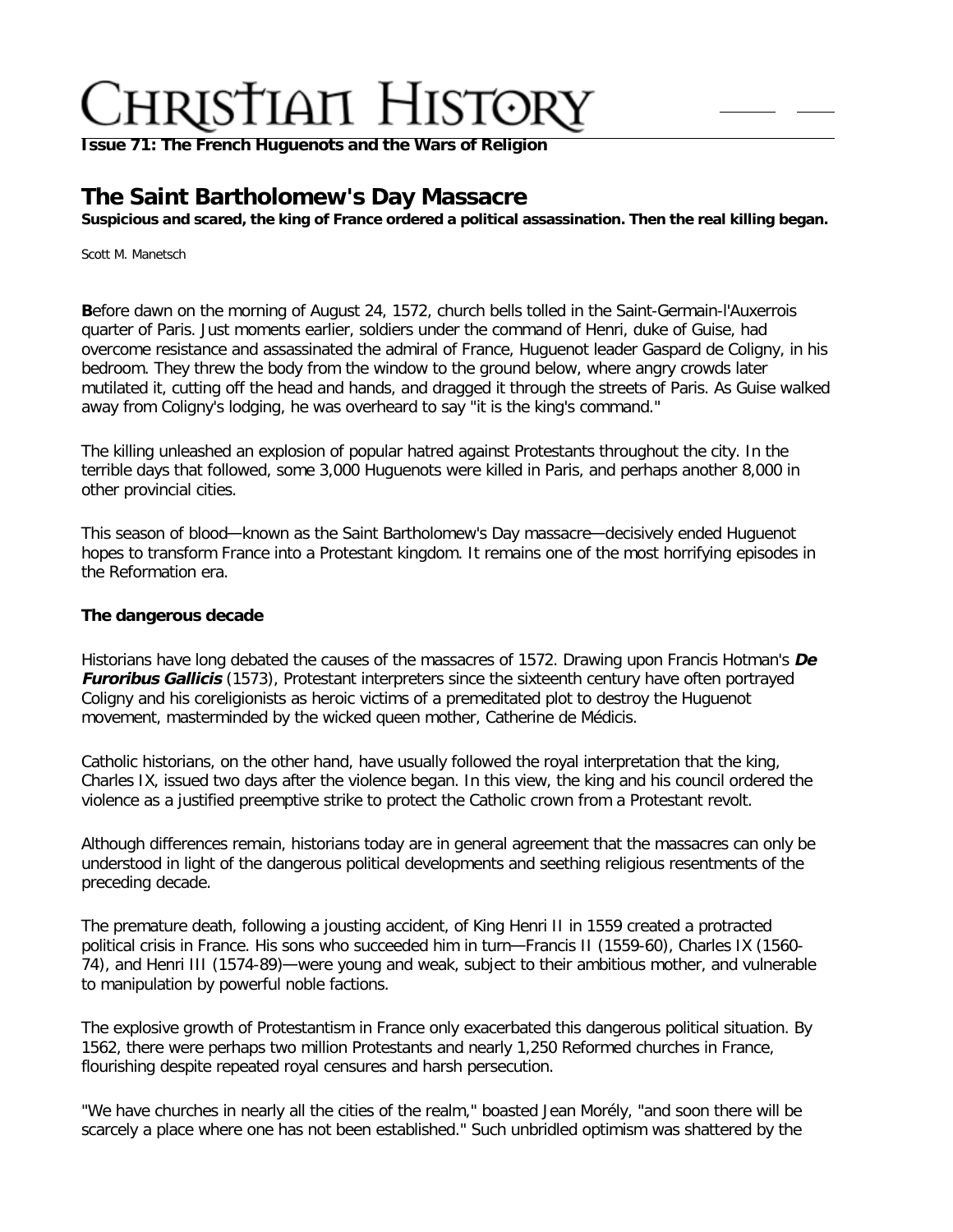onset of war in the spring of 1562. Nonetheless, the powerful Protestant party remained a dangerous factor in the French political crisis.

For the next decade, Catherine and Charles IX struggled feebly between two competing noble factions. The Huguenot party was championed by the admiral Coligny, Louis of Condé (until his death in 1569), and the young Bourbon princes Henri of Navarre and Henri of Condé. It sought legal recognition and freedom of worship for the Reformed churches. The Catholic faction, led by the powerful Guise family, defended the time-honored French tradition of "one king, one faith, one law" and demanded the extermination of the Protestant heresy.

Violence radicalized both Catholic and Huguenot positions and fueled popular resentments. During the decade before Saint Bartholomew's Day, France was ravaged by three successive religious wars. The first war of religion began in April 1562, shortly after Francis, duke of Guise, and his soldiers slaughtered some 60 Protestants who were worshiping in a barn at Vassy.

The war ended a year later in a military stalemate when Francis himself fell to an assassin's bullet. The Guise family promised to avenge his death by killing Coligny, whom they suspected (probably incorrectly) of ordering the assassination. This rhythm of sectarian violence and retribution recurred in the second (1567-68) and third (1568-70) religious wars, as well as in hundreds of local riots and massacres.

Historian Natalie Zemon Davis has noted that in religious riots Huguenots tended to attack property, while Catholics more frequently attacked people. Nevertheless, both groups used deadly force.

Protestant crowds pillaged and desecrated churches, smashed Catholic images, and assaulted priests and monks. At a riot at Saint Médard's Church in 1561, they paraded through the streets, chanting "The Gospel, the Gospel; where are the idolatrous priests?"

Catholic crowds, in turn, showered insults and stones on Huguenot neighbors, burned Protestant Bibles and books, and disrupted Reformed worship services to cleanse their towns of the pollution of heresy. Sometimes they took more drastic measures, incited by inflammatory sermons or placards. One placard posted in Paris in 1566 proclaimed, "Cut them down. … burn them. … kill them without a qualm."

Massacres spawned by such sectarian hatred became increasingly common. In the months prior to Saint Bartholomew's Day, angry mobs massacred Protestants in Orange, Rouen, Troyes, and Dieppe. The French king was powerless to stop the violence.

#### **Prelude to massacre**

On Monday, August 18, 1572, the Protestant prince Henri of Navarre married Margaret of Valois, the sister of King Charles IX, in a lavish ceremony in Paris' Notre Dame cathedral. In the week that followed, French notables indulged in sumptuous banquets, formal balls, and colorful tournaments. Protestant nobles in the entourage of Navarre, Coligny, and Condé were welcomed guests at the wedding and walked freely about the city.

The monarchy hoped that this marriage alliance of Valois and Bourbon would help to heal sectarian hatred and end a decade of civil war. Nevertheless, religious tensions remained high.

Catholic preachers had long threatened the terrible judgment of heaven if the marriage took place. As Bishop Simon Vigor reportedly preached, "God will not endure this detestable union!" Catholics suspected that the royal marriage indicated the king's willingness to work with sworn enemies and heretics.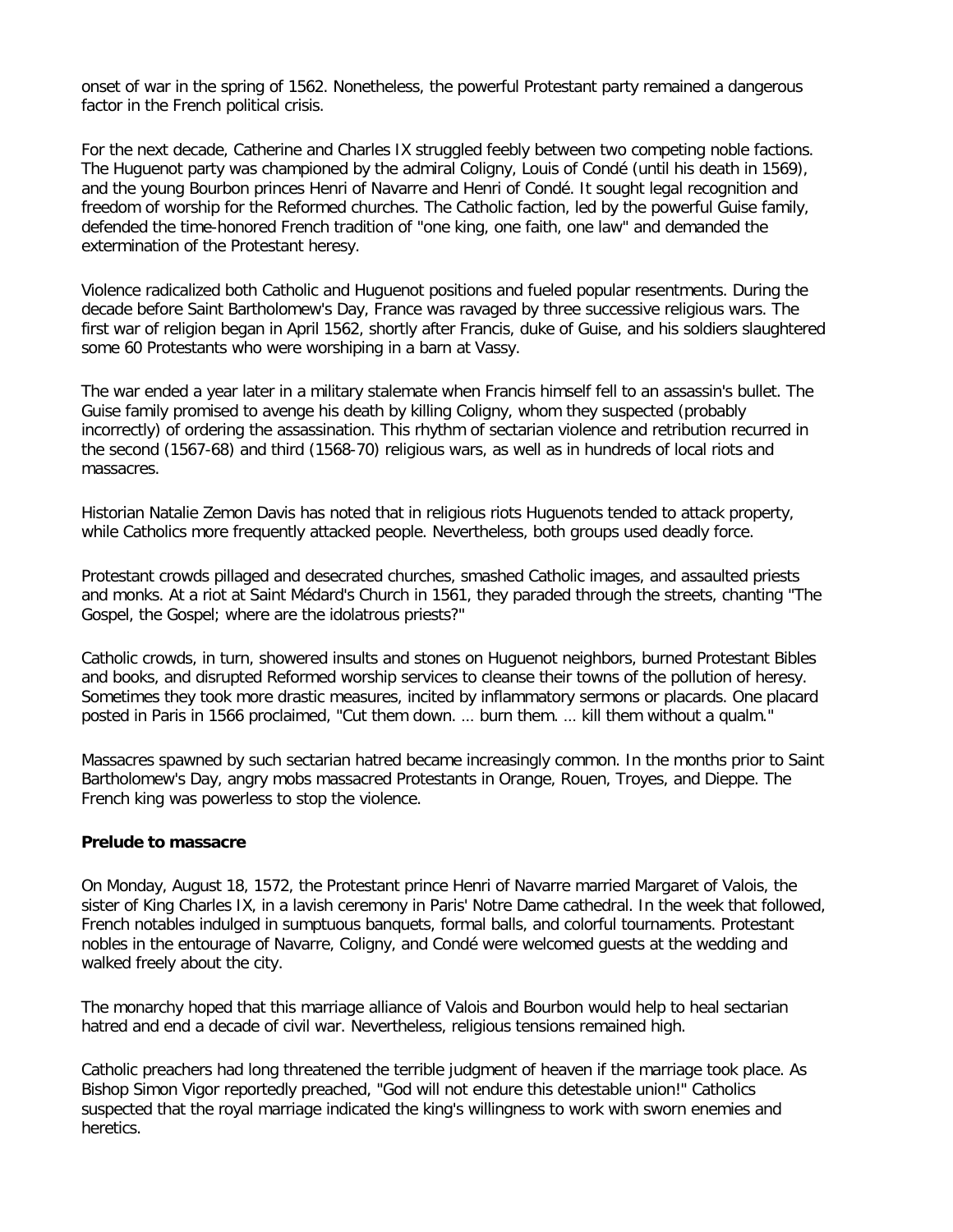This rapprochement between the crown and the Huguenots had ominous political implications as well. It appeared that Charles now endorsed Coligny's plan to "export" the French religious wars to the Netherlands by sending a united force against the Spanish armies of the duke of Alva, which were attacking Dutch Protestants on the northern frontier of France.

From a Catholic perspective, both the unwelcomed marriage and Coligny's influence at court in the summer of 1572 threatened to bring not peace, but war with arch-rival Spain. The pageantry and festivities surrounding the royal wedding did not quiet these lurking fears and deep resentments.

The uneasy calm was shattered on Friday morning, August 22. A would-be assassin named Maurevert fired two shots from a window, wounding Coligny in the right hand and left arm as he returned from a meeting with the king. The admiral's companions rushed him to the safety of his lodging, where other Huguenot leaders soon joined him.

The king and his council visited the admiral at his bedside later in the afternoon. They found the Huguenots angry and distrustful, demanding prompt royal action and threatening vengeance. Coligny and his company found little consolation in Charles IX's repeated promises to find and punish the attacker. Rumors of the assassination attempt and the angry Huguenot reaction spread quickly through the streets of Paris, deepening the climate of suspicion, fear, and hatred.

Historians have usually accused Catherine de Médicis of hiring Maurevert to kill Coligny. They argue that the queen mother was envious of the admiral's influence over her son Charles and wished to avert war with Spain. Other historians have suggested that Maurevert acted alone or was hired by the duke of Alva. More likely (though impossible to prove), the assassination was ordered by one or more members of the Guise family, seeking to satisfy the longstanding vendetta against Coligny. Regardless of motive, the abortive attack was the fuse that detonated the general massacre two days later.

In an emergency session of the royal council on Saturday evening, August 23, the king, his brother Henri, duke of Anjou, Catherine, and other trusted advisers concluded that the Huguenot leaders should be killed. Primary responsibility for the assassinations was given to the royal guard and to the soldiers of Anjou, under the command of Henri, duke of Guise, and the duke of Aumale.

That same evening, the king ordered the mayor to close the city gates, chain boats on the Seine, and mobilize the militia. Sources are unclear whether the council's decision was due to panic, resulting from a real or imagined Huguenot plot, or a calculated attempt to annihilate or weaken the Huguenot leadership in view of impending civil war. What is almost certain, however, is that the plan was not premeditated, but a response to the crisis created by Maurevert's assault on Coligny. Likewise, the council clearly did not anticipate the mob violence unleashed by the royally sanctioned murders.

#### **The season of blood**

The killing began around 4 a.m. After assassinating Coligny, the royal guard turned on other Huguenot leaders. Some were executed by the sword, still rubbing sleep from their eyes. Others were shot by harquebuses as they tried to flee. A few died with sword in hand. In the Louvre, the Bourbon princes Navarre and Condé were placed under house arrest as 30 of their companions were cut down in cold blood.

By dawn the city militia and Catholic extremists had started a prolonged orgy of murder and looting. Mobs attacked Protestants in their homes, indiscriminately slaughtering men, women, and children. Victims were stabbed, shot, or beaten to death; their bloodied bodies were often dismembered, dragged through the streets, and thrown into the Seine. Vigilante bands searched for suspected Protestants and looted their homes and shops.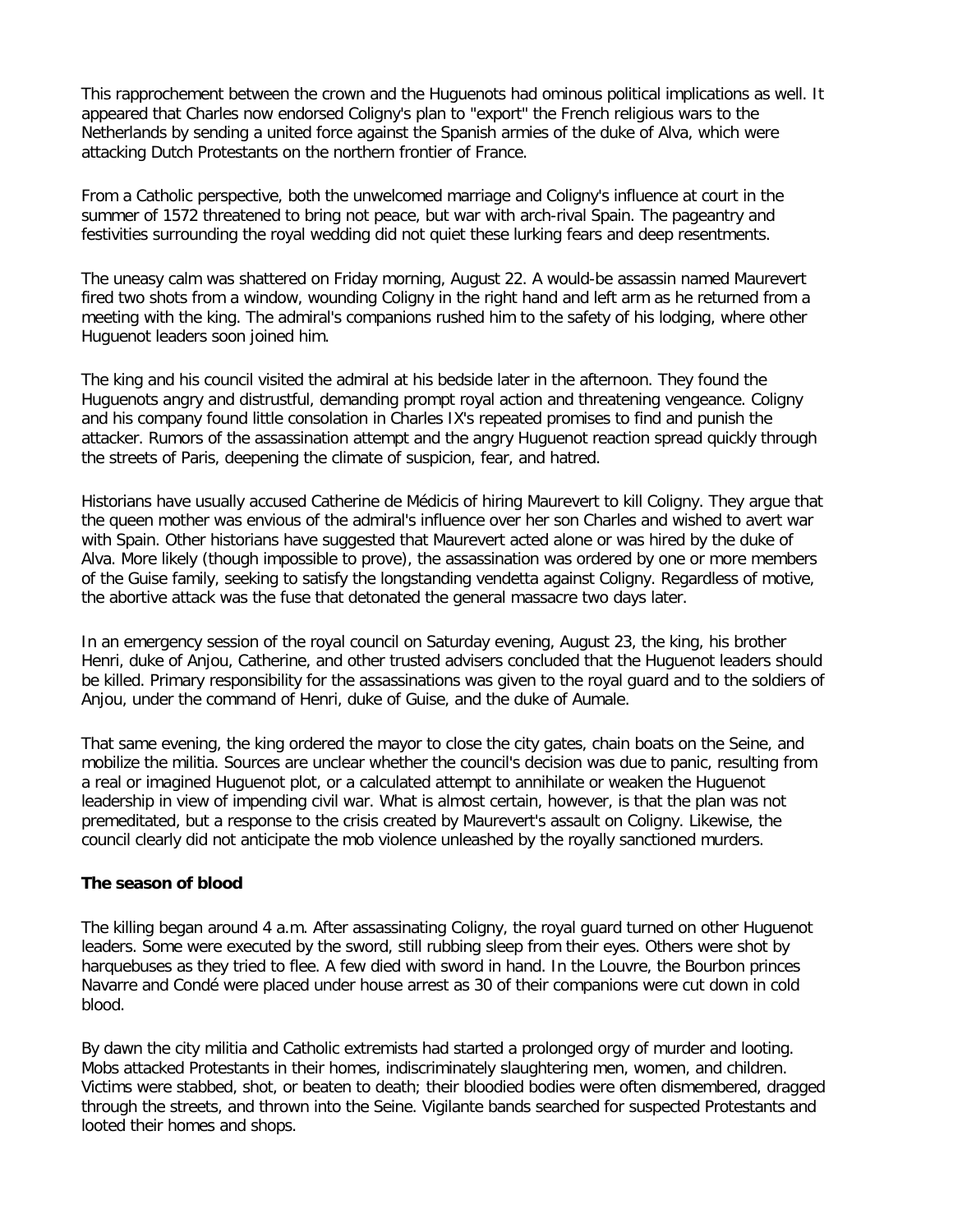Despite royal pleas for calm, the violence continued in Paris for almost a week. In this season of blood, Hotman noted bitterly, Huguenot-hunting became a popular sport.

The violence soon spread to other cities in the kingdom. In Orléans the massacres began on August 26. Catholic extremists herded Protestants to the city wall and slaughtered them, mocking their victims by chanting the opening verse of Psalm 43: "Vindicate me, O God. … and rescue me from wicked men." In two days, around 1,000 men, women, and children were killed.

In Lyon, city officials placed Protestants under protective custody in the city's convents and jails on August 29. Two days later, crowds broke in and massacred the prisoners by sword, strangulation, and drowning. Witnesses reported that the Rhone River flowed red with several thousand mutilated corpses.

Nearly a dozen other French cities witnessed deadly violence from August to late October, among them Rouen, Saumur, Bourges, Meaux, Bordeaux, and Toulouse. The horror of these months is captured in a Genevan diplomatic dispatch from the period: "The whole of France is bathed in the blood of innocent people and covered with dead bodies. The air is filled with the cries and groans of nobles and commoners, women and children, slaughtered by the hundreds without mercy."

Many Protestants managed to escape. Some found refuge in the Huguenot strongholds of Sancerre and La Rochelle. Thousands of others fled the kingdom, bound for Geneva, Basel, Strasburg, or London. The refugees brought with them stories of shocking brutality and extraordinary courage.

A young boy—the future duke of La Force—feigned death on a Parisian street for several hours beneath the corpses of his father and brother. A Catholic man finally found the blood-covered boy and hid him in his home until he could be brought to safety.

Equally dramatic was the account of Pierre Merlin, Coligny's chaplain. At the admiral's side moments before his death, Merlin fled to a barn and hid in a hayloft three days, narrowly avoiding the probing swords of soldiers searching for him. Thereafter, Merlin and his family found refuge in the household of a noblewoman, who brought them out of Paris in her coach.

As these stories attest, some Protestants survived due to the assistance of Catholic neighbors, who risked their lives to protect the hunted Huguenots.

In the months following Saint Bartholomew's Day, thousands of Protestants recanted their faith. For some, this was a temporary compromise, extracted by torture or mortal danger. For others, it was a permanent decision to abandon a religious cause that now seemed hopeless.

One eyewitness reported more than 5,000 abjurations in Paris alone by the end of September. Even the Bourbon princes Navarre and Condé submitted to threats and (temporarily) converted to Catholicism. Reformed leaders were stunned. Theodore Beza remarked, "The number of apostates almost defies counting!"

Evidence suggests that not all of these conversions were simply the product of fear or cowardice. At least some Protestants were shocked by God's apparent indifference to their plight and viewed the slaughter as divine judgment against them. For Protestants, the brutal massacre raised haunting questions: Why did God remain silent? Had God rejected his Church? These questions remained long after the massacres ended in late October 1572.

As the violence ebbed, both Catholic and Protestant writers attempted to describe and interpret the season of bloodshed. Catholics in Rome and Spain celebrated news of the massacres. The pope even issued a special medallion to commemorate the "holy" event. For many, the death of so many "heretics"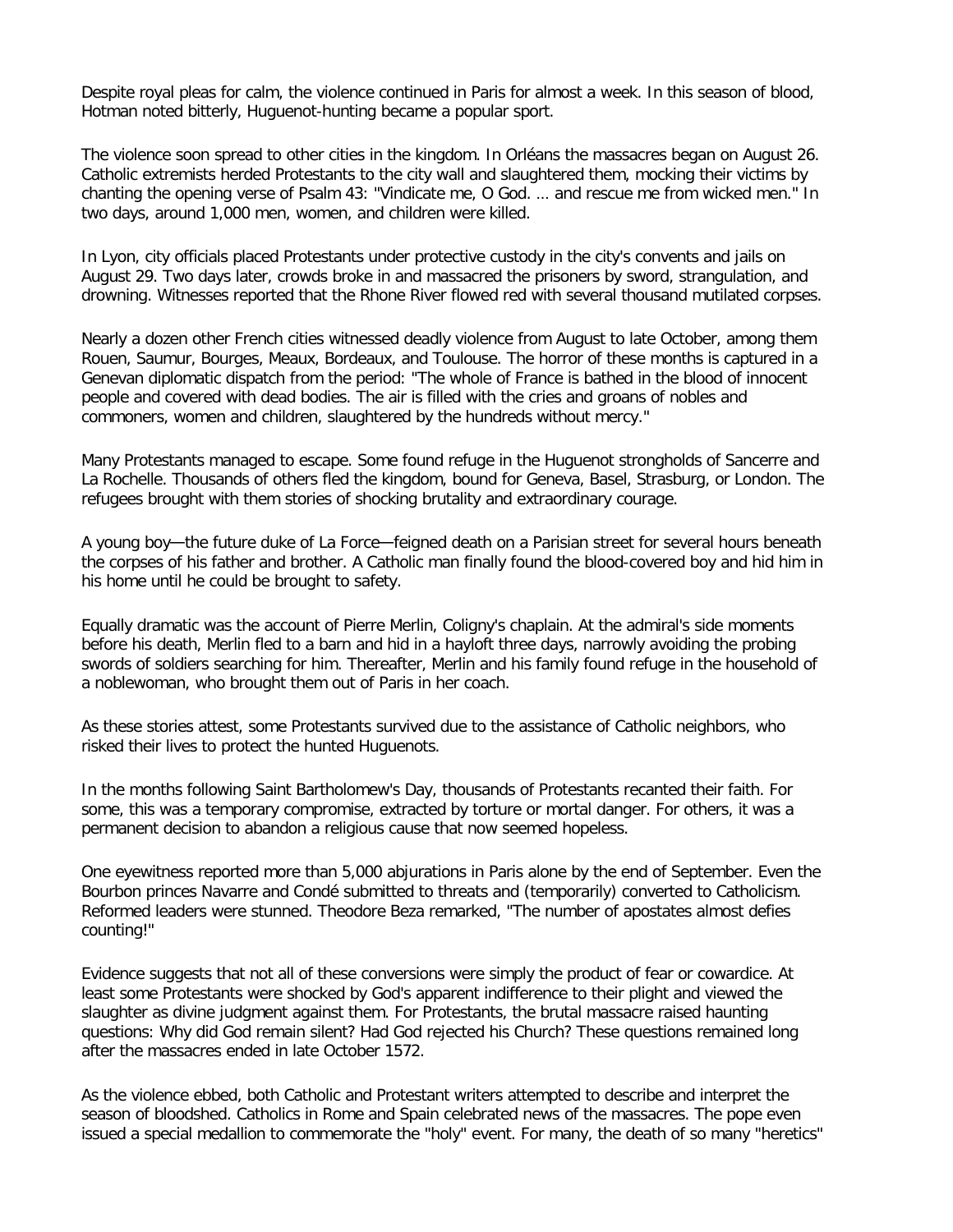was a miracle—a conclusion that seemed confirmed by the appearance of the great nova in the night sky in November.

By contrast, Protestant authors recast the horrifying events of 1572 as the age-old story of the "elect" people of God struggling against Satan and his minions. Despite terrible suffering and sorrow, a remnant would remain; God's people would be vindicated. Protestants like Beza clung to this hope: "The Church never triumphs except under the cross."

#### **The massacres in retrospect**

Saint Bartholomew's Day dramatically altered the political and religious landscape of France. The Huguenots lost many of their chief nobles and military leaders. Navarre remained alive but discredited; it would take him over a decade to win back the trust and support of his coreligionists. The Huguenot cause seemed to be, in the words of one contemporary, "absolutely defeated."

The massacres also perpetuated—and intensified—the cycle of violence and warfare in France. Only weeks after Coligny's death, Catholic forces initiated the fourth War of Religion by laying siege to Protestant strongholds at Sancerre and La Rochelle. Huguenot assemblies in southern France subsequently rebelled against royal authority, laying the foundation for a revolutionary "state within a state."

Political pamphlets written by Huguenot authors such as Francis Hotman, Theodore Beza, and Lambert Daneau provided justification (and encouragement) for such acts of resistance. They argued that kings who committed manifest tyranny forfeited their "contract" to rule and could be resisted by inferior magistrates in the kingdom.

In the decades following Saint Bartholomew's Day, the Huguenots never again trusted the Valois kings. France was shaken by four more religious wars. Reformed churches struggled for survival in a climate of repression, political instability, and social unrest. Although Huguenots welcomed the Edict of Nantes (1598) and the restricted freedoms it promised, they recognized that prospects for reform had been decisively curtailed. Protestants would remain an unpopular minority, living "under the cross" in Catholic France.

**Scott M. Manetsch is assistant professor of church history at Trinity Evangelical Divinity School and author of Theodore Beza and the Quest for Peace in France, 1572-1598.**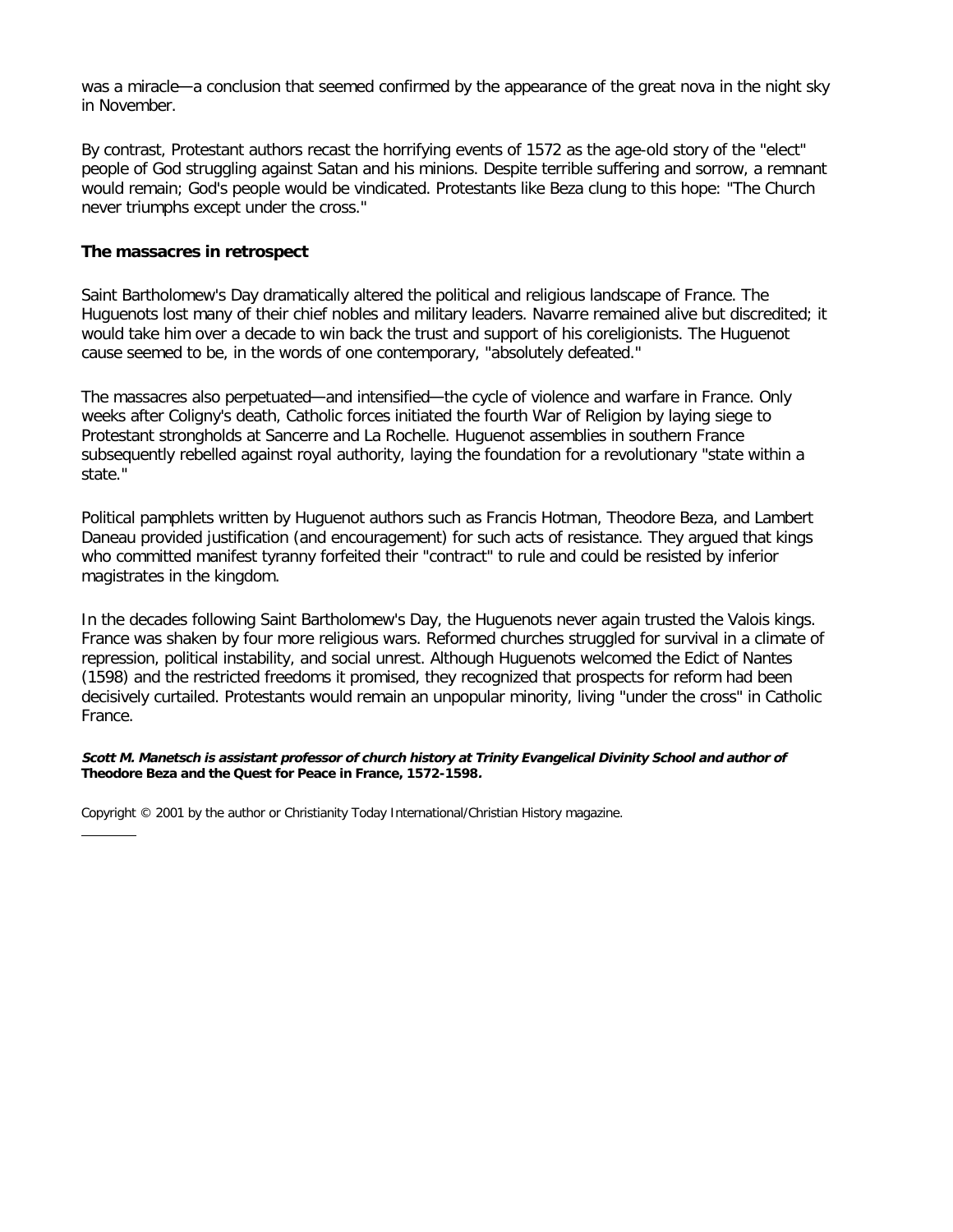# hristian Histoi

**[Issue 71: The French Huguenots and the Wars of Religion](http://ctlstaging/ch/cdrom/collection.html?id=381)**

## **Order in the Church**

**Reforming doctrine was just the beginning of a vigorous campaign to restructure Christian life—at church, at home, and in each believer's heart.**

Raymond A. Mentzer

**O**n Friday morning, March 31, 1542, the wife of sheath-maker Louis Pyaget appeared before the Geneva consistory to make an account of her faith. According to records, she "[s]aid she has a daughter who knows her faith better than she, and she did not know it except in Latin as in former times, and in the French language she could not say her creed; in Latin in a general way. And she does not know it in another language and does not understand it otherwise, and as for the sermons she has not frequented them."

What was the meaning of the Reformation for ordinary, largely illiterate men and women in France and nearby city-states such as Geneva? How do we interpret the plight of a distraught woman who, like Madame Pyaget, was raised Catholic and admitted that she was unable to "comprehend anything, no matter how much they instructed her" in the new religion and its practices? In what ways did the Protestant innovations seek to transform her daily life?

The Huguenots restructured ritual and ecclesiastical institutions in order to teach the essentials of Christian doctrine and nurture proper conduct. While people's receptivity varied, church leaders tenaciously pursued a broad reform of everyday behavior and lifestyle, which, in their minds, completed the reform of theology.

#### **Instruction and rebuke**

The Reformed churches labored to convey the truths of Christianity primarily through sermon services and catechism lessons. The congregation gathered each week for the Sunday morning sermon, focusing on God's truth as contained in Scripture and Scripture alone.

Children and some parents also assisted at afternoon catechism sermons, which were typically based on John Calvin's published catechism. Adults attended additional catechism lessons in the days leading up to each of the four annual celebrations of the Lord's Supper—at Christmas, Easter, Pentecost, and in early September.

Church officials expected congregants to memorize the Lord's Prayer and the Apostles' Creed. Failure to partake of the liturgy or the inability to recite one's prayers drew immediate attention from the consistory.

When Jehan de Carro stumbled over the prayer and confession before the Geneva consistory in December 1542, he was advised "that he should come to instruction to know whether he will be given Communion, and before he comes to Communion he should come here Thursday and go to the catechism on Sundays and frequent the sermons; otherwise he will be rigorously punished."

Every local Reformed church possessed a consistory. It was a supervisory body, which, depending upon the size of the congregation, had one or more pastors, between a half dozen and a dozen elders, and several deacons.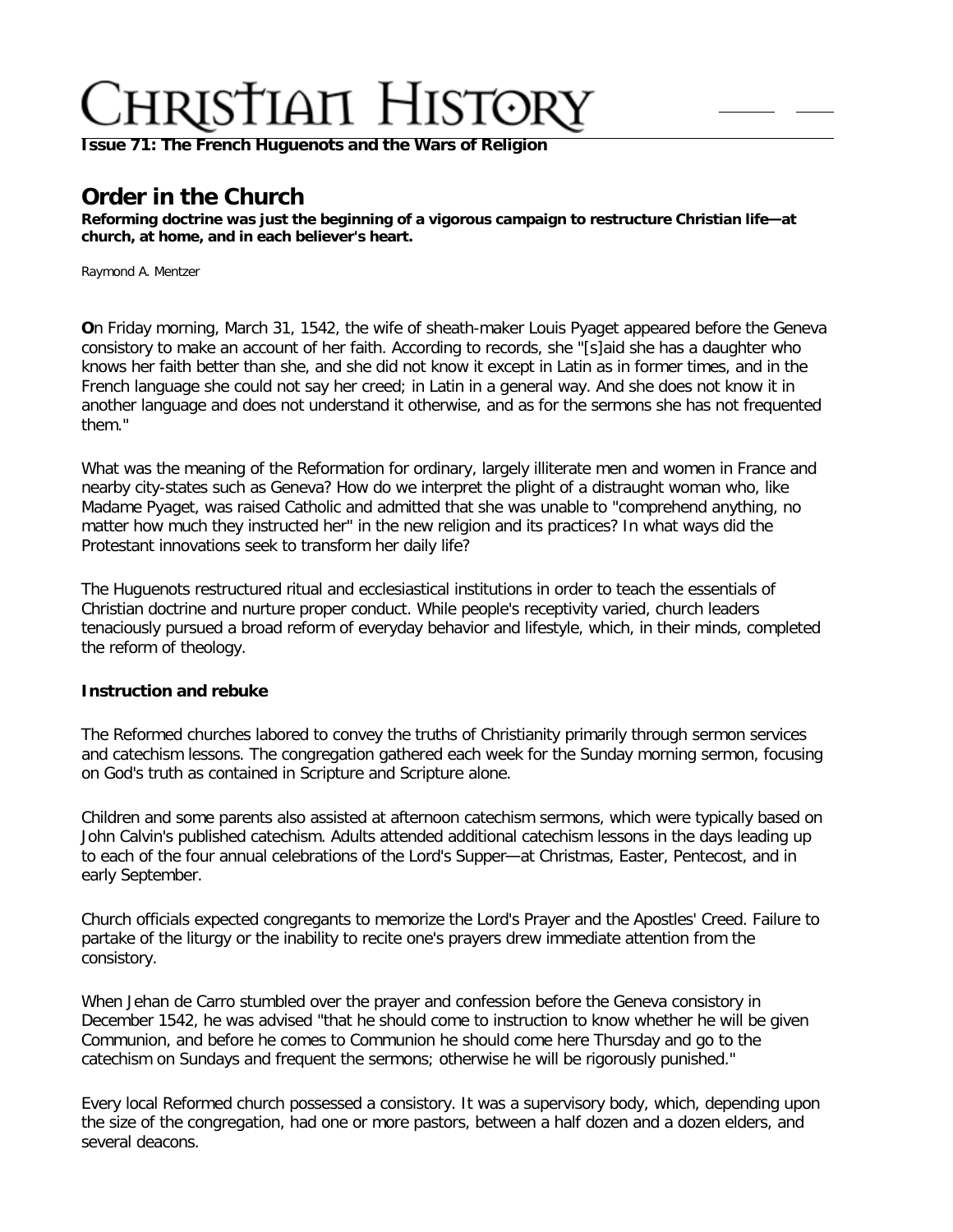The lay elders and deacons gathered with the pastor according to an established schedule, usually once a week in urban centers, every other week or less in rural areas. With the pastor serving as moderator, they conferred on details of church administration, oversaw the distribution of aid to the poor, and discussed various breaches of Christian conduct that had come to their attention.

The elders, in particular, shouldered heavy responsibility for monitoring proper behavior. They watched over the congregation, ensuring that the faithful lived and worshiped according to acceptable religious and moral standards. Larger churches usually divided the town into administrative districts and assigned an elder to each.

The elders regularly reported to the consistory on the various misdeeds—absence from services, Sabbath breach, quarrels, fornication, dancing, playing games, and the like—that had taken place within their assigned neighborhoods since the group's previous meeting. They also kept "dishonor roles," listing those whose failings were especially grievous or who balked when ordered to perform public repentance. The elders were expected to visit every family within their districts on an annual basis.

### **Toward a godly society**

The behavioral goals to which Reformed churches and their consistories aspired reveal, in important ways, the Huguenots' monumental attempt to eradicate what they considered a corrupt and superstitious medieval culture, instituting a godly society in its place. In everything, the Reformed churches strove to observe biblical guidance, especially the Ten Commandments.

Worship followed an established schedule and acquired an educational character. The faithful sat quietly in pews (a recent introduction) and listened attentively. No longer could people wander about, as they had at some medieval services.

The church further forbade the conduct of business on Sunday. The consistory chastised a farmer, for example, for hauling grain on the Sabbath and others for conducting business in their shops.

Contamination by contact with an ungodly world, and with Catholics, concerned the reformers deeply. Sorcerers and fortune-tellers, a common feature of that society, were deemed threatening and summarily chased from Huguenot towns and villages. Persons who traveled to Catholic cities were often questioned when they returned. The mere appearance of a rosary in Geneva in May 1542 caused a number of women to be summoned by the consistory, which did not drop the matter until the rosary was found and confiscated.

The Huguenots' desire to eliminate Catholic excesses led, for example, to a furious offensive against dancing. Officials punished more people for dancing than for sexual immorality. Why? Not only did dancing entail provocative gestures and immodest ditties, but it was often associated with Catholic, and hence "idolatrous," religious customs such as votive festivals.

Other activities aroused condemnation both for their unhealthy effects on individuals and for the possibility that their pursuit would bring scandal on the Reformed church. Blasphemy and other offensive language obviously had no place in Huguenot communities. Neither did risqué dress, extravagant makeup, ornate hairdos, dice and cards, drink, or idle distractions such as tennis and bowling. Even mildly athletic games such as quoits or skittle smacked of indolence, while playing cards and throwing dice could involve wagering and thus constituted avarice.

#### **"Every family a church"**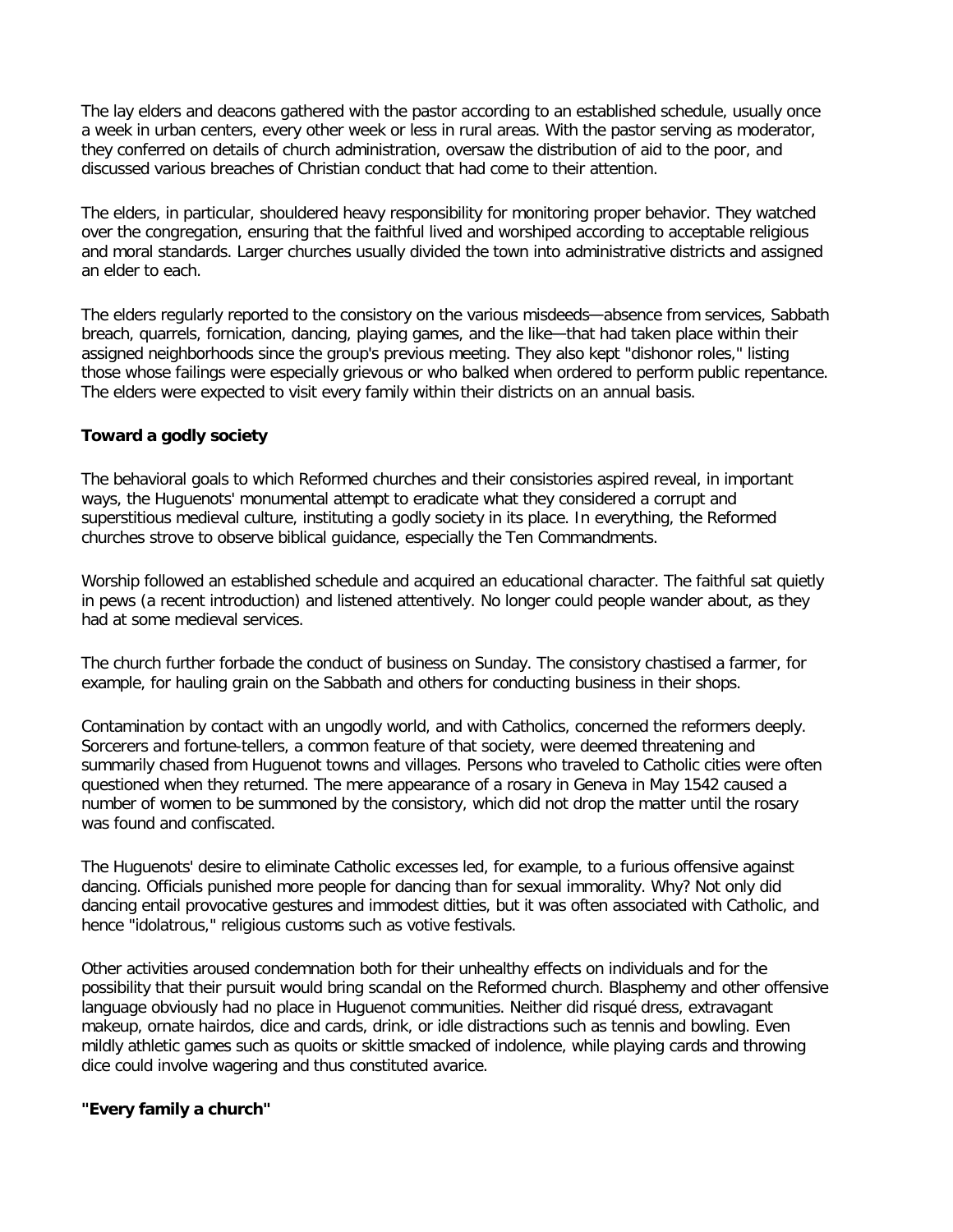Huguenots focused reform efforts on family life as well. "Every family of the pious ought to be a Church," Calvin said, and his followers took him seriously. Everything from sexual comportment and marriage contracts to childrearing and domestic squabbles came under the consistory's scrutiny.

Couples had to honor betrothal vows, publish marital banns (announcements of the intent to marry), refrain from marrying close relatives, and obtain parental permission to wed. Men and women living together without benefit of holy matrimony were told to marry immediately.

Consistories invariably summoned and punished women who became pregnant out of wedlock—and, if known, their partners. Still, individuals accused of sexual misconduct tended to be women, and the slightest hint of sexual impropriety led to consistorial investigation. An unmarried washerwoman named Claudaz was imprisoned in Geneva because she was accused of being pregnant; she was freed only after appearing before the consistory three times to protest that she had been falsely accused.

Though less obvious than sexual misconduct, discord within families also attracted the church's watchful gaze. Consistories promptly investigated reports of married couples living apart or fighting, and they frequently exhorted such couples to "live together in peace as they promised God in front of the church, and to frequent the sermons."

Intergenerational conflicts, too, aroused authorities' attention, for Calvin's statement, "Piety toward parents is the mother of all virtues," applied equally to young and adult children. The consistory of one village scolded a married woman for her "irreverent" treatment of her father. Several men at another town were told on various occasions to obey and honor their mothers and to cease "annoying" them.

#### **An oasis of peace**

Above all, the Huguenot community was determined to reduce strife and aggression, simultaneously promoting the settlement of disputes and fostering public peace. Pastors, elders, and deacons believed it their duty to promote Christian harmony.

Quarrels, both verbal squabbles and physical brawls, were frequent. Men called one another thief and cheat, cowardly and dumb. They would raise fists, throw stones, brandish sticks and swords, and draw pistols.

Although quarreling was largely a male offense, women fought too. Female insults concentrated on a woman's sexual virtue. A widow slandered her neighbor, intimating that the woman had several pregnancies prior to her marriage.

Once an old man caught his daughter in the act of robbing his house. When he resisted, she sent him to the floor with a quick punch.

Reformed pastors and elders went to great lengths to settle these animosities. The consistory demanded solemn promises that the combatants would forget past differences and live henceforth in peace and friendship.

Feuding parties "extended the hand of friendship" and promised to live amicably. Disputants were told to "forget the past," reconcile and shake hands. Mediating conflict always ranked highly among the Huguenots' objectives.

It is somewhat difficult to reconcile this emphasis with the fact that the Huguenots engaged in a protracted, bloody series of wars with their Catholic neighbors. Religious leaders took note of the violence, of course, but they tended to characterize the conflict as defensive—the safeguard of the one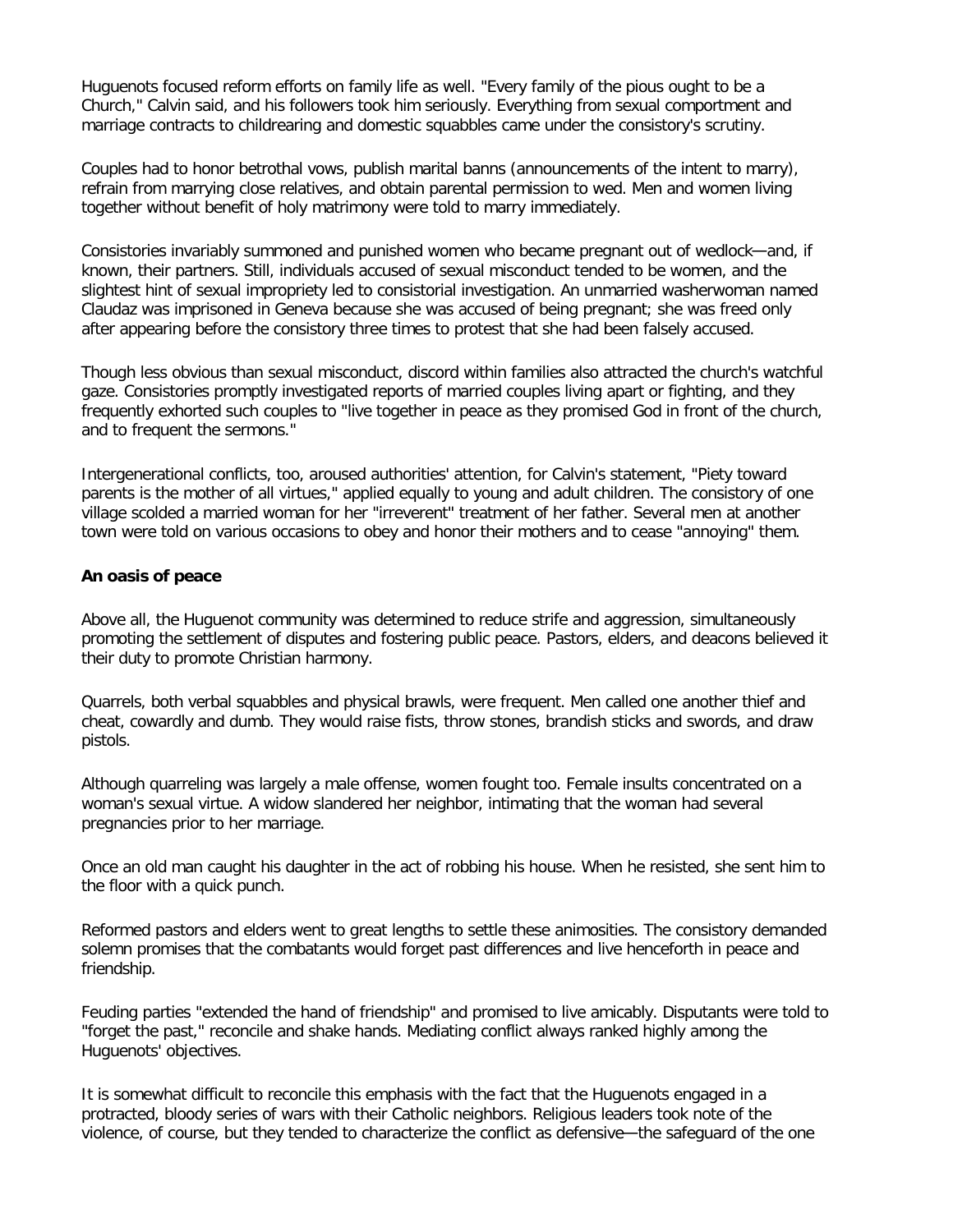true religion from its diabolical opponents.

Still, many Huguenots, especially those from the ranks of the nobility, must have appeared too enthusiastic in their pursuit of war, though the church refrained from chastising them explicitly.

#### **From ideals to reality**

The success of this effort to reform society is difficult to judge. It certainly had plenty of detractors.

A law clerk complained that if he wanted "auricular confession" he would convert to Catholicism. A student challenged the consistory to explain by what "Scriptural authority" it presumed to interrogate him, while a notary labeled the entire system no more than a "human invention."

Apparently they had heeded their pastors' counsel to read Holy Writ and were astonished to find no mention of the consistory.

Most people, however, complied and reoriented their lives. At the very least, most members of the French Reformed churches attended services regularly, knew their catechism, and shared in the Lord's Supper four times a year—up from their medieval ancestors' once-yearly participation.

Although measuring changes in demeanor is tricky, anecdotal evidence offers a few clues. A woman could not forgive a cobbler for "gravely offending and injuring" her. Unable to "soften her heart," she hesitated to participate in the Lord's Supper because of a "heavy conscience."

A man absented himself "voluntarily" due to his acrimonious litigation with another member of the congregation. Others refrained because of ongoing quarrels and rancorous squabbles with business associates, neighbors, and relatives.

Though faults remained, these believers had internalized Reformed religious ideals and applied them to their daily lives. The Reformation touched them in profound and enduring ways.

#### **Raymond A. Mentzer is Daniel J. Krumm Family Professor in Reformation Studies in the School of Religion at the University of Iowa.**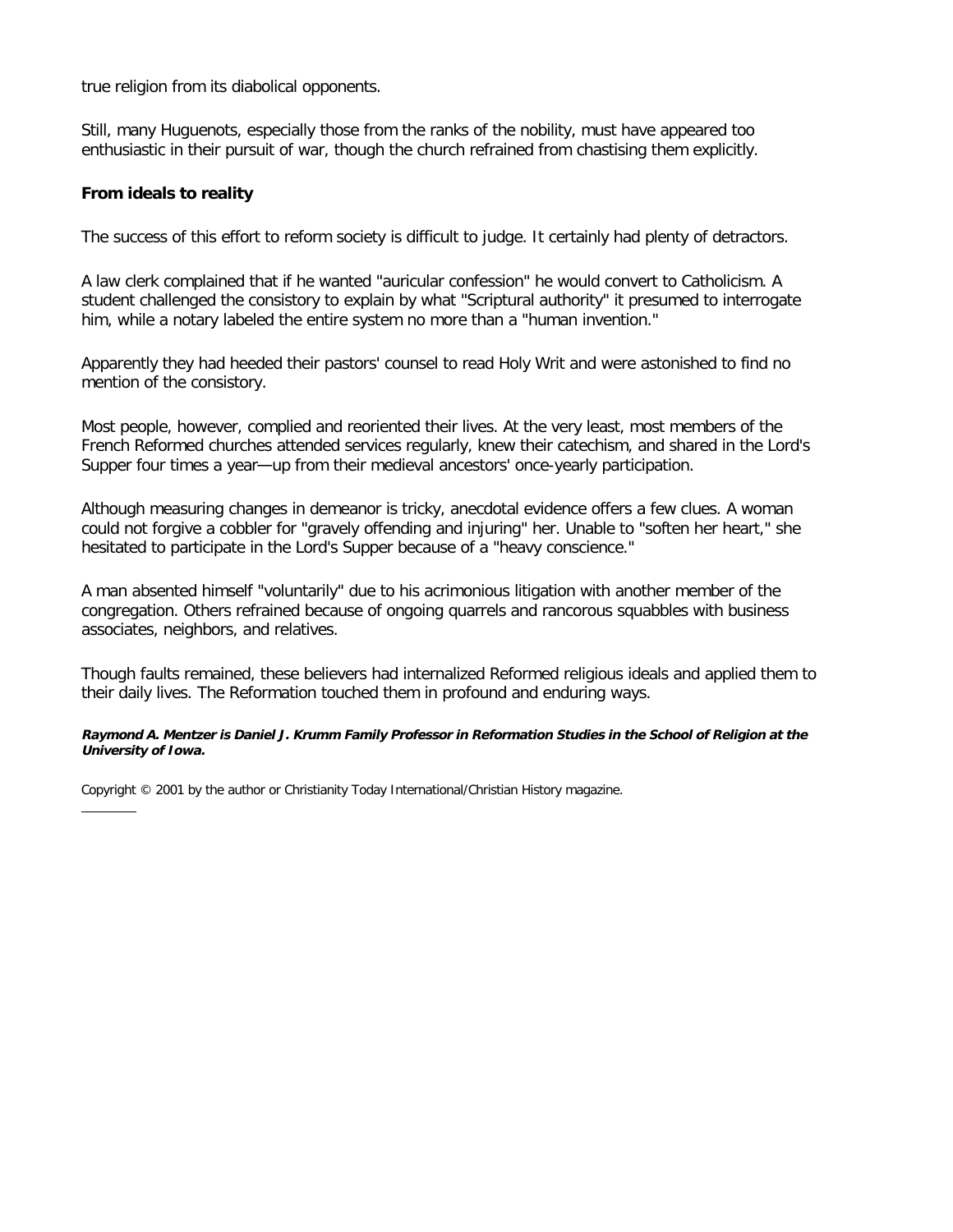# hristian Histor

**[Issue 71: The French Huguenots and the Wars of Religion](http://ctlstaging/ch/cdrom/collection.html?id=381)**

## **Getting Serious About Sin**

**No misdeed went unpunished in Calvin's Geneva.**

**Madame Pyaget wasn't the only resident of Geneva called to testify before the consistory on March 31, 1542. The city fathers, led by Lord Egrege Porralis and including John Calvin and Pierre Viret, heard all sorts of cases, as reported in these excerpts from the daily register:**

### **Jaques Emyn**

Summoned to render an account of his faith. He responded that he had made a little progress and said the Pater, "Our Father, etc.," and a few words of the creed. The Consistory advise [sic], having given him proper admonitions, that he find a teacher who will instruct him in the faith and explain what the words mean and make him understand what concerns God.

#### **Jaquemaz, widow of Claude Camparet**

Asked about frequenting of sermons, etc., and about the child her son has had by her maid. Answers that she has put the child out to nurse. Asked about her faith, she says the Pater in the new Reformed manner, but does not know the Credo. And that she has nursed her husband six years in illness and that her son [incomplete sentence]. And that she was at the sermon Sunday morning and that she believes it was Monsieur Calvin. And that she does not know about her son.

#### **Master Tyvent Laurent, called Echaquet, citizen**

Asked about the wizard he had in his house and why. Answers he never had one, except a man from Challex who attended his wife who was sick, and he said he would cure her. And that he often came to his house and would give him herbs to dissolve in wine, which was not done at his house. And that the man owed him money and that he came for no other reason.

#### **Donne Jane Pertennaz**

sked about her faith and why she has not received Holy Communion and whether she has heard and gone to Mass every year. And she said her faith and that she believes in one God and wants to live in God and the holy church and has no other faith. …

Asked why she is not satisfied with the Communion celebrated in this city but goes elsewhere. Answers that she goes where it seems good to her. And that there is talk of princes who are not in accord in what they do openly, but they must be obeyed. And that Our Lord will not come here well-clothed or shod [reference to Matt. 11:708 or Luke 7:24-25] and that where His Word is, His body is. … Remanded as outside the faith and to appear day by day. And she did not want to renounce the Mass.

#### **Mermeta Jappaz**

Said she is pregnant by the son of Berthelomier Fouson, named Bezanson, and she already felt the child at Christmas, and this was at the said Fouson's house. And she did not say her Pater well, and she goes to sermons on Monday and other days not. And she wants to give it to its father, and her mother knows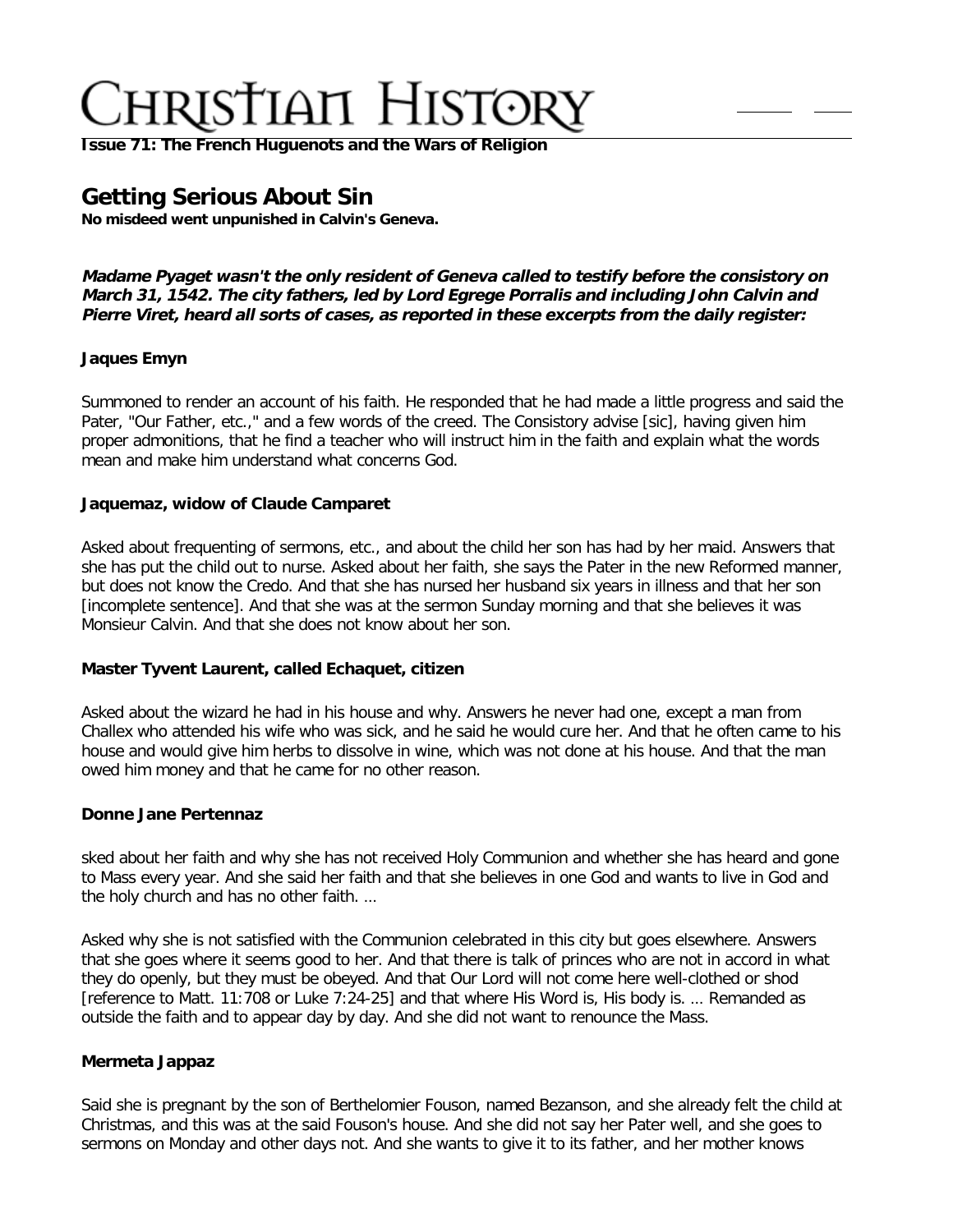nothing, and she has had another child. And the other child was put to nurse and died. Remanded to [incomplete sentence]. The Consistory advises that she abstain from taking Communion because of her serious fornication. Remanded to Thursday.

#### **From Registers of the Consistory of Geneva in the Time of Calvin, Vol. 1: 1542-1544.**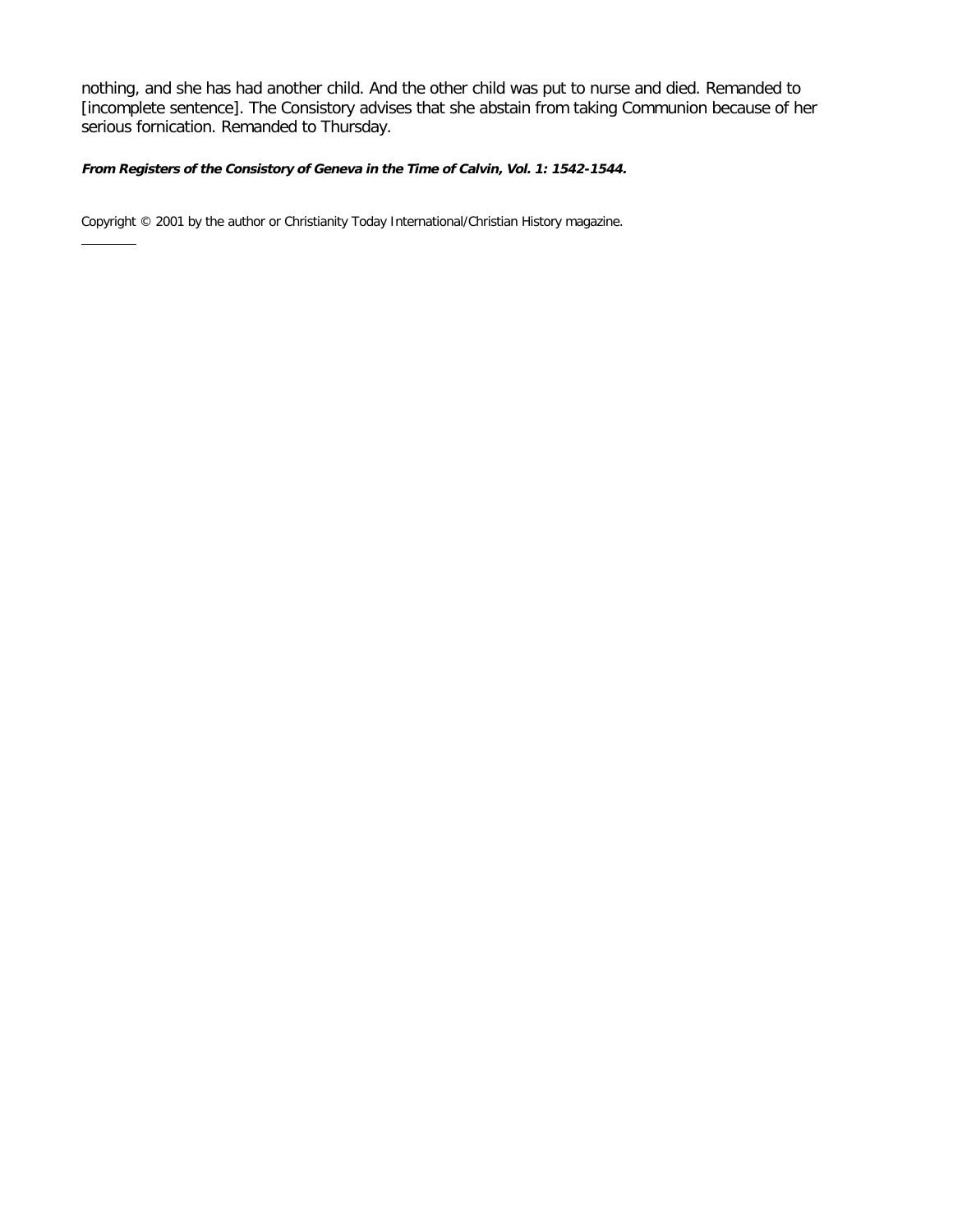# hristian Histoi

**[Issue 71: The French Huguenots and the Wars of Religion](http://ctlstaging/ch/cdrom/collection.html?id=381)**

## **Reformation on the Run**

**Lacking political protection or religious freedom, French Reformed thinkers forged a unique expression of faith.**

Martin I. Klauber

**B**ecause Roman Catholicism dominated the French religious landscape in the sixteenth century, it is easy to forget that some of the most prominent theologians of the Reformed movement were French. Persecuted at home, many of these theologians fled to Switzerland, Germany, or the Netherlands, but they wrote with their beseiged French brethren in mind.

### **Stirrings of reform**

French Reformed thinking can be traced back to Jacques Lefèvre d'étaples (d. 1536), who, in his 1512 commentary on the Pauline epistles, argued for justification by faith. Lefèvre distinguished between a man-centered form of righteousness based on works and a God-centered form based on God's grace through Christ. He also anticipated the foundational doctrine of **sola Scriptura**, arguing that the Bible is sufficient in matters related to salvation.

Lefèvre emphasized the literal sense of Scripture over the medieval fourfold approach, which emphasized the allegorical interpretation. Also, like Martin Luther, he made great use of the Psalms as prophecies of the ministry and work of Christ. Lefèvre wrote in the preface to his Quincuplex Psalterium, "I have tried to write a short exposition of the Psalms with the assistance of Christ, who is the key to the understanding of David. He is the one about whom David spoke."

In spite of all these ideas that anticipated and predated the Reformation, most scholars do not consider Lefèvre a Protestant. He did, however, set the stage for others.

Some of Lefèvre's students, such as Bishop Briçonnet of Meaux, stayed loyal to the Roman Catholic Church and tried to reform it from within. Briçonnet encouraged everyone in his diocese to read the Scriptures and even financed a new French translation of the Greek Bible. These actions pitted Briçonnet against the Sorbonne, a guardian of Catholic orthodoxy, but King Francis I shielded the bishop from harsh punishments. Ultimately the bishop proved to be more a humanist than a reformer.

Many of Lefèvre's students, however, broke with the Catholic Church and had to flee the country. Lefèvre left after the Sorbonne and the Parlement of Paris broke up Briçonnet's reform-minded circle in 1525. Melchior Wolmar, a professor of Greek at Bourges who taught John Calvin, fled to Germany. The famous poet Clement Marot, who authored the French Psalter, spent time in Navarre. Other refugees included Pierre Viret and Theodore Beza, who fled to Lausanne, and Guillaume Farel and Calvin, who settled in Geneva.

#### **From Calvin to Calvinism**

The impact of Calvin's thought and example among the Huguenots cannot be overemphasized. His **Institutes of the Christian Religion** was translated into French by 1541 and became the standard for French Protestant thought, which did not follow the Lutheran but the Calvinist ideal. The French Reformed Church also followed Calvin's lead in its organizational pattern, instituting the offices of pastor,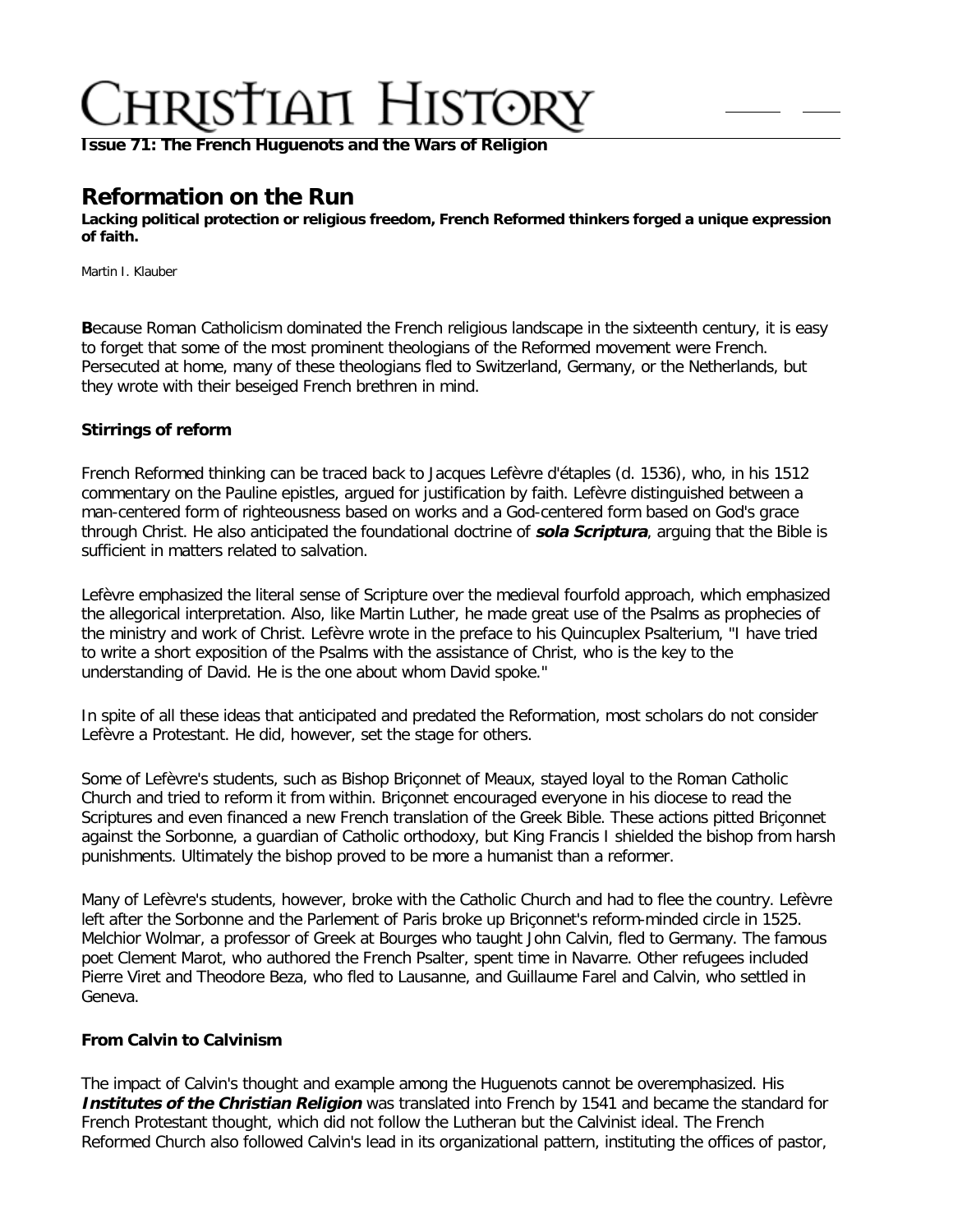elder, teacher, and deacon as Calvin set forth in his **Ecclesiastical Ordinances** (1541). The Academy of Geneva, founded by Calvin, served as a training ground for French pastors.

Scholars view Beza as a transitional figure between the era of Calvin and that of Calvinism. He continued Calvin's ministry in Geneva and wrote extensively on a number of topics, notably the doctrine of predestination. His treatise on the subject, **The Sum of All Christianity** (1555), defended Calvin against the attacks of Jerome Bolsec (1524-1574), a former Carmelite monk who accused Calvin of making God the author of sin. Beza argued for a strict "double predestination," whereby God decrees some to be destined for heaven and the rest of humanity to damnation.

Antoine de la Roche Chandieu (1534-1591), another second-generation Reformed theologian, studied with Calvin in Geneva, then took Calvin's ideas in a more formal direction. His scholastic method, refined while he taught at the Reformed Academy, became a central principle for future Reformed theologians throughout Europe.

Chandieu employed syllogistic reasoning to articulate a Protestant response to sophisticated Roman Catholic attacks on the doctrine of **sola Scriptura**. He offered this argument for the sufficiency of the Bible: "Whatever is the Word of God, divinely inspired and written by the prophets, apostles, and evangelists by the breath of God's Spirit, contains all the doctrines necessary for Christian faith. But Holy Scripture is the word of God and is divinely inspired. Therefore, Holy Scripture contains all the doctrines necessary for the Christian faith."

#### **We believe**

Foundational Huguenot beliefs are spelled out most directly in the French Confession of Faith (1559), which was drawn up at a synod of the French Reformed churches in Paris during a lull in the persecution. It was based largely on a Genevan draft, probably revised by Chandieu, and included a prefatory plea to the French King Francis II to stop the oppression of the Huguenots.

The confession contains a clear expression of the doctrine of justification by faith and the completed work of Christ on the cross to blot out all of our sins. It does not include a developed doctrine of double predestination, though it does state that God calls some to salvation and leaves the rest in condemnation: "We believe that from this corruption and general condemnation in which all men are plunged, God, according to his eternal and immutable counsel, calls those whom he has chosen by his goodness and mercy alone in our Lord Jesus Christ, without consideration of their works, to display in them the riches of his mercy; leaving the rest in this same corruption and condemnation to show in them his justice."

The confession specifically rejects such Roman Catholic practices as prayers to the saints, calling "all imaginations of men concerning the intercession of dead saints … an abuse and a device of Satan to lead men from the right way of worship." It also condemns "monastic vows, pilgrimages, the prohibition of marriage and of eating meat, the ceremonial observance of days, auricular confession, indulgences, and all such things by which [Catholics] hope to merit forgiveness and salvation."

Huguenots recognized only two sacraments: baptism and the Lord's Supper. While Catholics believed that sacraments play a role in salvation, for Huguenots they were "outward signs through which God operates by his Spirit, so that he may not signify any thing to us in vain."

Though Huguenots regarded baptism as a sign of God's inward work, they encouraged infant baptism: "Nevertheless, although it is a sacrament of faith and penitence, yet as God receives little children into the Church with their fathers, we say, upon the authority of Jesus Christ, that the children of believing parents should be baptized."

Regarding rebaptism of Catholic converts, the Huguenot confession admits an uneasy relationship with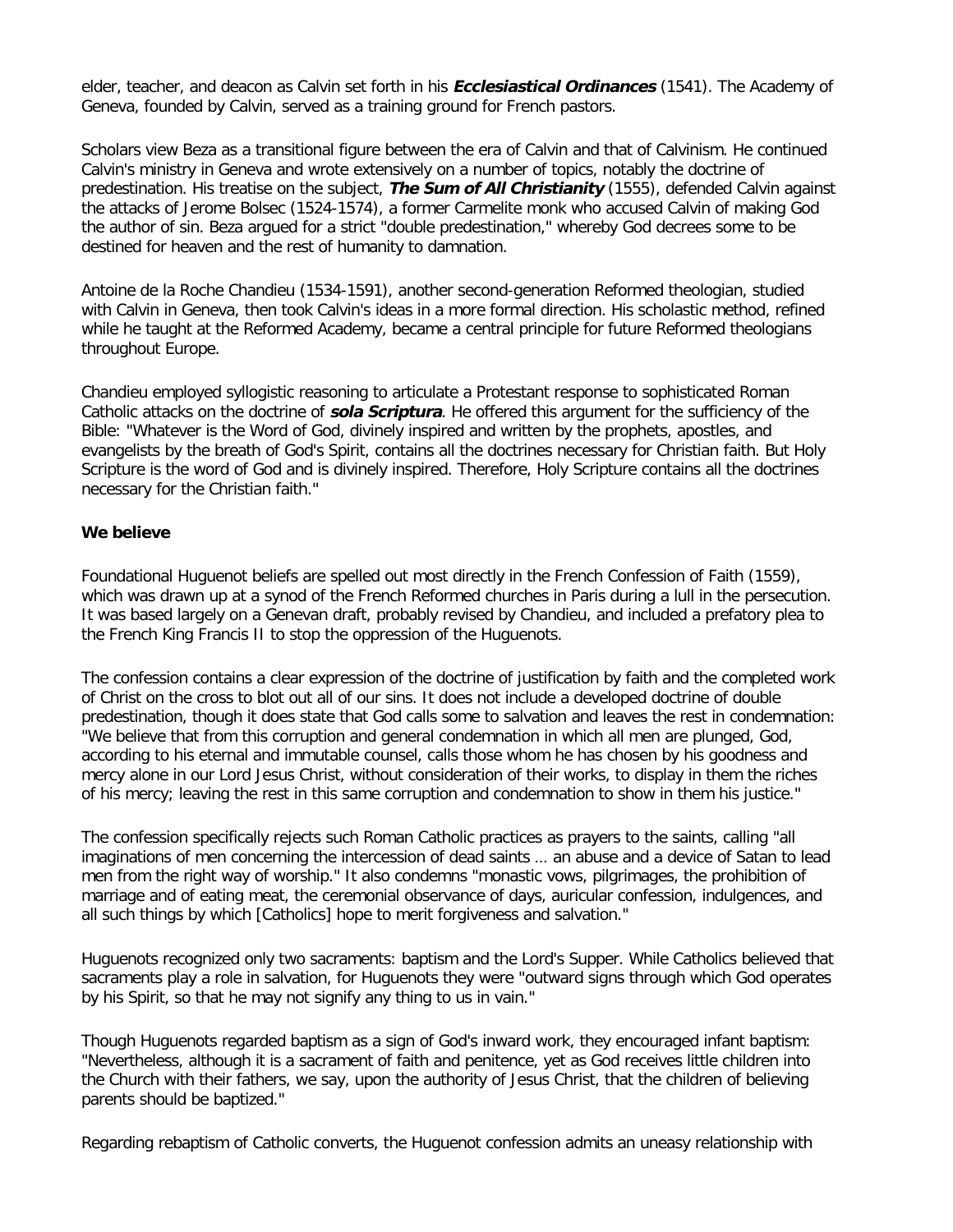Rome: "Nevertheless, as some trace of the Church is left in the papacy, and the virtue and substance of baptism remain, and as the efficacy of baptism does not depend upon the person who administers it, we confess that those baptized in it do not need a second baptism. But, on account of its corruptions, we cannot present children to be baptized in it without incurring pollution."

In its descriptions of the Lord's Supper, the confession veers more sharply from Rome, though it stops short of stripping the elements of all supernatural significance. It states, "Thus we hold … that the bread and wine given to us in the sacrament serve to our spiritual nourishment, inasmuch as they show, as to our sight, that the body of Christ is our meat, and his blood our drink. And we reject the Enthusiasts and Sacramentarians who will not receive such signs and marks, although our Savior said: 'This is my body, and this cup is my blood.'"

The last two articles of the confession deal with the relationship between church and state. They affirm the right of the magistrate to wield the power of the sword to suppress criminal acts and to protect God's commands, and they specifically condemn motions to overthrow divinely appointed kings, "even if they are unbelievers." As persecution increased, though, Huguenot thinkers explored the limits of godly obedience and the legitimacy of armed resistance.

### **Political theology**

Calvin was reluctant to support violent insurrection because of Paul's clear command in Romans 13 to obey governmental authorities. However, the German Lutherans of the Schmalkaldic League had proposed a way out of the Romans 13 dilemma. If one could show that a tyrannical king had violated the rights of local magistrates to govern, then local government officials would have the right to protect their subjects against the monarch.

After the Saint Bartholomew's Day Massacre in 1572, French Reformed theologians allowed more and more room for armed resistance against the crown. Francis Hotman penned the **Franco Gallia**, in which he argued that the influx of the Roman ideas had led to the absolutist tendencies of the monarchy. Based on ancient Gallic law, the monarchy should be constitutional, and any violation of the rights of the French people could result in rebellion.

The **Vindiciae Contra Tyrranos**, by Philippe du Plessis Mornay, pointed to the abrogation of the compact between the king and the people, with the result that the people were free to resist their tyrannical ruler.

Beza developed the theological support for resistance against tyranny in his monumental treatise **Du droit des magistrats** (1573). He also argued, in **The Grounds and Principles of Christian Religion** (1591), "As often as the Magistrate commands anything that is repugnant either to the worship which we owe unto God, or to the love which we owe unto our neighbor, we cannot yield obedience thereunto with a safe conscience. For as often as the commandment of God and men are directly opposed one against another, this rule is to be perpetually observed; that it is better to obey God than men."

Political quandaries lost some immediacy in 1598 when King Henri IV issued the Edict of Nantes, giving Huguenots legal recognition. Soon afterward Reformed thinkers were faced with a new challenge, as one of Beza's students, Jacob Arminius (1560-1609), questioned such fundamental Calvinist doctrines as predestination. But while the locus of debate shifted, the situation was hardly unique. Reformed theologians had been fighting for their ideals, as well as their lives, from the beginning.

#### **Martin I. Klauber is visiting professor of church history at Trinity Evangelical Divinity School.**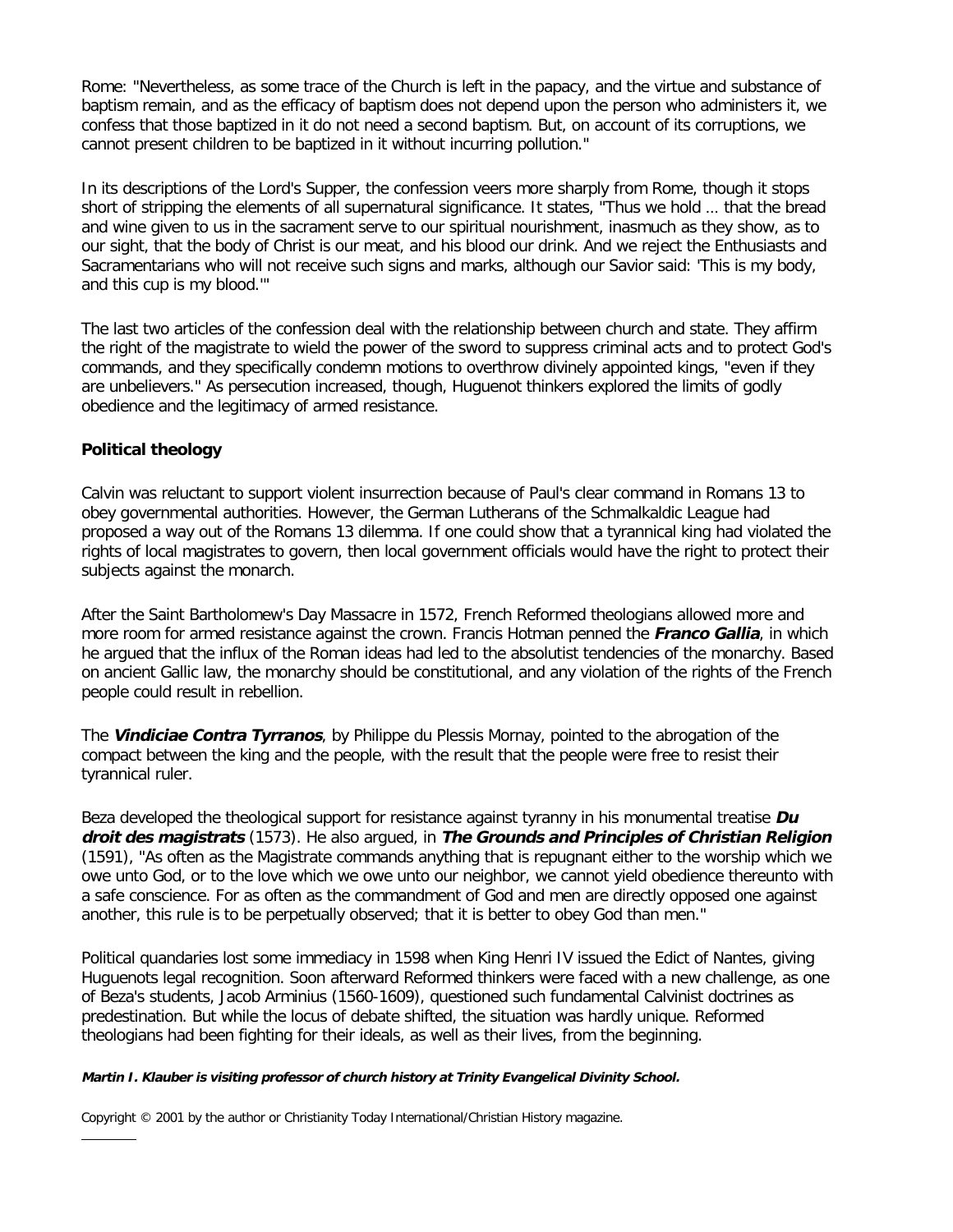# hristian Histoi

**[Issue 71: The French Huguenots and the Wars of Religion](http://ctlstaging/ch/cdrom/collection.html?id=381)**

## **Pleading the Cause of Christ**

**In the Prefatory Address to his Institutes, John Calvin defends both his doctrine and its battered believers.**

John Calvin

**T**o his most Christian Majesty, the most mighty and illustrious Monarch, Francis, King of the French, his Sovereign;

John Calvin prays Peace and Salvation in Christ.

Sire,—When I first engaged in this work, nothing was farther from my thoughts than to write what should afterwards be presented to your Majesty. My intention was only to furnish a kind of rudiments, by which those who feel some interest in religion might be trained to true godliness. And I toiled at the task chiefly for the sake of my countrymen the French, multitudes of whom I perceived to be hungering and thirsting after Christ, while very few seemed to have been duly imbued with even a slender knowledge of him. That this was the object which I had in view is apparent from the work itself, which is written in a simple and elementary form adapted for instruction.

But when I perceived that the fury of certain bad men had risen to such a height in your realm, that there was no place in it for sound doctrine, I thought it might be of service if I were in the same work both to give instruction to my countrymen, and also lay before your Majesty a Confession, from which you may learn what the doctrine is that so inflames the rage of those madmen who are this day, with fire and sword, troubling your kingdom. For I fear not to declare, that what I have here given may be regarded as a summary of the very doctrine which, they vociferate, ought to be punished with confiscation, exile, imprisonment, and flames, as well as exterminated by land and sea. …

Let it not be imagined that I am here framing my own private defense, with the view of obtaining a safe return my native land. Though I cherish towards it the feelings which become me as a man, still, as matters now are, I can be absent from it without regret. The cause which I plead is the common cause of all the godly and therefore the very cause of Christ—a cause which, throughout your realm, now lies, as it were, in despair, torn and trampled upon in all kinds of ways, and that more through the tyranny of certain Pharisees than any sanction from yourself. But it matters not to inquire how the thing is done; the fact that it is done cannot be denied. For so far have the wicked prevailed, that the truth of Christ, if not utterly routed and dispersed, lurks as if it were ignobly buried; while the poor Church, either wasted by cruel slaughter or driven into exile, or intimidated and terror-struck, scarcely ventures to breathe. Still her enemies press on with their wonted rage and fury over the ruins which they have made, strenuously assaulting the wall, which is already giving way. Meanwhile, no man comes forth to offer his protection against such furies. …

Your duty, most serene Prince, is, not to shut either your ears or mind against a cause involving such mighty interests as these: how the glory of God is to be maintained on the earth inviolate, how the truth of God is to preserve its dignity, how the kingdom of Christ is to continue amongst us compact and secure. The cause is worthy of your ear, worthy of your investigation, worthy of your throne.

The characteristic of a true sovereign is, to acknowledge that, in the administration of his kingdom, he is a minister of God. He who does not make his reign subservient to the divine glory, acts the part not of a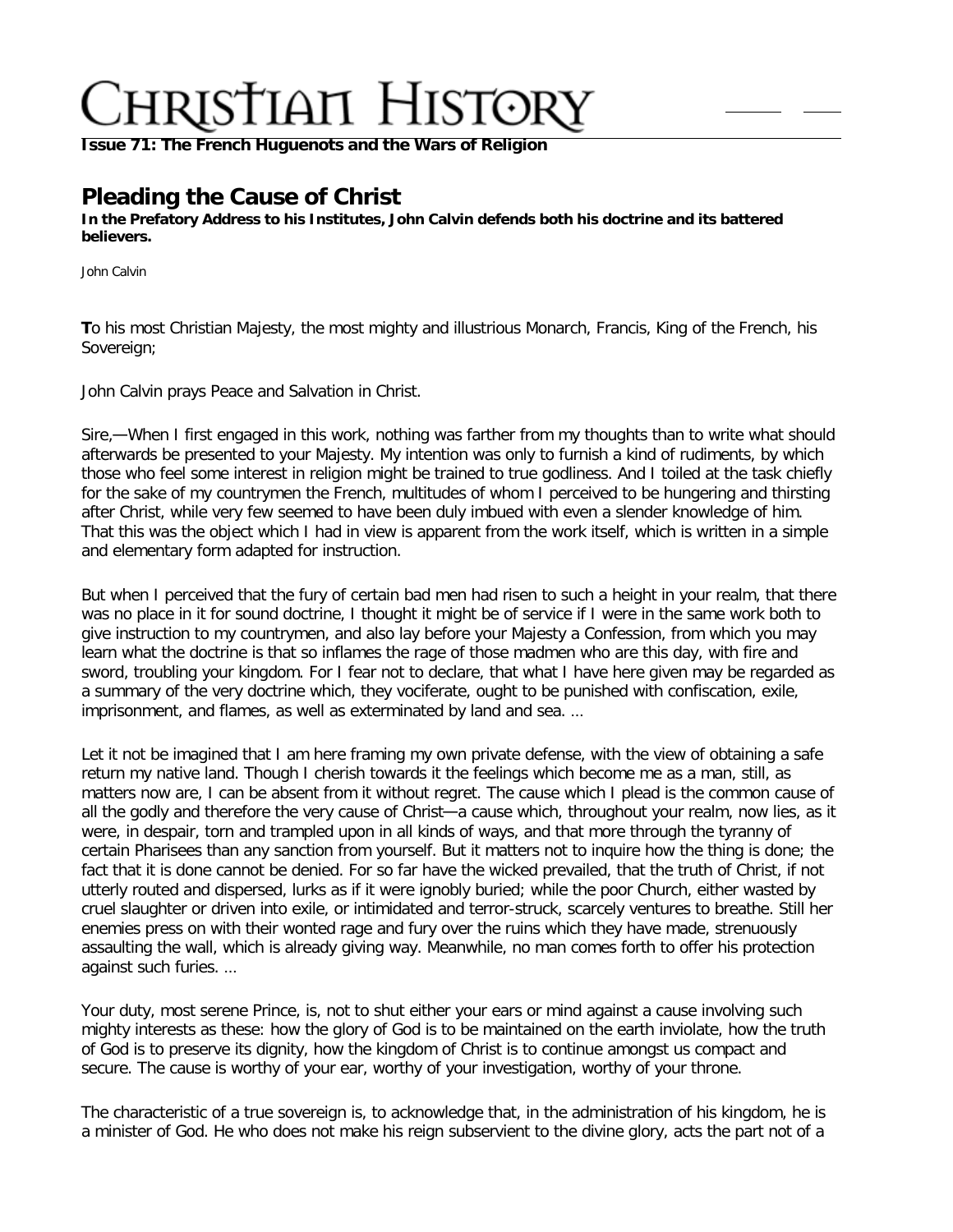king, but a robber. He, moreover, deceives himself who anticipates long prosperity to any kingdom which is not ruled by the sceptre of God, that is, by his divine word. For the heavenly oracle is infallible which has declared, that "where there is no vision the people perish" (Prov. 29:18).

Let not a contemptuous idea of our insignificance dissuade you from the investigation of this cause. We, indeed, are perfectly conscious how poor and abject we are: in the presence of God we are miserable sinners, and in the sight of men most despised … so that before God there remains nothing of which we can glory save only his mercy, by which, without any merit of our own, we are admitted to the hope of eternal salvation: and before men not even this much remains, since we can glory only in our infirmity, a thing which, in the estimation of men, it is the greatest ignominy even tacitly to confess. But our doctrine must stand sublime above all the glory of the world, and invincible by all its power, because it is not ours, but that of the living God and his Anointed, whom the Father has appointed King.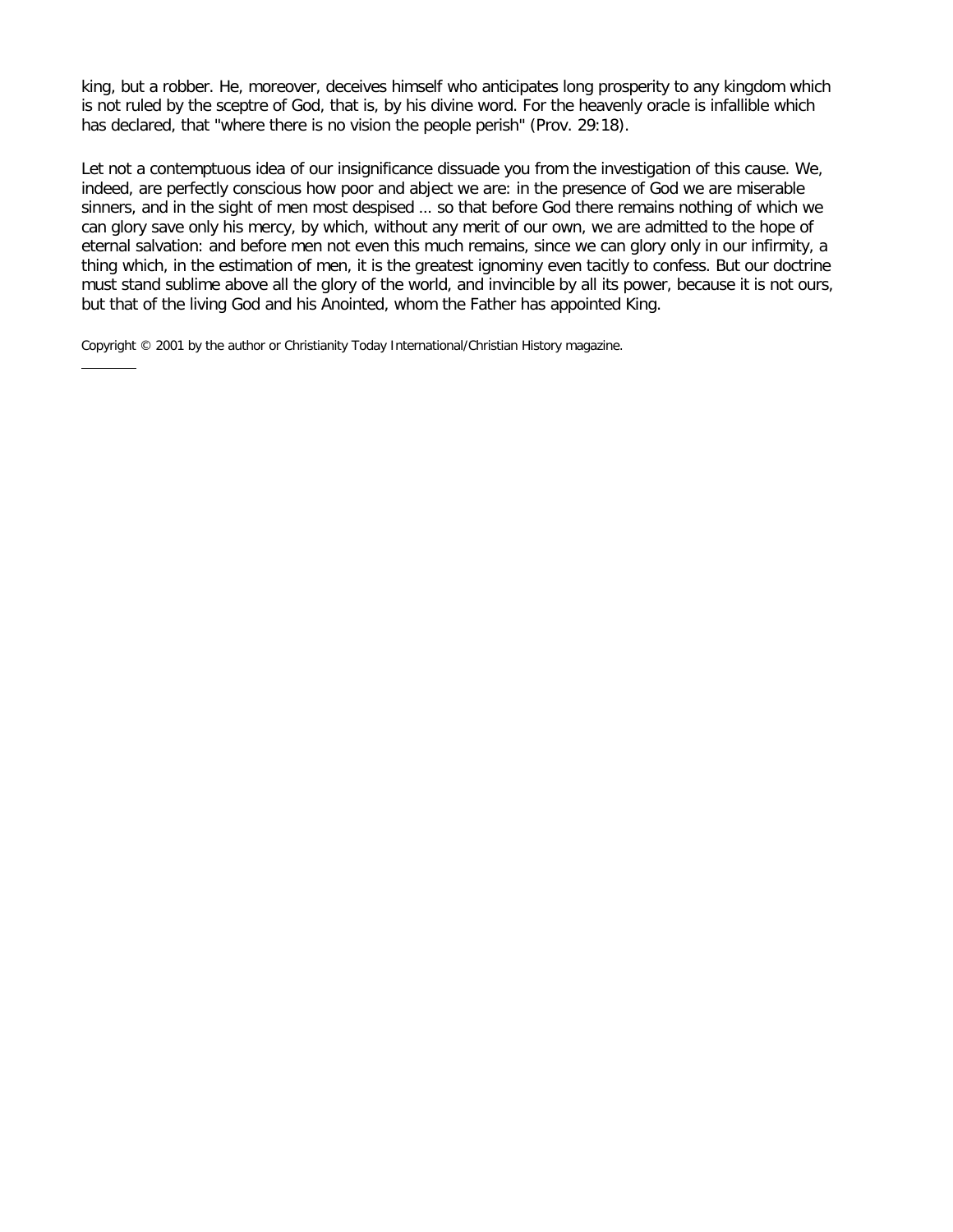# Christian Histor

**[Issue 71: The French Huguenots and the Wars of Religion](http://ctlstaging/ch/cdrom/collection.html?id=381)**

## **The French Wars of Religion: Christian History Timeline CH Timeline**

- Peace of Augsburg in Germany allows rulers to choose religion for their region
- First Protestant Church in Paris organized in a home
- Philip II named king of Spain
- Elizabeth I becomes queen of England
- First national synod of Reformed Churches of France
- John Calvin made a citizen of Geneva
- Protestant Conspiracy of Amboise to kidnap king of France fails
- Anti-Protestant edict begins to drive refugees from France
- **1562-1563** First War
- Forces of Duke of Guise massacre Protestants at Vassy
- Treaty of Amboise ends First War
- Council of Trent closes
- Calvin dies
- **1567-1568** Second War
- **1568-1570** Third War
- Treaty of Longjumeau ends Second War
- Peace of St. Germain ends Third War
- **1572-1573** Fourth War
- St. Bartholomew's Day Massacre
- Truce ends Fourth War
- Charles IX (right) dies; Henri III (left) becomes king of France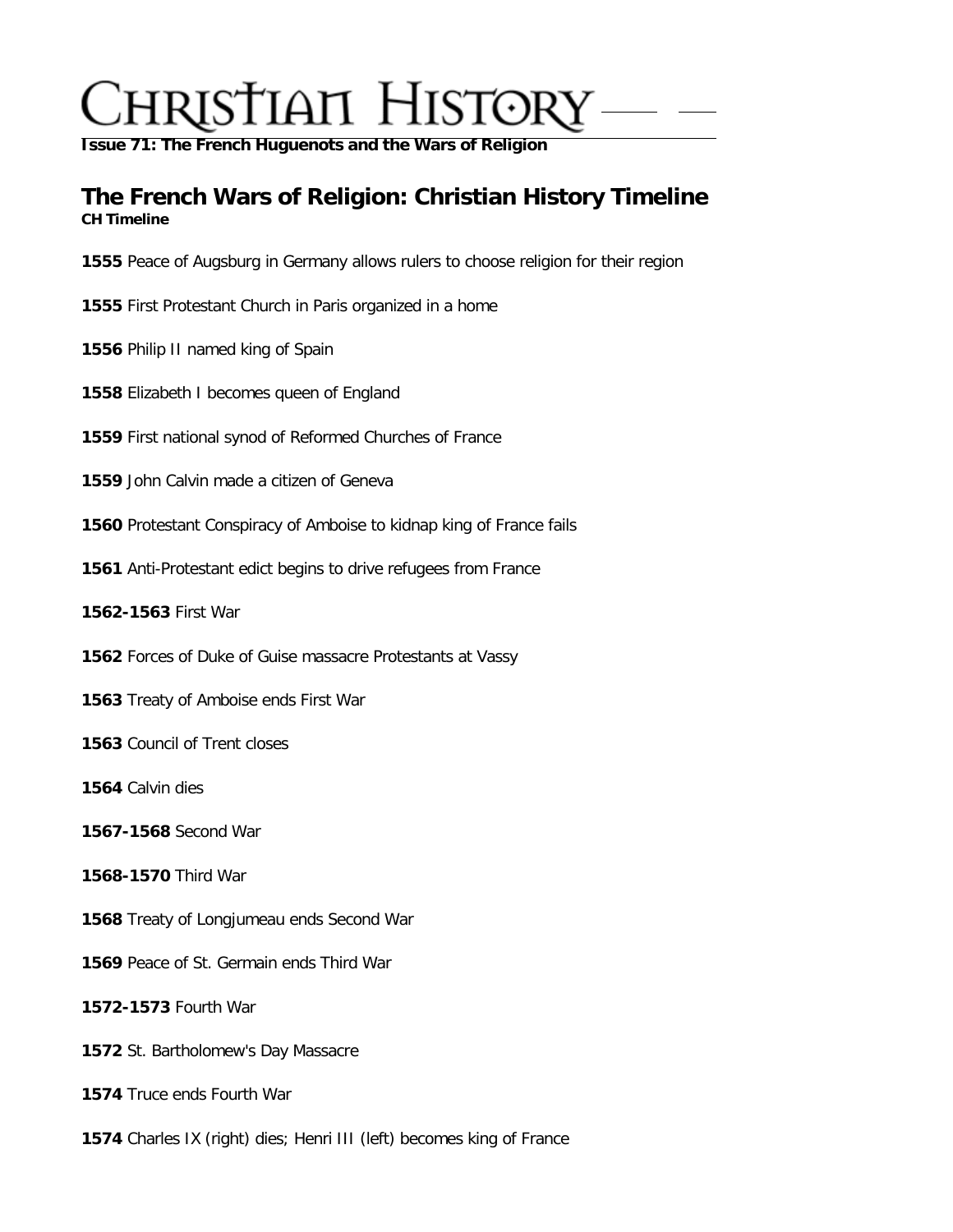#### Fifth War

- Pro-Protestant Peace of Monsieur signed
- Militant Catholic League forms
- Sixth War
- Sixth War ended by slightly restrictive Peace of Bergerac
- Seventh War
- Treaty of Nerac and Peace of Fleix end Seventh War
- Duke of Anjou dies; Henri of Navarre becomes heir to French throne
- Henri III forced to surrender to Guises and Catholic League
- English navy defeats Spanish Armada
- Henri III stabbed, names Henri of Navarre his successor
- Catherine de Médicis dies
- Henri IV converts to Catholicism
- Edict of Nantes returns civil and religious freedom to Protestants
- Copyright © 2001 by the author or Christianity Today International/Christian History magazine.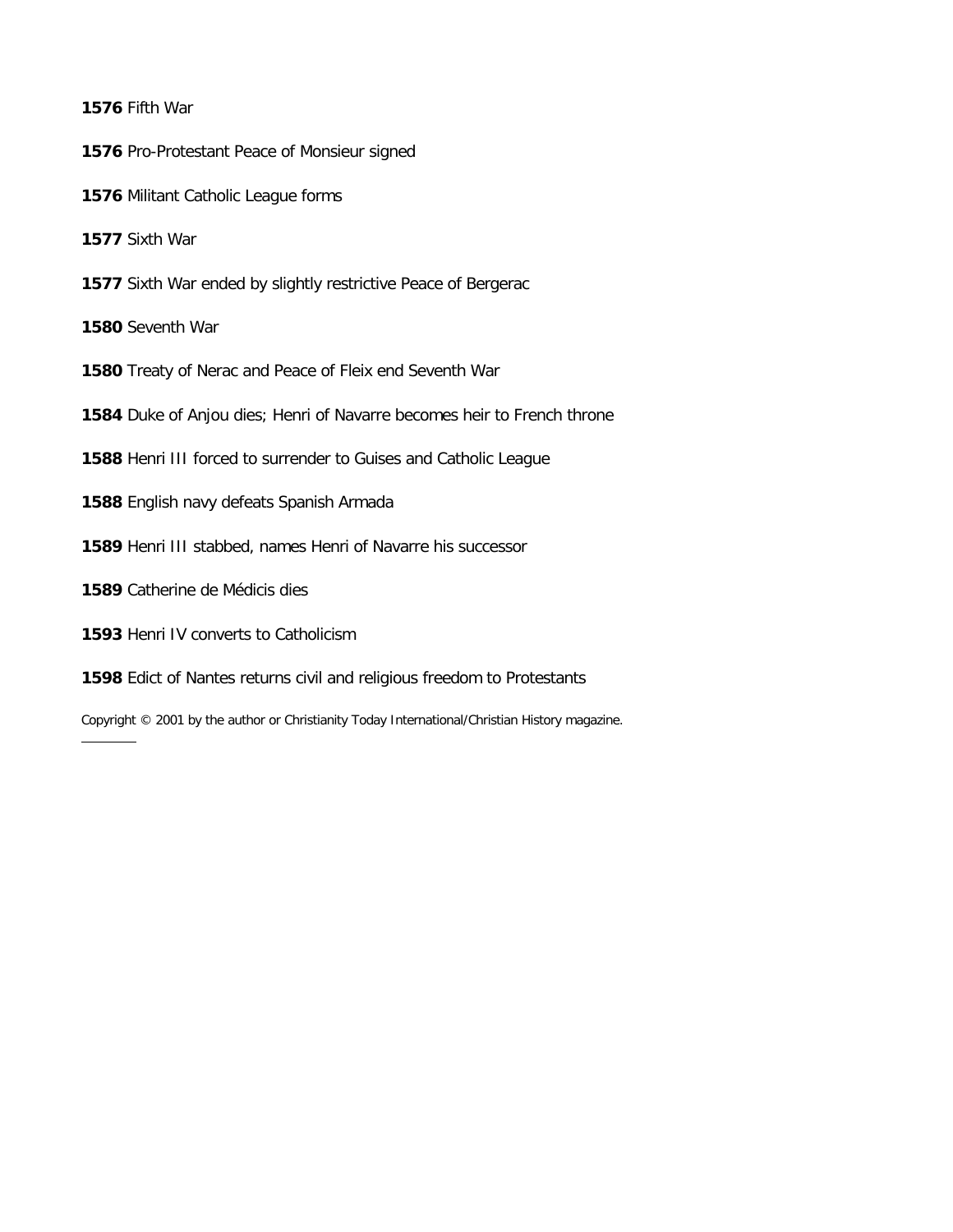# hristian Histoi

**[Issue 71: The French Huguenots and the Wars of Religion](http://ctlstaging/ch/cdrom/collection.html?id=381)**

## **Slaughter, Mayhem, & Providence**

**How one of France's greatest poets made sense of the Huguenot tragedies.**

Alan D. Savage

**T**raveling through Amboise on their way to Paris in 1560, Jean d'Aubigné and his 8-year-old son, Agrippa, came upon a horrible spectacle: the hanging bodies of decapitated Protestant conspirators who had attempted to steal the young King Francis II away from the Catholic dukes of Guise. The father made his son swear to defend the faith for which the men had died, and Agrippa d'Aubigné did indeed spend his life fighting for what become known as **La Cause**.

D'Aubigné waged his battle for the Huguenot faith on two fronts: the battlefield and paper. He first took up arms at age 12, when he climbed out of his bedroom window and ran off to join the Protestant troops defending the beseiged city of Orléans. He eventually became a key player in the Wars of Religion that devastated France in the second half of the sixteenth century.

Starting in 1573, he served as equerry, adviser, and friend to Henri of Navarre (the future Henri IV) until the latter finally rejected the Reformed faith in 1593. Eventually exiled from France, d'Aubigné spent the last decade of his life in Geneva, where he served on the city's war council.

While brave and forceful as a military man, d'Aubigné is mainly known because of his second weapon, his pen. With the exception of his first collection of poems, **Printemps** (Springtime), which he later rejected because it deals with worldly rather than divine love, d'Aubigné's works all revolve around his faith and the **parti protestant**.

Although d'Aubigné has never ranked as highly as the sixteenth-century literary giants François Rabelais, Pierre de Ronsard, and Michel de Montaigne, he is nonetheless considered one of France's greatest authors, due almost solely to his work **Les Tragiques**. He began the work in the trenches of Casteljaloux in 1577 and, although he had probably finished most of it by 1583, he continued to rework it until he finally decided to publish it—anonymously, clandestinely, and at his own expense—in 1616.

Composed of approximately 10,000 verses, the poem received a cold reception when it appeared because of both its content and style. It was not until two centuries later that the famous literary critic Sainte-Beuve called attention to the greatness of **Les Tragiques**, and twentieth-century literary critics, for whom the work is "the epic of Huguenot faith," have compared it to the **Divine Comedy** and **Paradise Lost**.

#### **Poetic polemic**

Les Tragiques (the title refers to the extraordinarily tragic events of the times) is a poetic, and highly polemic, account of the Wars of Religion. It depicts the horrors of the conflicts that ravaged France—with biting satire reserved for those considered responsible, mainly the king, princes, and the Roman Catholic Church—in a way that highlights God's control over history and emphasizes the eventual, sure triumph of the true (Protestant) church.

The epic is divided into seven books. The first, **Misères**, recounts, as the title suggests, the pain resulting from the civil strife, with chilling details of cruel deaths. The second book, **Les Princes**, lays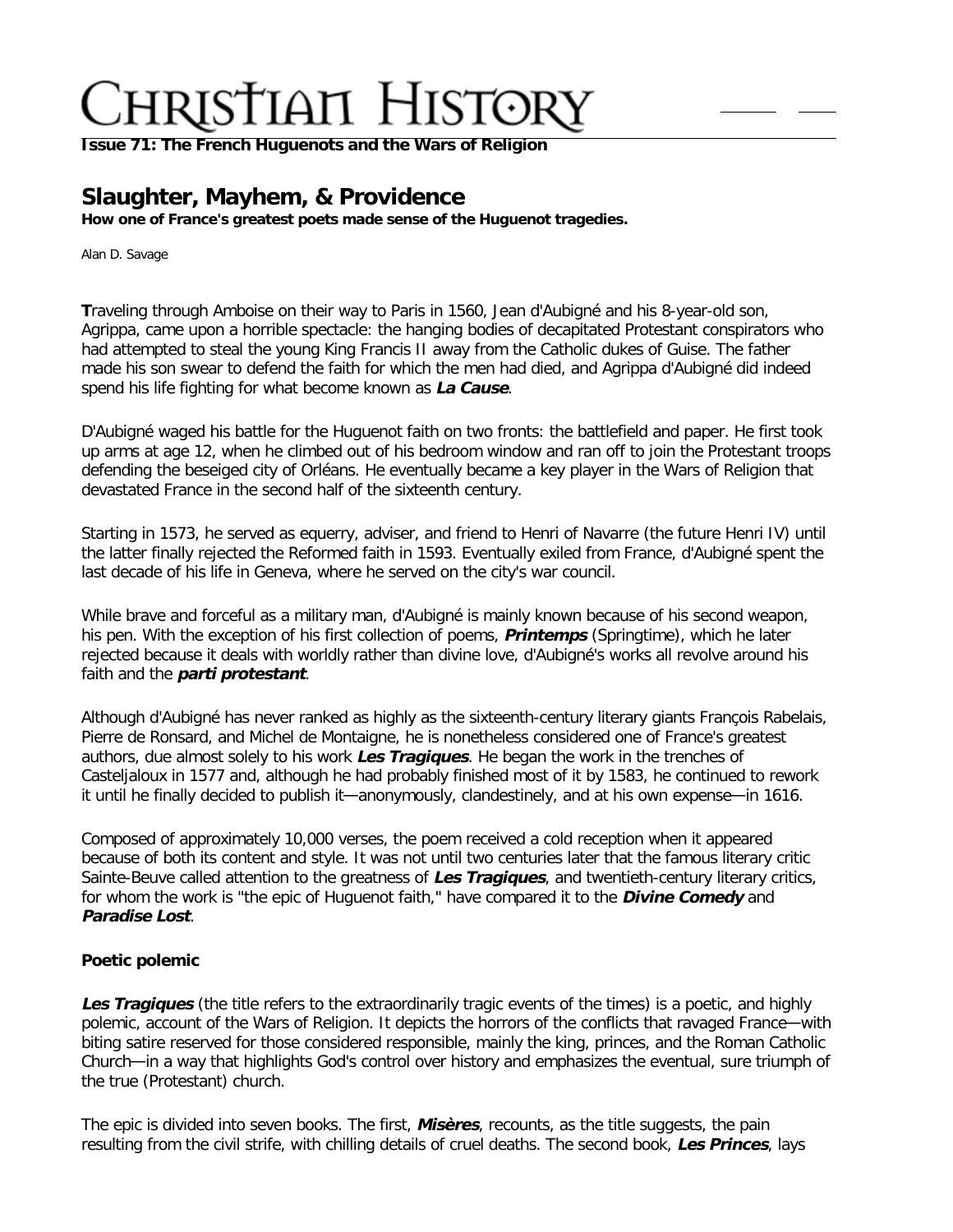the blame for France's problems squarely on the shoulders of those in charge and the Catholic church they upheld. Henri III appears as the "woman King or Queen man," and Catherine de Médicis is none other than Jezebel.

Book three, **La Chambre Dorée** (Parlement of Paris), indicts the courts for their mishandling of justice. **Les Feux** (Fires) comes next, largely influenced by Jean Crespin's **L'Acte des Martyrs**, with vivid portrayals of those burned at the stake for their faith.

The fifth book, **Les Fers** (Arms), recounts the Huguenots' armed struggle for recognition, and the sixth, **Vengeances**, focuses on God's past and present punishments for those opposed to the "true church." **Jugement**, the last book, moves the reader into the end times, when all wrongs will be righted in God's newly established kingdom.

As the titles indicate, the poem progresses from a horizontal level (**Misères, Princes, Chambre Dorée, Feux, Fers**) to a vertical level (**Vengeances, Jugement**). This observation is only partly valid, however, for although the format gives a certain chronological structure to the work—moving from the present to the future, and from a human perspective to a divine perspective—the presence of God throughout the work makes the realities of Jugement already active in the present.

D'Aubigné articulates this viewpoint in the preface, where he claims that **"Dieu-même en a donné l'argument"** ("God himself has told the story"). In other words, the author is merely a scribe, a prophet explaining how God sees things from his eternal perspective. Thus, for example, in the passage in Fers where Admiral Coligny dies, the reader sees Coligny himself in heaven watching over the whole scene. God's control of history and his work on behalf of the Huguenots despite apparent failure are never questioned by d'Aubigné.

The most often cited passage from **Les Tragiques** comes from the first book, in which d'Aubigné gives a haunting depiction of war-torn France (only the first four lines are given in French; the translation goes on to complete the passage):

**Je veux peindre la France une mère affligée, Qui est, entre ses bras, de deux enfants chargée. Le plus fort, orgueilleux, empoigne les deux bouts Des tetins nourriciers; puis à force de coups …**

I see France as a wounded mother Holding in her lap her two children. The strongest one, proud, grabs both ends Of her nourishing breasts; then, with blows of Nails, fists, and feet, he takes the share That nature gave to his twin. This stubborn thief, this damned Esau Ruins the sweet milk meant to nourish the two, So much so that, in order to take his brother's life, He ends up despising his own, no longer desiring it. But his Jacob, hungry from having fasted, Having long held his pain in his heart, In the end defends himself, and his righteous anger Renders to the other a battle whose field is the mother.

The personification of France as a mother reveals the deep tenderness that Frenchmen, both Protestant and Catholic, felt for their country. The outbreak of hostilities was certainly not a surprise—tensions between the **parti catholique** and **parti protestant** had grown steadily since early in the sixteenth century—but no one was prepared for the devastation of civil war. (Before d'Aubigné wrote his piece,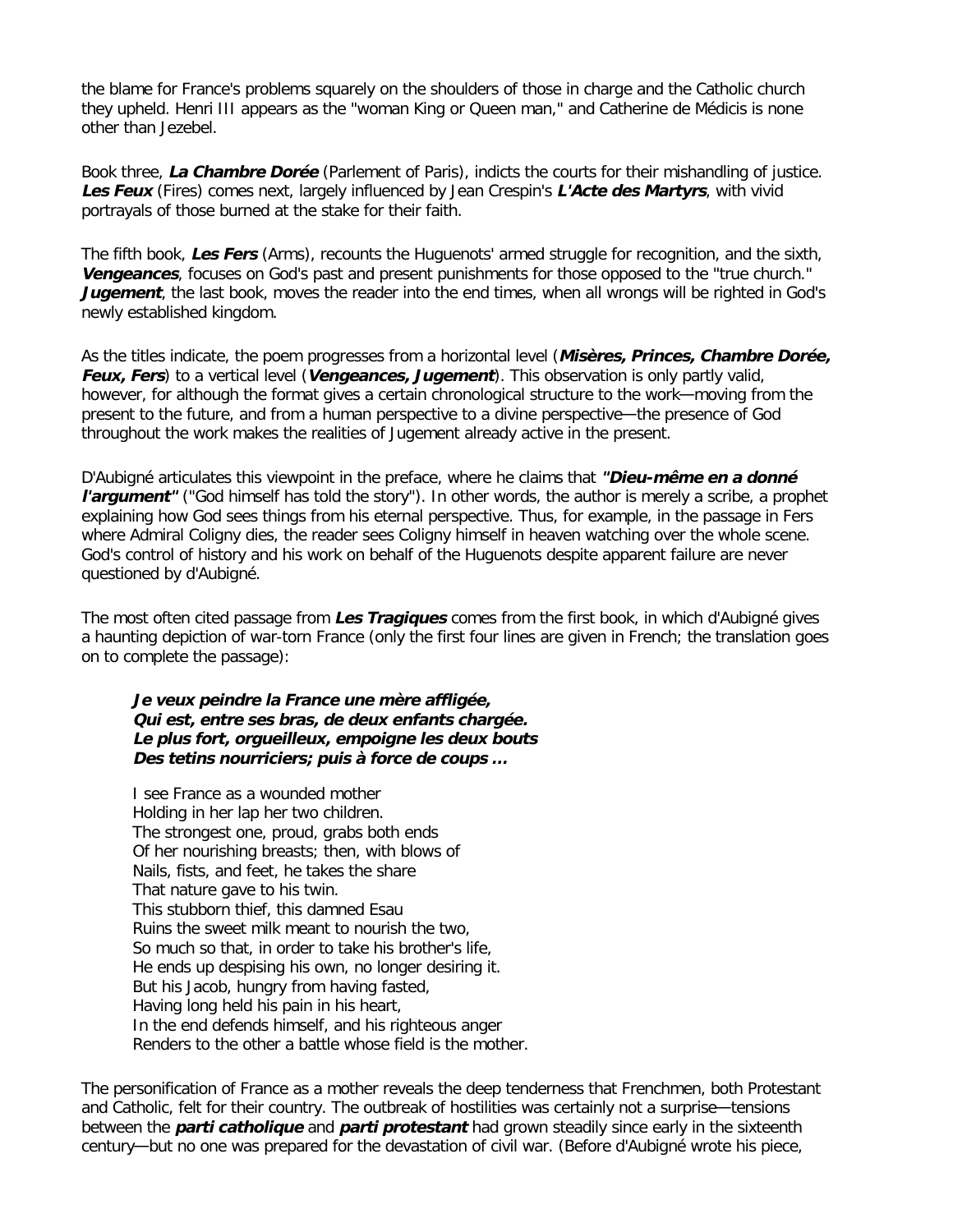Catholic poet Ronsard had written **Discours Sur Les Misères de ce temps**, in which he also laments what was happening to the country, blaming, of course, the Protestants.)

In this passage d'Aubigné uses violent vocabulary and shocking images to accomplish his unabashedly partisan goal of stirring up the emotions of his coreligionists in order to incite them to keep fighting for **La Cause**.

The violence he portrays illustrates what one well-known sixteenth-century scholar, Jean Céard, calls **"le monde à l'envers"** ("the world upside down"). The violence and pain of the religious struggles left most everyone feeling that the world had gone topsy-turvy, that the natural had given way to the unnatural. The feuding twins and the mother ravaged by her own children exemplify this phenomenon: war between different countries could be understood, but not matricide, not fratricide.

Nonetheless, this passage is not devoid of God's presence and the conviction of eventual triumph for the Huguenots, for here d'Aubigné depicts the Catholics as Esau and his own **parti** as Jacob. Although the French Protestants, in their typological reading of the Old Testament, most often compared themselves to the Israelites coming out of Egypt, their reading of the story of Esau and Jacob was also highly important, because Jacob represented God's mysterious election—of them, the Huguenots.

Speaking of Jacob's "righteous anger," d'Aubigné does not miss the chance to justify the rebellion of the Huguenots. The Protestants heeded Calvin's call to endure persecution patiently until the tenets of the first edict of religious freedom, the **édit de janvier**, were violated by the Catholics at the massacre of Vassy, which led to the first religious war.

More important, when d'Aubigné depicts the Huguenots as Jacob, he immediately changes the story from one seen on a purely human level to one being told within the overall narrative of God's kingdom and his work on behalf of the elect.

No matter how horrid and difficult their sufferings, the Huguenots were sure of one thing: as Jacob, they were God's chosen, while the Catholics were rejected. They firmly believed that, although God might be chastening them, he loved them and was already establishing his kingdom in the manner described in **Les Tragiques**.

#### **Alan D. Savage is associate professor of French at Wheaton College.**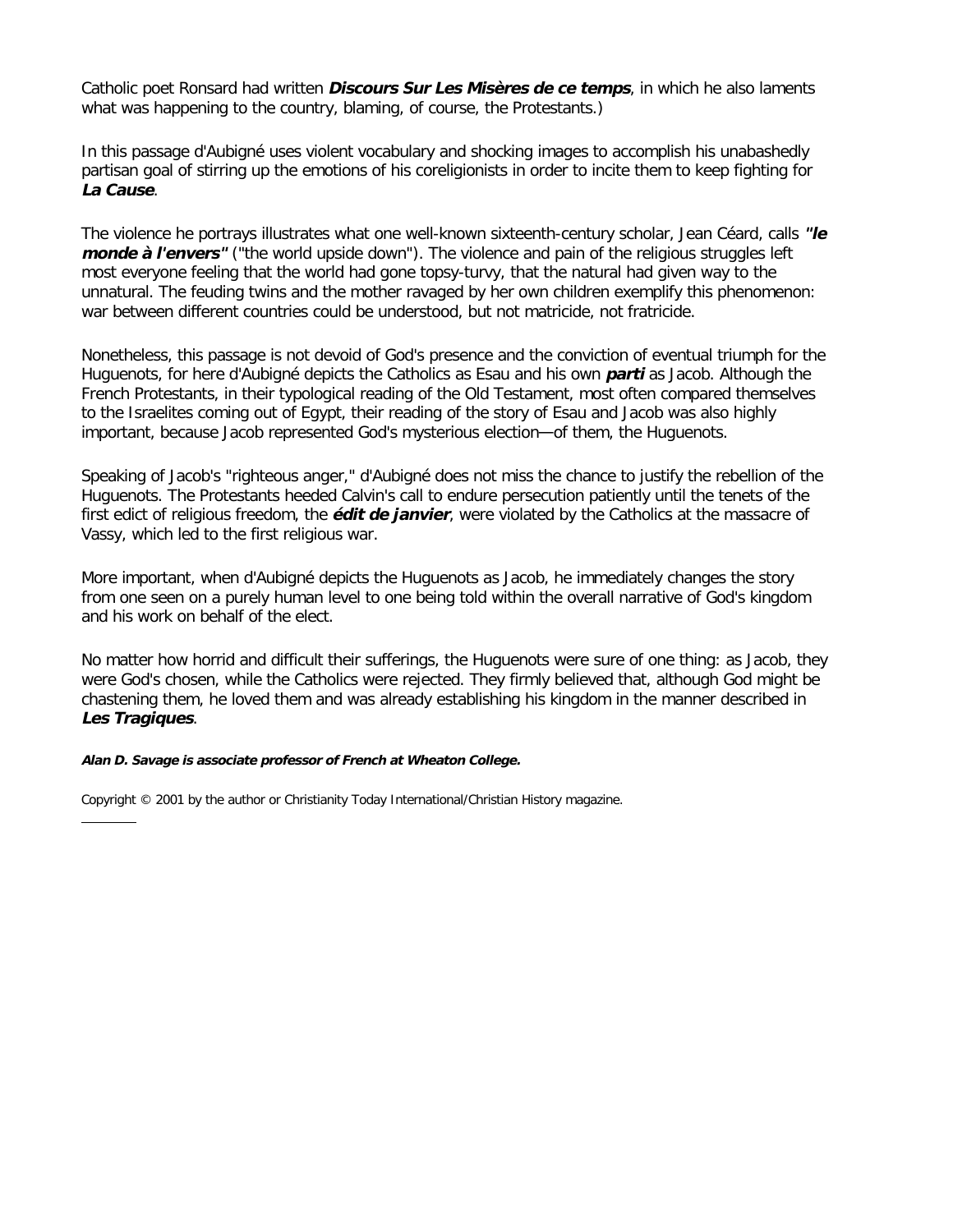# Christian Histor

**[Issue 71: The French Huguenots and the Wars of Religion](http://ctlstaging/ch/cdrom/collection.html?id=381)**

## **Huguenots and the Wars of Religion: The Gallery - The Inner Circle Huguenot intrigues swirled around a handful of key figures.**

Emily Alger; Matt Donnelly

**Catherine de Médicis** 1519-1589 **"Madame la Serpente"**

In 1575 a heavily slanted piece of propaganda called the "Marvellous discourse on the life, actions and misconduct of Catherine de Médicis, queen mother" disparaged France's acting regent as "a woman, a foreigner, and hated by everyone." The first two charges were undeniably true, and she had doublecrossed enough people to make the third nearly true as well.

Catherine became queen of France by family connections and chance. A member of the ruling Médicis family of Florence, she was betrothed at age 12 to the prince who would later become France's King Henri II. France sought the match not because Catherine had money or beauty (she was described as being small and thin, having indelicate features and bulging eyes, a Médicis trait), but because of her distant relation to Pope Clement VII.

She married in 1533, at age 14, then failed to bear children for the next 10 years. The entire court wished Henri to divorce her, but he chose instead to take a mistress, Diane of Poitiers. Upset by the affair but powerless to do anything about it, Catherine turned to astrologers and magicians in a frantic quest to bear a child. In 1544 she finally delivered a future king, Francis. She eventually bore seven other children, two of whom would also rule France in turn. Still, Henri rejected her.

When she could not win Henri's love, Catherine befriended Marguerite of Navarre, Henri's aunt. Marguerite was a great friend of John Calvin and supported the Protestants with money and position. According to Protestant writers, Marguerite persuaded Catherine to begin reading her Bible. An archbishop was so horrified that he confiscated the Bible, likening Catherine's behavior to eating from the forbidden Tree of Knowledge.

Catherine's true religious views are unknown. Raised a Catholic, at times she seemed to sympathize with the Huguenots, but it is unclear whether she favored their doctrine or simply wished to keep peace in her kingdom. Her political aspirations certainly outweighed her piety. A Catholic official, Nuncio Frangipani, once wrote, "This queen no more believes in God than does any member of her suite."

Pretence or not, her sympathy for the Huguenots abruptly ceased while her son Charles IX was king. During his reign, the Huguenot leader Gaspard de Coligny became good friends with Charles and gained influence over him. Fearing for her position, Catherine conspired against the Huguenots with Henri, duke of Guise, the Catholic leader. After convincing a reluctant Charles to go along with her plans, she arranged to have the French Protestants—including her erstwhile friend Coligny—massacred while they were in Paris to attend her daughter Marguerite's wedding.

In the long view, the St. Bartholomew's Day massacre backfired, because instead of eradicating the Huguenot faction, it plunged France into a series of bloody conflicts that would destroy the Valois-Médicis line. Catherine repeatedly switched confessional loyalties and attempted to forge ties with both Protestant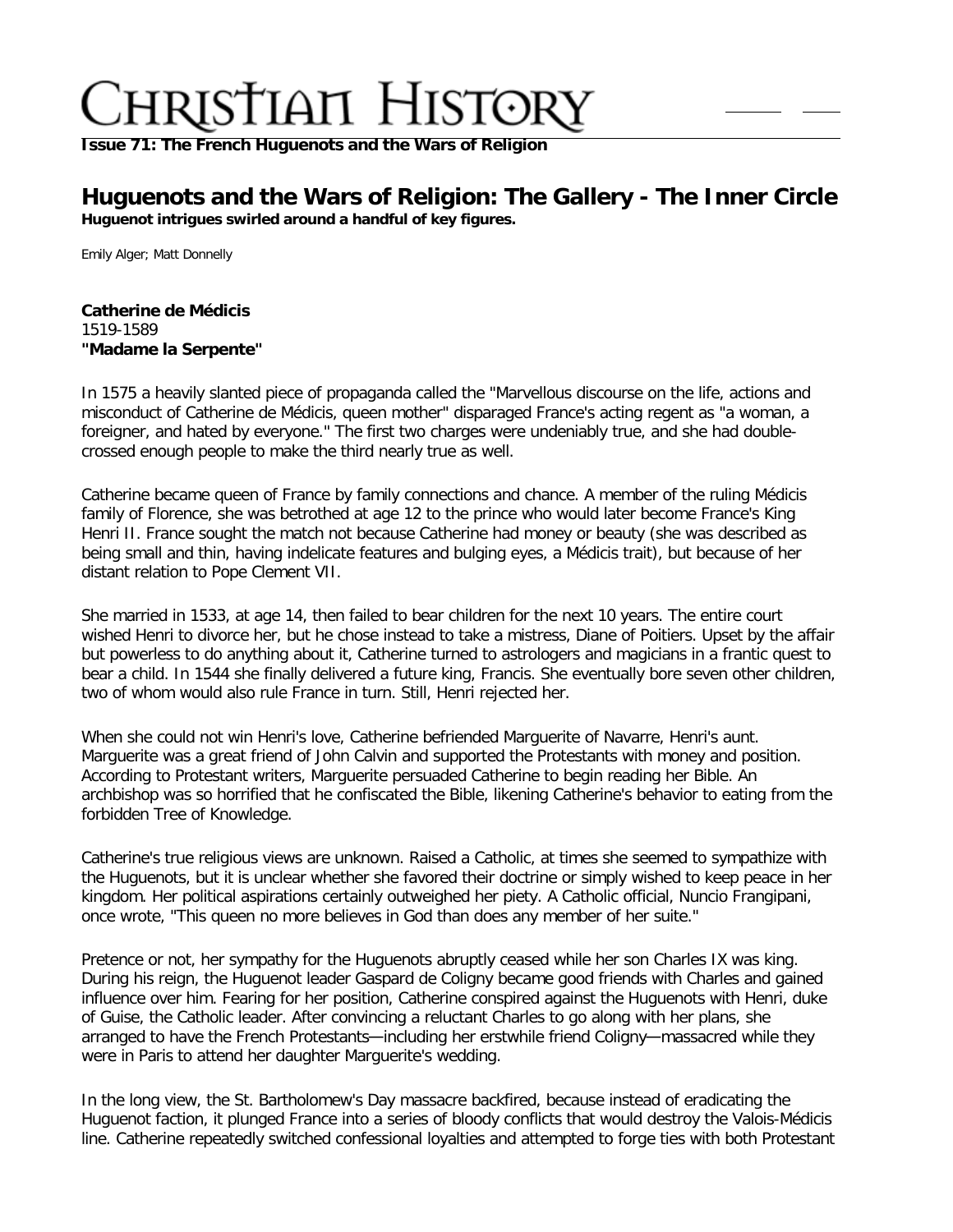and Catholic countries, but no one trusted her (the Spanish called her "Madame la Serpente"). Both sides reviled her, producing massive quantities of libelous propaganda. Catherine amused herself by reading the articles and correcting them.

At age 70, Catherine died an embittered woman. Supposedly her last words were, "Blood! Blood! There is a river of blood! … The devils are after me! They are dragging me down to hell!"

#### **Emily Alger is a freelance writer and contributing editor for Suite101.com's Christian Books section.**

#### **Gaspard de Coligny** 1519-1572 **A friend betrayed**

Those who knew Gaspard de Coligny said he was a simple man who frequently chewed on toothpicks. Born into the powerful Montmorency family in 1519, he entered the military and distinguished himself in battle against the Protestants, earning the title of admiral in 1552. King Henri II (Catherine's husband) appreciated Coligny, and the two became close friends and hunting companions.

Coligny converted to Protestantism in the 1550s through a study of the Bible and the works of John Calvin and Martin Luther, but he didn't publicly declare his support for the Reformation until after Henri II died, in a jousting accident, in 1559. As a tireless crusader for religious freedom in France, Coligny became a hero and a leader of the Huguenots.

After the king's death, Catherine's young sons began to assume the throne in succession, and she became the real power in the land. In the early 1560s, as de facto ruler of France, she enthusiastically supported Coligny's plans for Huguenot journeys to the New World to found Protestant colonies there. She also initially supported Coligny's attempts to broker a peace between Catholics and Protestants.

But fearing that Coligny's friendship with her son King Charles IX (1560-1574) was undermining her influence, and because Coligny was agitating for France to go to war with Spain over Holland, she betrayed Coligny. On August 22, 1572, Coligny, head of the Huguenot armies, barely survived a bullet fired by an assassin, who was almost certainly hired by Catherine and members of the Guise family.

After the attempt on Coligny's life, Huguenot leaders recommended that he leave Paris immediately, but he refused. He trusted the young king, who frequently referred to Coligny as "my father." Little did he know that Catherine was at that hour successful in convincing her son that Coligny was plotting to overthrow the government. Charles is reported to have said to her, "Well, then kill them all, that no man be left to reproach me." Thus the fate of the Huguenots was sealed.

On the night of August 24, 1572, the palace bell rang, which was Catherine's signal for the slaughter of Huguenots to begin. Coligny was one of the first to die.

A group of assassins broke into his home, and Besme, a German mercenary, stabbed Coligny through the stomach with a sword, leaving him for dead. The leader of the assassins, Henri of Guise, called out, "Besme! is it done?" In response, Coligny was thrown out the window, where he died at Guise's feet.

**Matt Donnelly is a freelance writer living in Minnesota.**

**Henri of Navarre** 1553-1610 **Strong leader, flexible faith**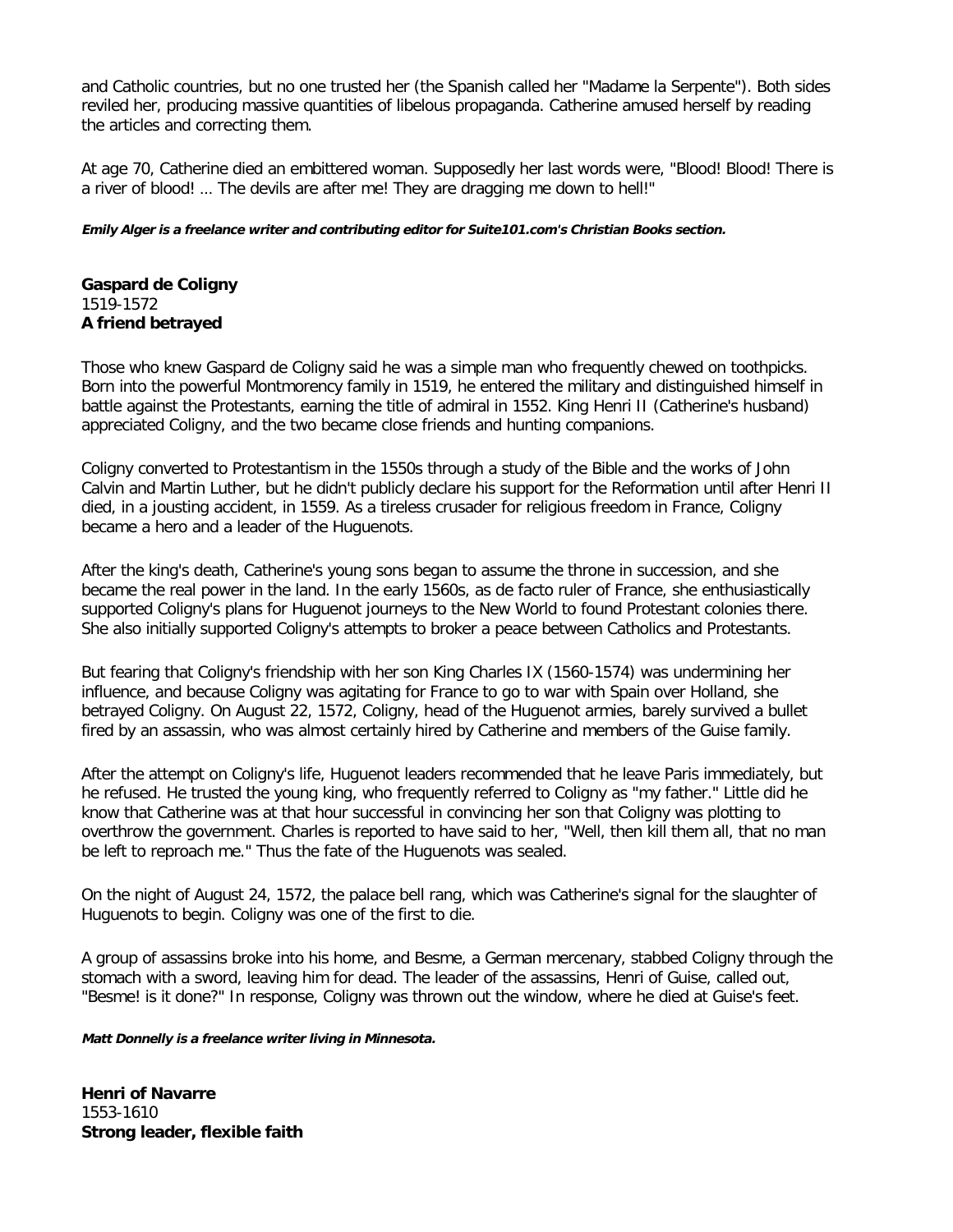As the St. Bartholomew's Day massacre raged outside the Louvre, young Henri of Navarre stood before the enraged King Charles IX, who shouted, **"La mort ou la Messe"**—death or conversion to Catholicism. Henri chose the latter.

Henri might have been expected to show more resolve. His mother, Jeanne d'Albrêt, had passionately supported the Protestant cause. Several victims of the massacre had been Henri's wedding guests days earlier. And conversion was only a partial solution—Henri saved his life, but he would spend the next three years as a prisoner of royal counselors.

Henri did not seem to mind. A few weeks after his conversion, he played tennis with the Duke of Guise, a driving force behind the massacre.

Henri's marriage to the king's sister Marguerite—a symbolic union of Protestantism and Catholicism—had been intended to foster peace during the devastating Wars of Religion. Instead, it became the unhappy context of the infamous massacre and a public demonstration of Henri's seemingly pliable convictions.

"Those who follow their conscience are of my religion," Henri said. Of course, he also said, "Religion is not changed as easily as a shirt."

When Henri finally decided to escape his royal captivity, his skills as a hunter proved useful. One night he disappeared into a thick forest on horseback. He eventually made it all the way to his small southern border state of Navarre, where he quickly converted back to Protestantism.

He left behind a loveless arranged marriage, strained by scandal as well as different temperaments and faiths. Both he and Marguerite were involved in numerous infidelities, though they had little passion for each other and never produced an heir. Shortly after the union, "We never slept nor spoke with each other any more," Marguerite reported. The marriage was later annulled.

In normal circumstances, Henri never would have become king. His cousin Charles IX had two healthy brothers, Henri and Hercule (called François), whose claim was stronger than his. Yet upon seeing Henri as a boy, Catherine's court prophet Nostradamus had inexplicably predicted that he would reign over all of France.

In 1584 François died. Henri III, who had become king when Charles died 10 years earlier, declared Henri of Navarre the heir presumptive. French Catholics, 90 percent of the country's population, reacted with outrage and disbelief. How could the Church tolerate a Protestant king, when the job would require him to act as the national protector of Catholicism and to eradicate heresy? Pope Sixtus V excommunicated the heretic, and after the assassination of Henri III in 1589, the Catholic League supported rivals to the throne.

The wars that followed demonstrated that Henri of Navarre, now Henri IV, was made of sterner stuff than his effeminate predecessor, who at his coronation had shrieked that the crown was hurting his head. Henri IV not only commanded armies, but he fought alongside them in hundreds of battles and sieges, leading charges and suffering numerous wounds along the way.

Henri's military prowess, though, took him only so far. Out of money as his army laid siege to Paris in 1593, he faced a crisis. While he might eventually capture the city, he doubted that any military victory would enable him to capture the hearts of the overwhelmingly Catholic French. Only conversion would bring him the crown.

Some of Henri's advisers argued that abjuring Protestantism would betray his people and all they had suffered. But the staunchly Protestant Duke of Sully spoke for many war-weary Huguenots when he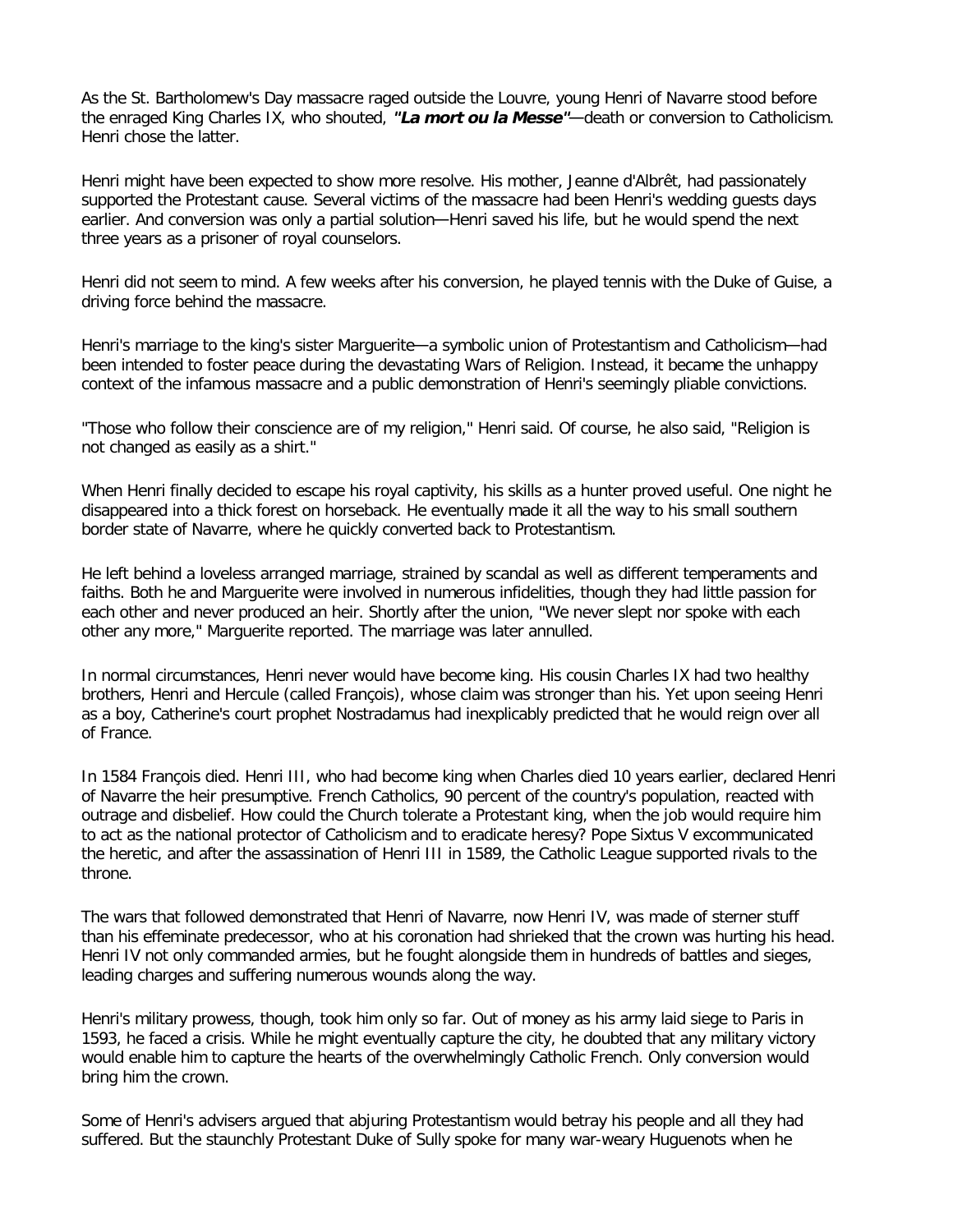reportedly counseled, "Paris is well worth a Mass."

Although Henri's final conversion disappointed some and brought accusations of hypocrisy from others, it ended the Wars of Religion and made national restoration possible. Moderate elements of society applauded, and one periodical declared, "There is no peace so unjust that it is not worth more than the most just war."

In spite of his confessional wavering, Henri took his beliefs seriously. He astonished his Catholic instructors with his theological knowledge, then unnerved them by tearfully asserting that they must make certain of his salvation, for he was trusting them with his immortal soul. However, he disparaged some Catholic doctrines as "rubbish which he was quite sure that the majority of them did not believe."

Politically, Henri proved to be an astute leader. In one of his first acts as king, he declared general amnesty. He let go of personal grudges, too. He took his worst enemy, the Duke of Mayenne, on such a brisk walk that the rotund nobleman was soon huffing and sweating. Henri finally halted and embraced him, saying, "This is all the vengence you will ever suffer from me!"

Out of concern for the peasantry, he forbade nobles from riding over crops when hunting. He spoke of his desire that there be a chicken in every pot. He rebuked troops who pillaged the poor by declaring, "To rob my people is to rob me."

Henri was considerably less keen in his personal life, especially around women. For example, he adored hunting but rarely bathed afterward. On her wedding night, his second wife, Marie de Médicis, drenched herself in perfume, but she was still overpowered by his odor. Concurrent mistress Henriette D'Entragues told him he smelled like carrion.

Henri introduced these two women upon Marie's arrival in Paris, saying, "She has been my mistress—now she is going to be your most biddable and obedient servant." Henriette had to be physically forced to curtsy to Marie, whom she called Henri's "fat Florentine banker" (he had married Marie in exchange for the cancellation of a large debt France owed her family). Marie bore him seven children, beginning with Louis XIII, an unquestioning Catholic who later promoted Cardinal Richelieu.

One act stands out in this mixed legacy. In 1598 Henri signed the Edict of Nantes, which gave Protestants legal recognition and ended the Wars of Religion. The price of this peace was allowing the Huguenots to exist as a separate state within France's borders.

Though hailed today as a landmark act of toleration, the compromise was seen by some Catholics as a betrayal of Henri's coronation promise to defend the faith. In 1610 he, like Henri III before him, was assassinated by a fanatical Catholic.

**Reagan White is a freelance writer for the Fort Worth Star-Telegram.**

**Cardinal Richelieu** 1585-1642 **Servant of the state**

A brother's abrupt decision to become a monk rather than a bishop put the benefice that supported Armand-Jean du Plessis de Richelieu's family in jeopardy. Although Richelieu was then a promising student at France's leading military academy, his mother informed him that he must leave and begin theological studies.

Richelieu accepted without protest, cloistered himself with the texts of his new discipline, and never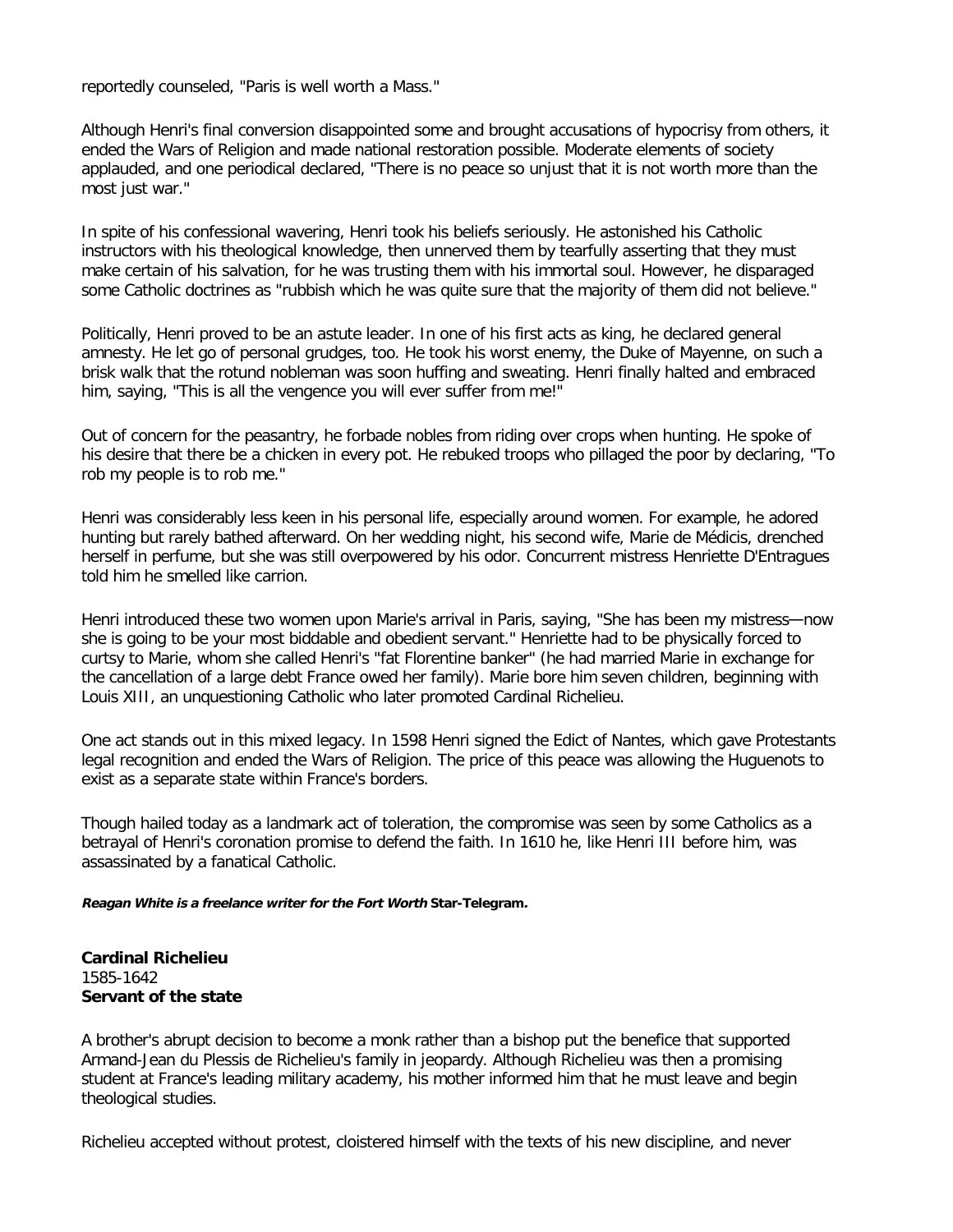afterward expressed any hint of resentment. His ambitions could be as readily assuaged in the politically powerful Catholic Church of the seventeenth century as in the military.

Richelieu quickly won support from both Protestants and Catholics in his bishopric through tax reduction. He told Huguenots wary after long years of strife, "I know that there are some of this company who are not one with us in Faith, but I hope they shall be one with us in love."

While pragmatic and tolerant, he was also immensely self-confident; during this time he wrote an essay titled "Who Will Be My Equal?" Hubris was made prophecy by his rapid rise to power, which saw him appointed both cardinal and Louis XIII's chief minister before his fortieth birthday.

His guiding principle for governing was raison d'état (reason of state), which gave the state's welfare priority over other ethical concerns. "A Christian," he wrote, "cannot too soon forgive an injury, but a ruler cannot too soon punish it when it is a crime against the state."

Because of his conviction that enemies of his policies—and his person—were among the enemies of France, both were punished ruthlessly. "Give me six lines written by the most honorable of men, and I will find an excuse in them to hang him," he is reliably quoted in the play **Mirame**.

Richelieu believed France's greatest challenge was its fragmentation. Accordingly, the problem with the Huguenots was not their faith, but their status as "a state within a state." His campaign against the symbolic Huguenot stronghold of La Rochelle was carried out with steely determination, finally wringing surrender from the siege's survivors after 13 months. Yet after his victory, Richelieu stunned Huguenots and outraged Catholics with his leniency. Soon Huguenot industry was reintegrated in the economy of a more unified France.

Richelieu next challenged the autonomy of the nobility by ordering the demolition of their fortifications. To help drive home the new principle of centralized authority, he also banned dueling and promptly executed the first nobleman who defied him. "It is a question of breaking the neck of duels or of your Majesty's edicts," he told the king.

The cardinal's campaign to solidify France sometimes took surprising turns. At one point he paid the Protestant king of Sweden to turn the tide against the Catholic Hapsburgs during the Thirty Years War—a counter-intuitive strategy that succeeded in undermining his country's rivals. He has since been both hailed as a founder of modern France and blamed for the French Revolution.

Shortly after Richelieu's death, in 1642, Pope Urban VIII evaluated his career by saying, "If there is a God, he will have much to answer for. If not, he has done very well."

#### **—Reagan White**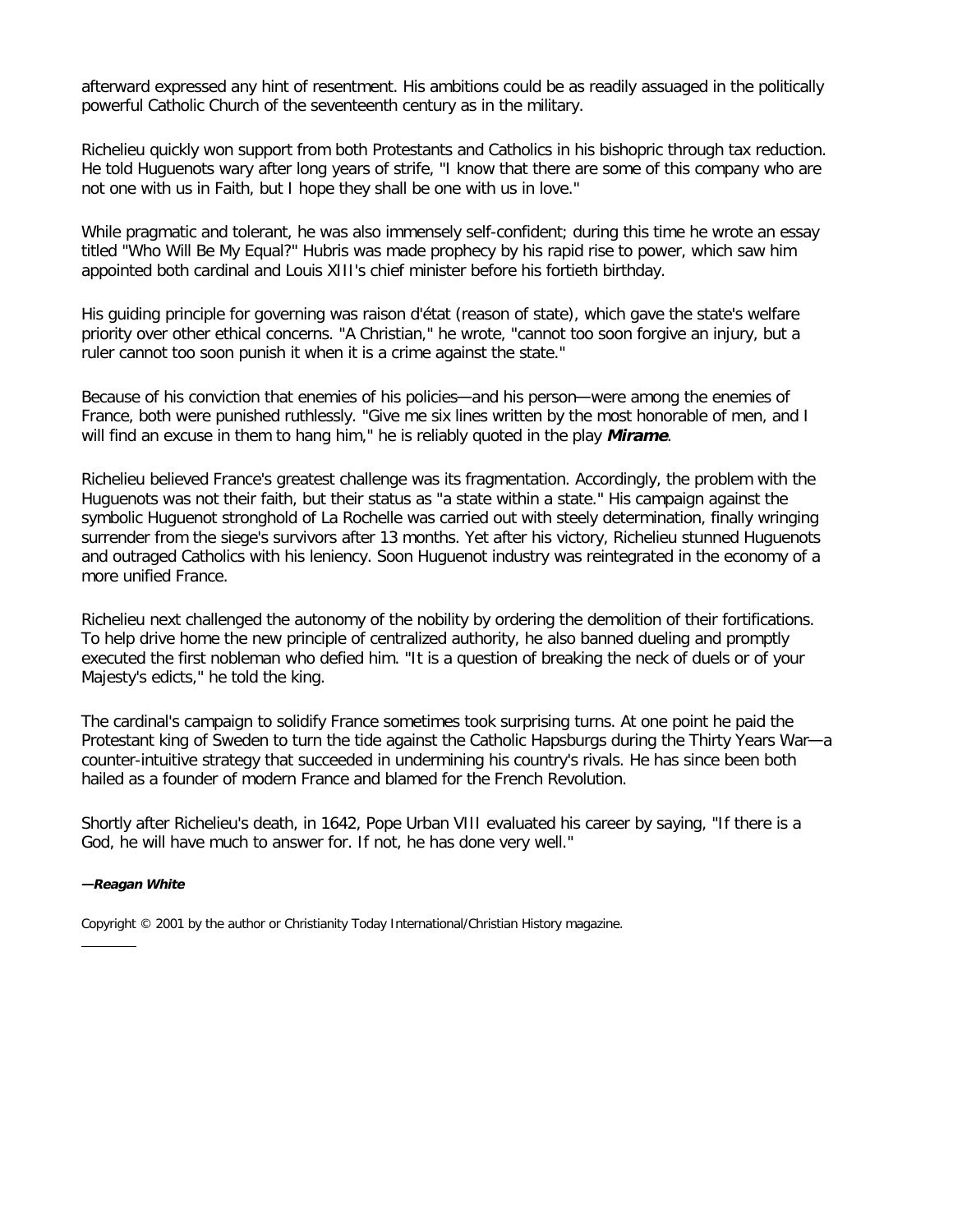# hristian Histof

**[Issue 71: The French Huguenots and the Wars of Religion](http://ctlstaging/ch/cdrom/collection.html?id=381)**

# **Forgotten Reformer**

**As obscure now as his tiny native village, Pierre Viret once captured the hearts of the Huguenots.**

Robert D. Linder

**N**o tourist in Geneva can miss the impressive Reformation Monument with its four towering figures: John Calvin, Guillaume Farel, Theodore Beza, and John Knox. Some visitors might even notice a series of reliefs on the statue's base, which depict various scenes from the Genevan Reformation. Yet only a sharp-eyed observer is likely to spot in one of the reliefs a spare man with a long beard preaching to a crowd of intent listeners: Pierre Viret, now virtually forgotten among the major reformers.

### **A changed man**

Viret was born in the obscure village of Orbe, near Lausanne, in 1511. One of three sons of a poor tailor, Viret was a precocious child who benefited from a new village school where several of the teachers were trained humanists and suspected Lutherans. He developed an interest in the classics and theology which, in 1528, led him to study for the priesthood. He entered the Collège de Montaigu at the University of Paris at about the time Calvin was leaving and Ignatius Loyola was enrolling.

Viret left Paris two years later a changed man. The new Protestant ideas that were flourishing at the great university led to Viret's personal commitment to Christ.

Returning to Orbe, he found the village divided into Protestant and Catholic factions. Then Farel, the traveling evangelist largely responsible for this division, challenged young Viret to become a minister of the Gospel and to preach the Reformation in his native village. Viret resisted, then yielded to what the older man seemed to be certain was the will of God for Viret's life.

Viret possessed outstanding gifts as a Gospel orator. He won Orbe over to the Reformation. He was then asked to preach in Payerne, where he was badly wounded when a band of Catholics attempted to kill him, and at Neuchâtel before linking up again with Farel in Geneva in 1534.

Viret and Farel preached salvation and reform in Geneva for the next two years. The city was in an uproar: its citizens had decided to cast off the rule of the Catholic Duke of Savoy, but they had not yet embraced Protestantism. Viret celebrated the first Genevan baptism according to evangelical forms, took part with Farel in the debate that convinced the Council of Geneva to renounce Catholicism, and, in 1536, silently witnessed Farel accost Calvin and inform him of God's will for his life.

Catholic radicals tried again to silence Viret's voice, this time by poisoning his spinach soup. Viret suffered from digestive problems for the rest of his life, but he would not be intimidated.

#### **Leading Lausanne**

With the Protestant faith now firmly planted and Calvin ensconced alongside Farel, Viret left Geneva to help consolidate the Reformation in Lausanne, the chief city of his native Pays de Vaud. His ministry flourished in Lausanne as the city became overwhelmingly Reformed under his leadership. He also founded, supervised, and taught at an academy to train Protestant leaders and established social services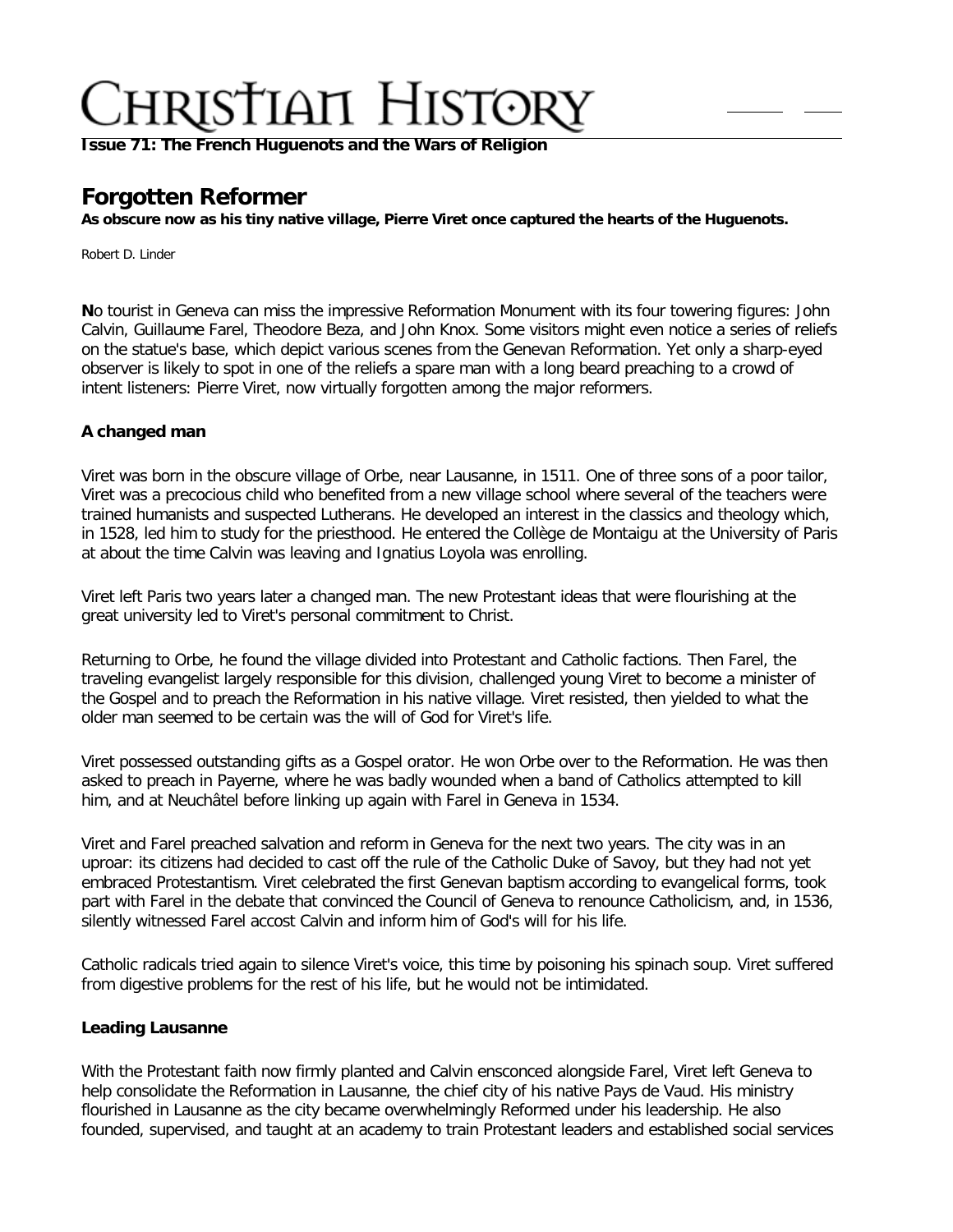to care for the city's unfortunate.

Viret lived in constant tension with the authorities in Berne, however, who wanted to keep a tight political rein on Lausanne. Following a confrontation at Easter 1559, the Bernese exiled Viret.

Soon thereafter, Viret joined his old friend Calvin in Geneva, bringing with him many of the Lausanne ministers, all but one of the faculty of the Academy of Lausanne, and nearly 1,000 of his parishioners. Calvin's city became the undisputed center of the Reformed world.

The Genevans loved Viret. They immediately elected him a minister of the Geneva Church and assigned him a salary of 800 florins plus 12 strikes of corn and two casks of wine a year. The Council also provided him a commodious house, which Calvin noted was bigger and better furnished than his own.

Despite his important assignment and generous treatment, Viret grew restless. Geneva was now almost completely Protestant and firmly under Calvin's theological control. News from France, where Protestants suffered harsh persecution and lacked pastoral guidance, turned his mind to a new challenge.

#### **Harvest fields of France**

In 1561 Viret requested leave from the Geneva Council and Company of Pastors to visit the land of the Huguenots. The official reason was that his ailing health demanded warmer climes. However, once in southern France, he quickly recovered sufficient strength to engage in continuous rounds of impassioned preaching.

He traveled first to Lyon, and then on to Nîmes, where he regularly preached to crowds numbering as many as 8,000—almost the entire population. Riots followed many of his sermons, despite Viret's pleas for peace. The disorders eventually subsided, and within a few months Nîmes was solidly Protestant.

In the meantime, invitations poured in from churches in Paris, Orléans, Avignon, Montauban, and Montpellier. The leaders of Nîmes begged him to remain with them. Finally, after much prayer, Viret moved to Montpellier, where he saw the conversion of nearly the entire faculty of the city's famous medical college. Only the outbreak of the first War of Religion interrupted his ministry. Though there was fighting in the Montpellier area, Viret's personal intercession apparently kept bloodshed to a minimum.

He then returned to Lyon, the major city of southeastern France, to begin a three-year ministry. Despite ill health, civil war, and a violent outbreak of the plague, Viret was able to establish his moral authority in the city. He preached daily to large crowds, counseled the soldiers of the Protestant army, and wrote at least 12 books while revising and reprinting several more, including his monumental **Instruction chrestienne**. He also ministered to victims of the plague and carried on a lively correspondence with other leaders of the Protestant Reformation.

Royal authority was re-established in Lyon in July, 1563, and with it Roman Catholic worship. In the months that followed, Viret participated in a pamphlet war with the returned Catholic leader and with various radicals and dissidents in the city. This multi-sided verbal warfare continued for nearly two years until local Catholic clergy obtained a royal order for Viret's expulsion from the kingdom of France. The notice giving him eight days to leave the country was delivered on August 27, 1565.

Viret fled to Béarn in Navarre, a semi-autonomous kingdom in what is now southwestern France. He was befriended there by Jeanne d'Albrêt, the staunchly Protestant Queen of Navarre and mother of the future Henry IV of France. She made Viret one of her chief advisers and superintendent of the academy she had established at Ortez.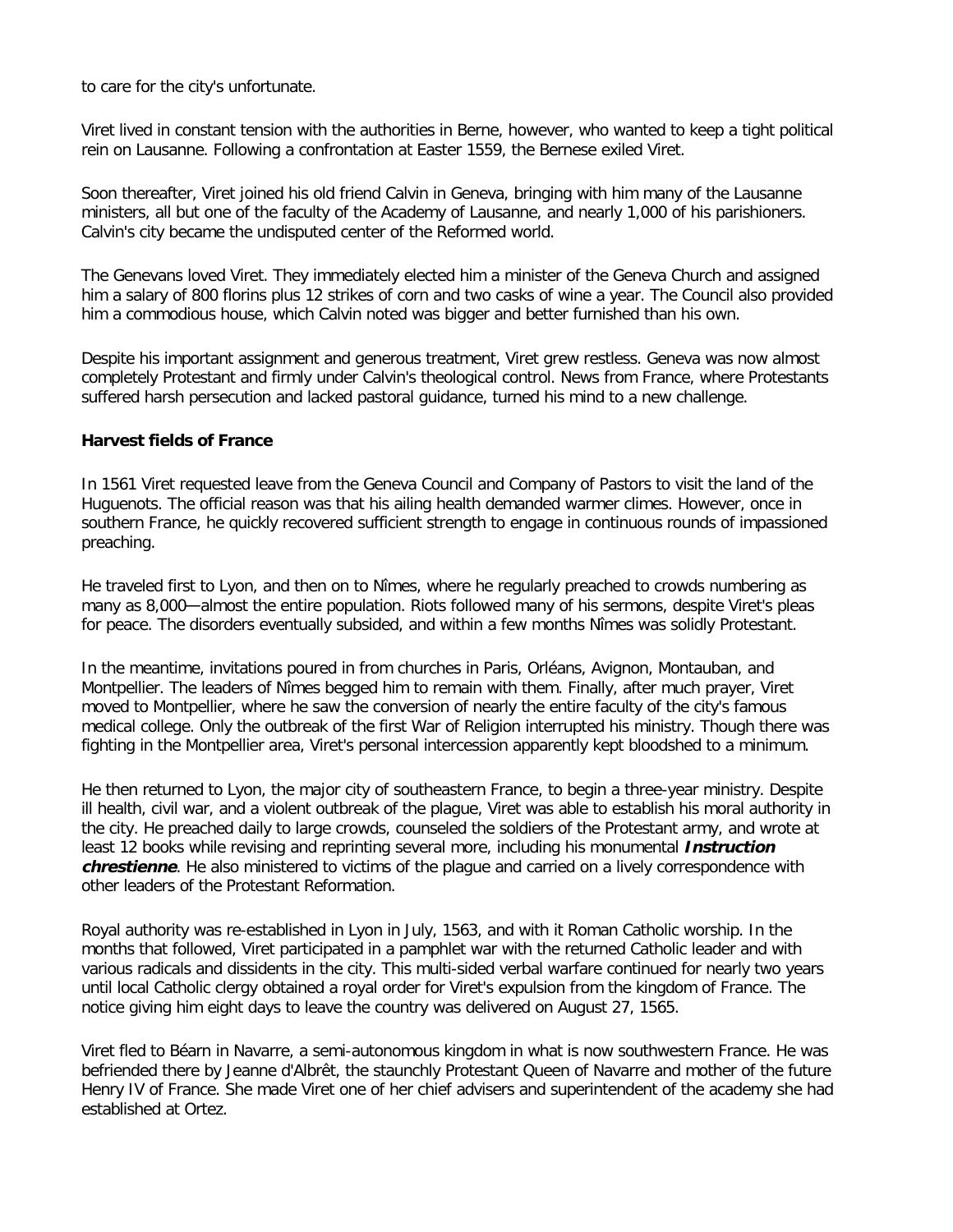Catholic forces captured Viret and 11 other Reformed ministers in a surprise attack during the third religious war (1568-1570). The Catholic commander ordered the execution of 7 of the 12 but spared Viret largely because of the positive reputation he enjoyed even among his ecclesiastical enemies. A few weeks later, he was rescued by counter-attacking Protestant forces and returned to his intense and successful ministry.

### **Secrets of Viret's success**

How could Viret, a foreigner, become the most successful and sought-after Protestant preacher in sixteenth-century France?

First, his good reputation had preceded him. Many people had heard stories of the physical and verbal attacks he had suffered as an evangelist, but they sensed no malice about him. To the contrary, tales of his gentle spirit and kindly nature were common. He was also known as an eloquent preacher and as the author of more than 50 popular books.

Second, Viret's personality and pastoral heart endeared him to the Huguenots. Like his listeners, he knew sorrow: his first wife, two daughters, and a son died in the plagues that visited Lausanne, and he also lost two daughters and, eventually, his second wife to the plague during his years in France.

His letters to his friend Calvin reveal how these losses almost broke his spirit. Following the death of his first wife in 1546, he wrote: "The Lord has taken the half of myself from me. … I am so affected by this blow that I feel like a stranger in my own house."

Viret's well-attested sense of humor helped make him effective in both communication and conciliation. His books are laced with puns and satire, his two favorite brands of humor.

For example, one of his dialogues considered the best way to exorcise demons. One of his characters piously declares that this could only be done by fasting and prayer. Another character quips, "What a splendid way to get rid of monks and priests, who after all are real devils. Don't give them anything to eat and pray for them."

Viret's sensitivity is also illustrated by his ideas concerning education. Addressing both educators and parents, he wrote: "Some children you will have to keep bridled, some you will have to coax, some will need no discipline, some will be motivated by liberality, some by rewards and promises, and others by honor. Treat each child according to his temperament and needs. Some will have to be treated like spirited horses, some like gentle asses, and some like stubborn mules."

Third, Viret was effective and popular in France and elsewhere because of his personal piety and his biblically based ministry. Some would argue that Viret was the most biblical of all of the French Reformers. He was certainly less dogmatic than Calvin or Beza.

Though he participated in many public disputations, Viret did not seek controversy. He once wrote in a war-weary vein to his old friend Farel, "If I did not have the conviction that it was God who was pressing it on, I would never enter a controversy with a single person."

Viret believed that though Christians were sometimes persecuted, they should never be persecutors. He stressed the ancient Christian teaching that "human life is sacred" and opposed the execution of alleged heretics. Viret's spirit of conciliation seemed to lead Catholics and Protestants alike to regard him as one of the few to whom they could turn when they needed a fair-minded arbiter.

Viret died in 1571 as he was preparing for a trip to the National Synod of Reformed churches at La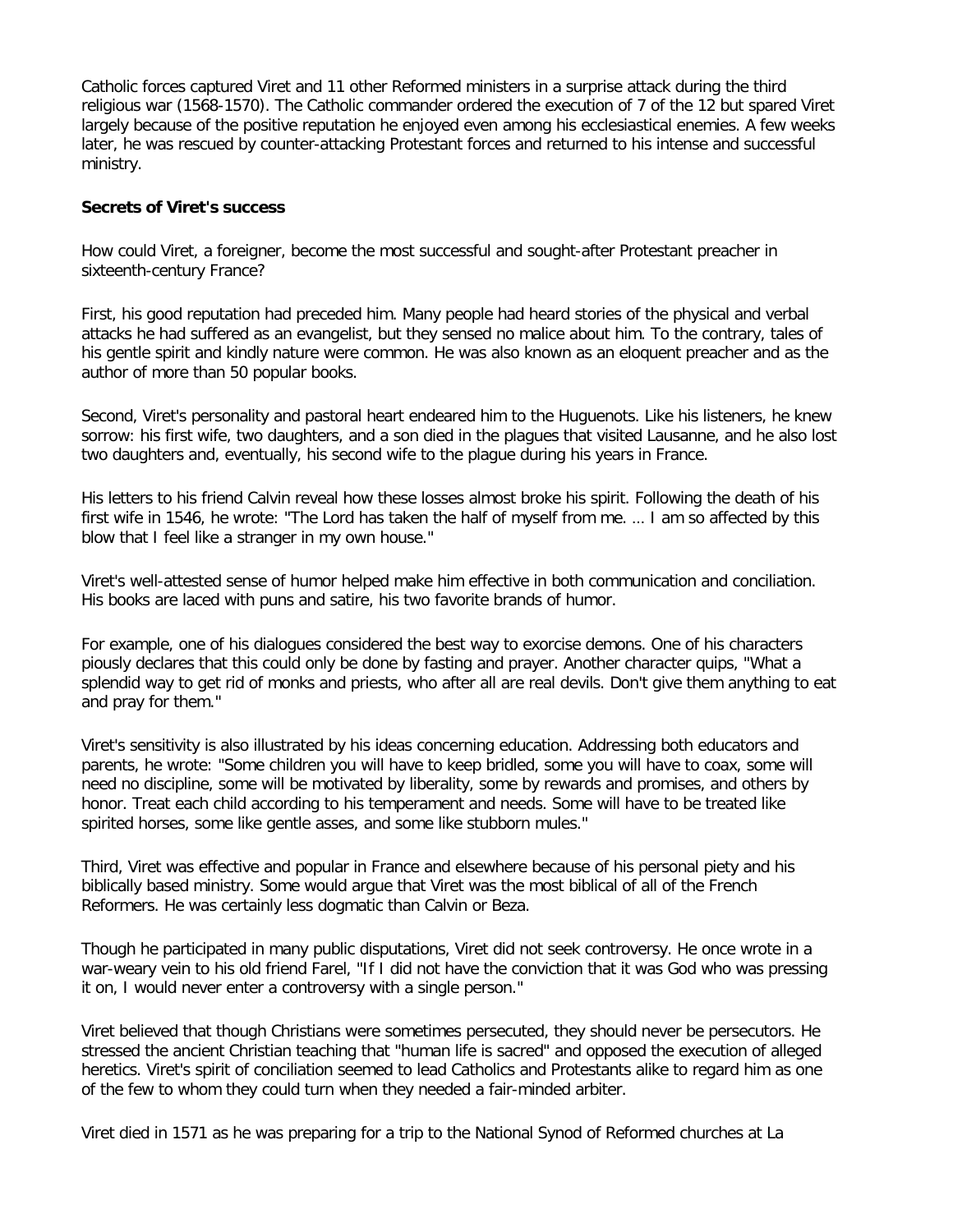Rochelle. The Protestants in France greatly lamented his death. Jeanne d'Albrêt wrote to the Council of Geneva: "Among the great losses which I have sustained during and since the last war, I place in the forefront the loss of Monsieur Viret."

#### **Robert D. Linder is professor of history at Kansas State University in Manhattan and a widely published author whose books include the forthcoming Pierre Viret: Forgotten Reformer.**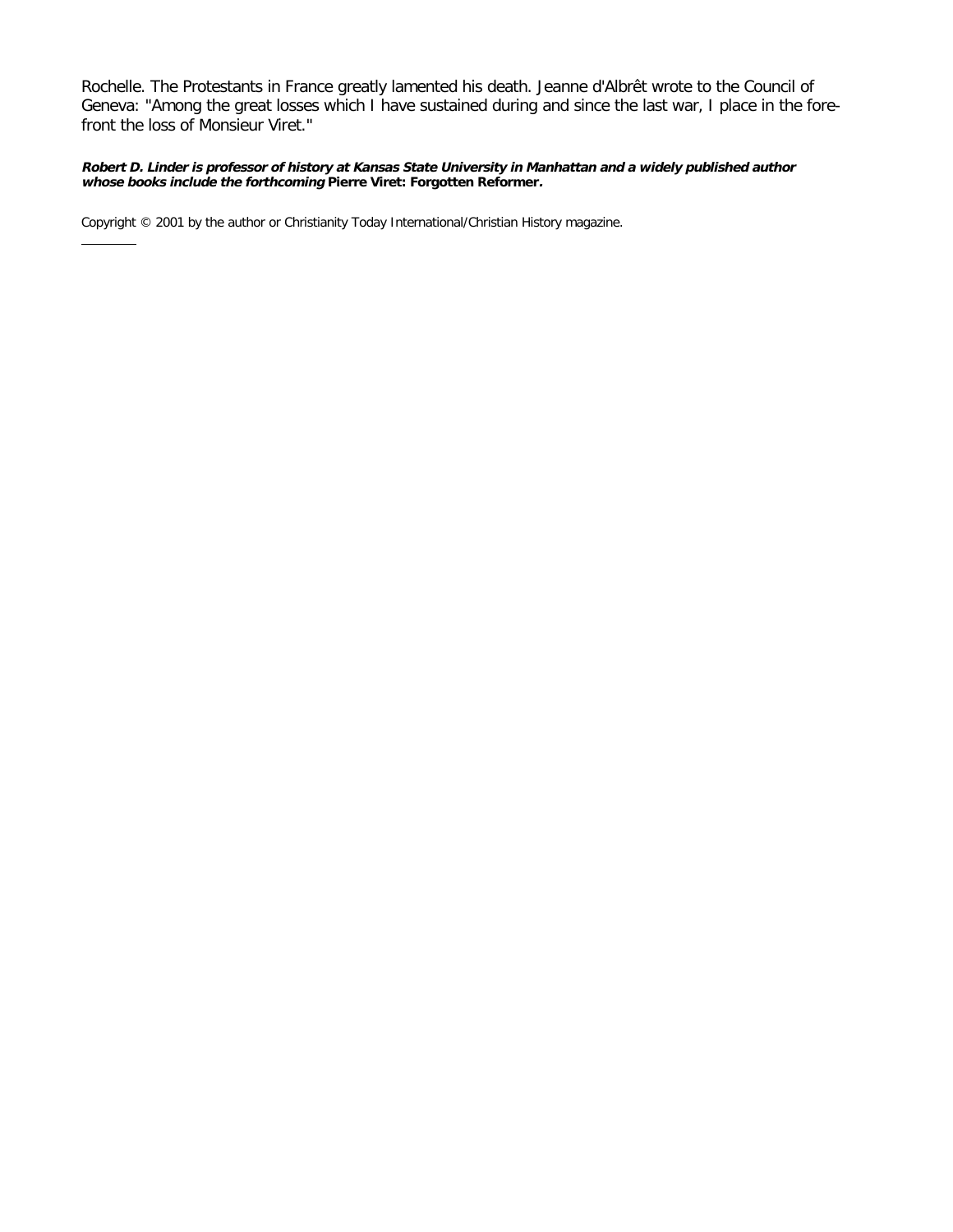# Christian Histor

**[Issue 71: The French Huguenots and the Wars of Religion](http://ctlstaging/ch/cdrom/collection.html?id=381)**

## **The French Wars of Religion: Christian History Interview - A New War of Religion?**

**Pluralism and evangelicalism collide in contemporary France. A conversation with Sébastien Fath.**

conversation with Sebastien Fath

**In early summer the French Parliament passed anti-sect legislation that some evangelicals and members of other religious minorities fear could restrict their freedoms. This legislation is a far cry from Louis XIV's revocation of the Edict of Nantes in 1685, but it does raise questions about France's religious climate. To get a clear picture of the situation,** Christian History **contacted Sébastien Fath, a social scientist with France's National Center of Scientific Research and teacher at the Sorbonne University in Paris.**

#### **Why is France, a country that prides itself on pluralism and tolerance, suddenly suspicious of religious minorities?**

Generally speaking, pluralism has never been so present in the French society. The challenge is learning to live together in a more and more plural society. The State has tried to adapt itself, but it isn't sure of its way yet. The local management of pluralism has its difficulties, too, but on the whole religious freedom is fully respected. Evangelicals, among other religious minorities, are very satisfied with it.

At the same time, though, French society reacts very strongly to the issue of cults and sects. The public was shocked by the collective suicides of the Solar Temple Order that occurred in Switzerland, Canada, and France in 1994 and 1995, when 78 people died. Also, France's political culture traditionally legitimates state intervention when social order seems threatened. Because the pluralistic society in France is less established than it is in America, cults and sects seem like a bigger threat. These elements explain why this law was voted in Parliament.

#### **Is it fair to call France's anti-sect initiatives "religious persecution"?**

The new legislation contains nothing related to "religious persecution." To imply this would be totally inappropriate. However, one can wonder at the necessity of such a law. Henri Tincq, a prominent French journalist, recently wrote in **Le Monde** that this law was "a progress for democracy." I wouldn't be so sure. Many believe that the existing legislation would have been quite sufficient to curtail the sectarian drift.

Whether the legislation might lead to religious persecution is a different question. The law contains provisions against "abuse of weakness or dependence," which seems to be very difficult to define. French evangelicals and other religious minorities have good reasons to fear that the new anti-sect legislation might encourage some localized forms of intolerance. Only time will tell if the actual application of the new law will lead to problems in the free practice of religion.

#### **Does the specter of religious intolerance bring up any memories of the sixteenth-century Wars of Religion?**

Unfortunately for French evangelicals today, outspoken evangelism appears to some parts of society as a new "war of religion." Proselytizing has bad press. The French media tends to favor a "religiously correct" picture of a respectful, modern religion that doesn't proselytize or defend an absolute truth on the public scene.

The best French sociologist of Protestantism, Jean-Paul Willaime, describes French culture as one in which religion is relegated to the private sphere. One can easily foresee the consequences for evangelicals. Active evangelism is their non-negotiable mandate, but it isn't well accepted culturally in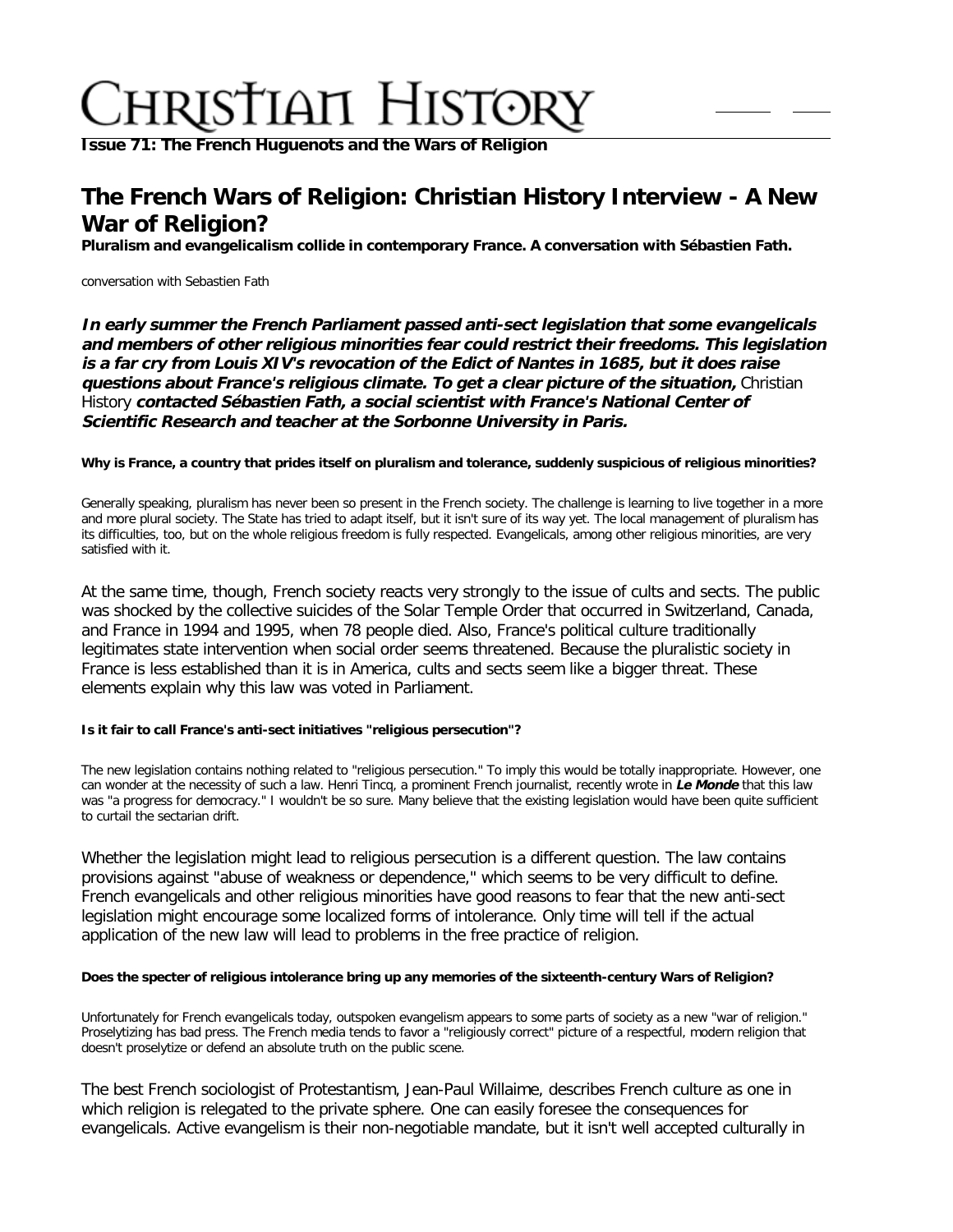#### France—even if, in principle, the law cannot set any obstacles to it.

#### **What other factors make evangelicals somewhat suspect in France?**

The French are very proud of their republican model, and they resent the fact that, during the twentieth century, the main reference in the world became the American model. They also fear that their Republic, where the state assures equality of rights, will be swept away by a "limp democracy," where interest groups trample over the weaker members of society. This is why French leaders from General de Gaulle to Jacques Chirac (and his Prime Minister Lionel Jospin, born into a Protestant family) have tried to limit the American influence in France, often with symbolic measures like legislation against American words entering the French language.

This can sometimes create difficulties for Protestants, and specifically evangelicals who cultivate many links with American evangelicals. When Billy Graham campaigned in France in 1955, 1963, and 1986, he was regularly accused of being "an agent of American imperialism." French evangelicals have been aware of this difficulty for a long time and have learned to adjust to it.

But evangelicals get some positive recognition, too. A well known French Protestant hymn, "La Cévenole," recalls the heroic resistance of the Huguenots during the times of persecution. It has been nicknamed "the Marseillaise of the Protestants." This hymn was written by prominent evangelical pastor and hymn composer Ruben Saillens, a proof among others that French evangelicals are not an "imported product" and that they fit well in the French religious landscape.

#### **Where do the descendants of the Huguenots fit in that religious landscape?**

Huguenot descendants are found today in all categories of French society. Some of them have become indifferent to religious matters, others have become Catholic, and many have remained Protestant. Among the last group, a majority belongs to the Reformed Church of France (the main French Protestant denomination), but many can be found in evangelical churches as well— Free churches, Baptist churches, Brethren churches, and even Pentecostal churches.

The largest annual gathering of French Protestants, which draws about 20,000 people, is the Desert Assembly. Held the first Sunday of September in the Cévennes, in the south of France, it commemorates persecutions while encouraging and uniting Protestants today. The Reformed are the most numerous, but Lutherans and evangelicals are also present, a proof that the Huguenot heritage has been spread to all the branches of Protestantism.

One of the difficulties encountered historically by Huguenot families was the transmission of the faith. Because of persecutions, Huguenot identity became in some cases an inherited thing rather than a conviction, especially during the eighteenth and first part of the nineteenth centuries. Evangelicals have strongly rejected such a restrictive definition. The idea of a Protestant "ethnic group" makes no sense to them, because they are concerned with conversion rather than family history.

Evangelicals in France numbered less than 100,000 around 1950. They're now about 350,000, a third of all French Protestants. To them as to the Huguenots of the sixteenth and seventeenth centuries, France remains a mission field where "salvation by grace only " must be publicly preached.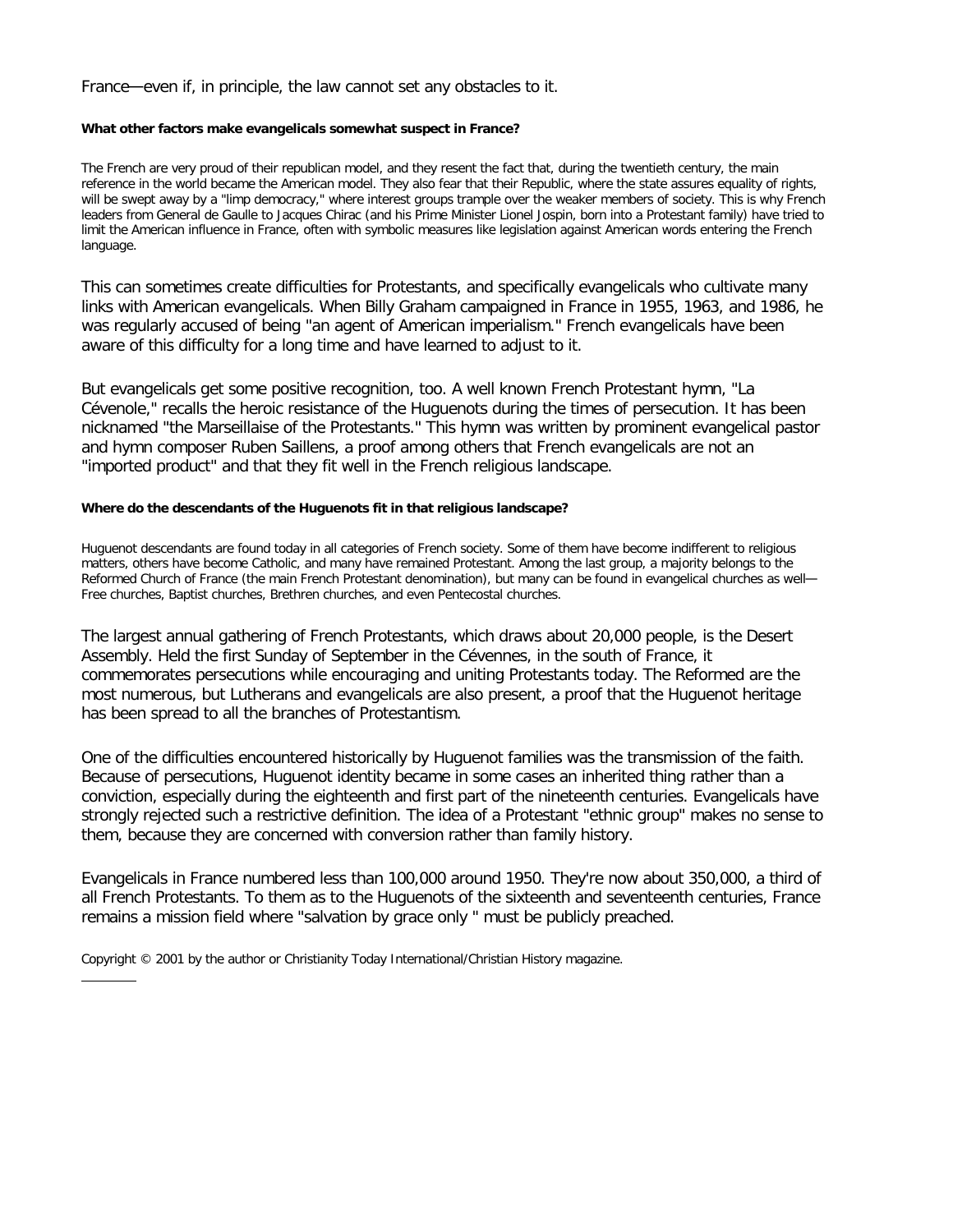# hristian Histor

**[Issue 71: The French Huguenots and the Wars of Religion](http://ctlstaging/ch/cdrom/collection.html?id=381)**

### **The Huguenots: Recommended Resources The Huguenots**

**I**n the July 27, 1998, edition of **Sports Illustrated**, columnist Frank Deford lamented, "I am from a forgotten tribe. Not lost, you understand. That's romantic: lost. My tribe is simply forgotten. I am a Huguenot. A French Huguenot. Who remembers us?"

If the number of books and Web sites is any indication, plenty of people remember the Huguenots and want to know who they were, what they believed, what they suffered, and where they went. Here are just some of the resources the authors and editors of this issue recommend.

### **Huguenots and their beliefs**

**History of the Rise of the Huguenots**, by Henry M. Baird **The French Huguenots: Anatomy of Courage**, by Janet Gray **The French Reformation**, by Mark Greengrass **The Political Ideas of Pierre Viret**, by Robert D. Linder **Theodore Beza and the Quest for Peace in France, 1572-1598**, by Scott M. Manetsch **Agrippa d'Aubigné's Meditations sur les Pseaumes: A Protestant Genre for a Protestant Identity**, by Alan D. Savage (forthcoming) **Calvin, Geneva, and the Reformation**, by Ronald S. Wallace "The French Confession of Faith," at the [Creeds of Christendom](http://www.creeds.net/reformed/frconf.htm) website

### **The French Reformed milieu**

**The Huguenots and French Opinion 1685-1787: The Enlightenment Debate on Toleration**, by Geoffrey Adams **The Cleaving of Christendom**, by Warren H. Carroll **Society and Culture in Early Modern France**, by Natalie Zemon Davis **Society and Culture in the Huguenot World, 1559-1685**, by Raymond Mentzer and Andrew Spicer (forthcoming) **Christianity under the Ancien Régime, 1648-1789**, by W.R. Ward "The Path to Royal Absolutism," in the Library of Congress exhibition Creating French Culture, at the [Library of Congress website](http://lcweb.loc.gov/exhibits/bnf/bnf0004.html).

### **The Wars of Religion**

**Beneath the Cross: Catholics and Huguenots in Sixteenth-Century Paris**, by Barbara Diefendorf **Saint Bartholomew's Night**, by Philippe Erlanger "Martyrs, Myths, and the Massacre: The Background of St. Bartholomew," in **American Historical Review 77** (1972), by Donald Kelley **Myths about the St. Bartholomew's Day Massacres, 1572-1576**, by Robert Kingdon **Tocsin pour un Massacre, la saison des Saint-Barthélemy**, by Janine Garrison-Estèbe (in French)

"Wars of Religion" from **Le Poulet Gauche**, [www.lepg.org/wars.htm](http://www.lepg.org/wars.htm)

### **Huguenot refugees**